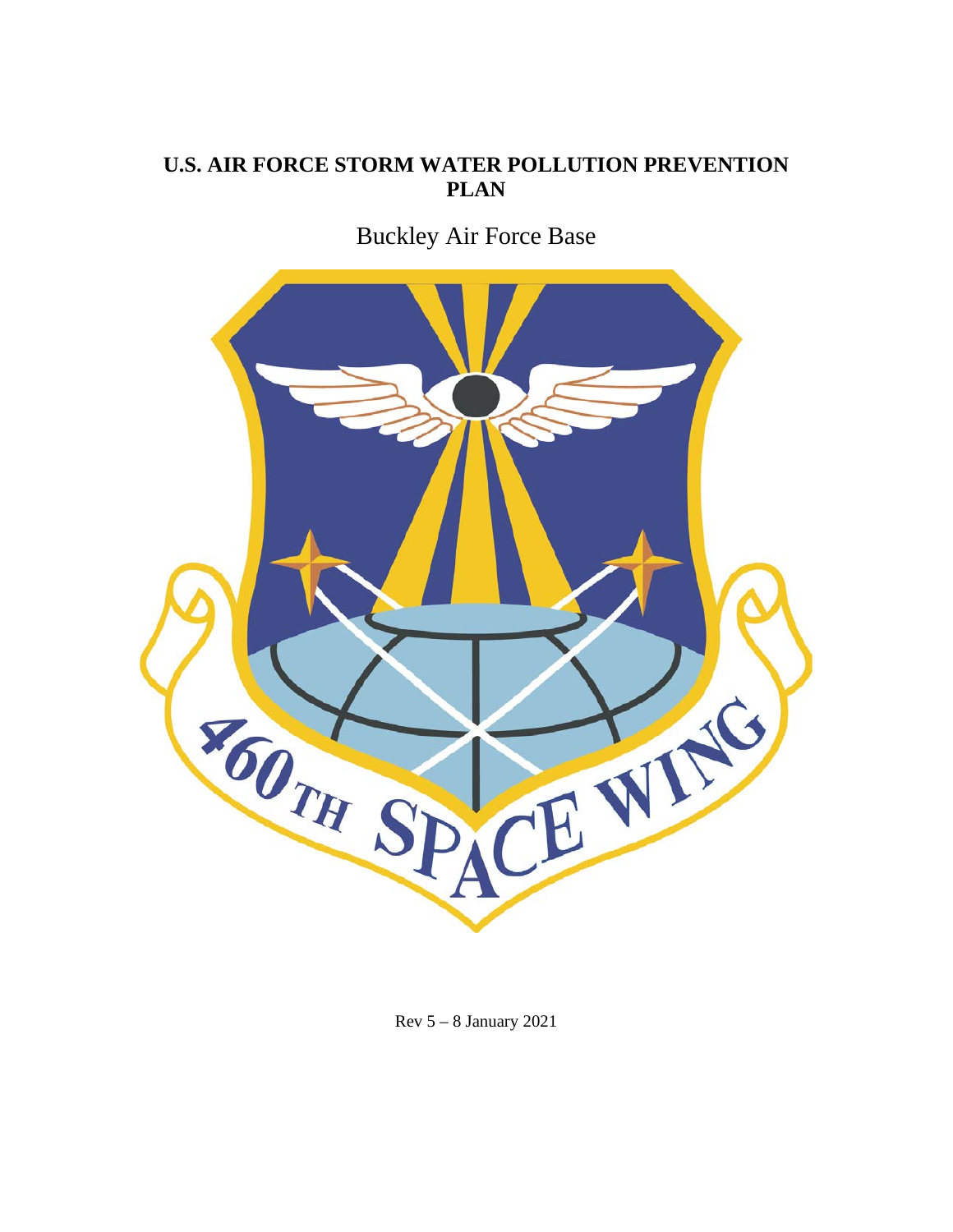#### **About This Plan**

This installation-specific Environmental Management Plan (EMP) is based on the U.S. Air Force's (AF) standardized Storm Water Pollution Prevention Plan (SWPPP) template. This plan is not an exhaustive inventory of all storm water requirements and practices. Where applicable, external resources, including Air Force Instructions (AFIs); AF Manuals (AFMANs); AF Playbooks; federal, state, local, and country specific Final Governing Standards (FGS) or Overseas Baseline Guidance Documents (OEBGD); and permit requirements, as applicable, are referenced.

Each section of this SWPPP begins with standardized, AF-wide "common text" language that addresses AF, Department of Defense (DoD), and federal requirements, including the EPA General Permit. This common text language is restricted from editing to ensure that it remains standard throughout all plans. The common text language is maintained and updated by the designated Office of Primary Responsibility (OPR) with assistance from the Office of Collateral Responsibility (OCR), as appropriate. Immediately following the AF-wide common text sections, are Installation sections. The Installation sections contain installation-specific content to address state, local, and installation-specific requirements. Installation sections are unrestricted and are maintained and updated by installation or Installation Support Team (IST) personnel.

This document is optimized to be accessed and viewed electronically. The eDASH website at <https://cs1.eis.af.mil/sites/edash/> is the primary communication tool for AF EMPs.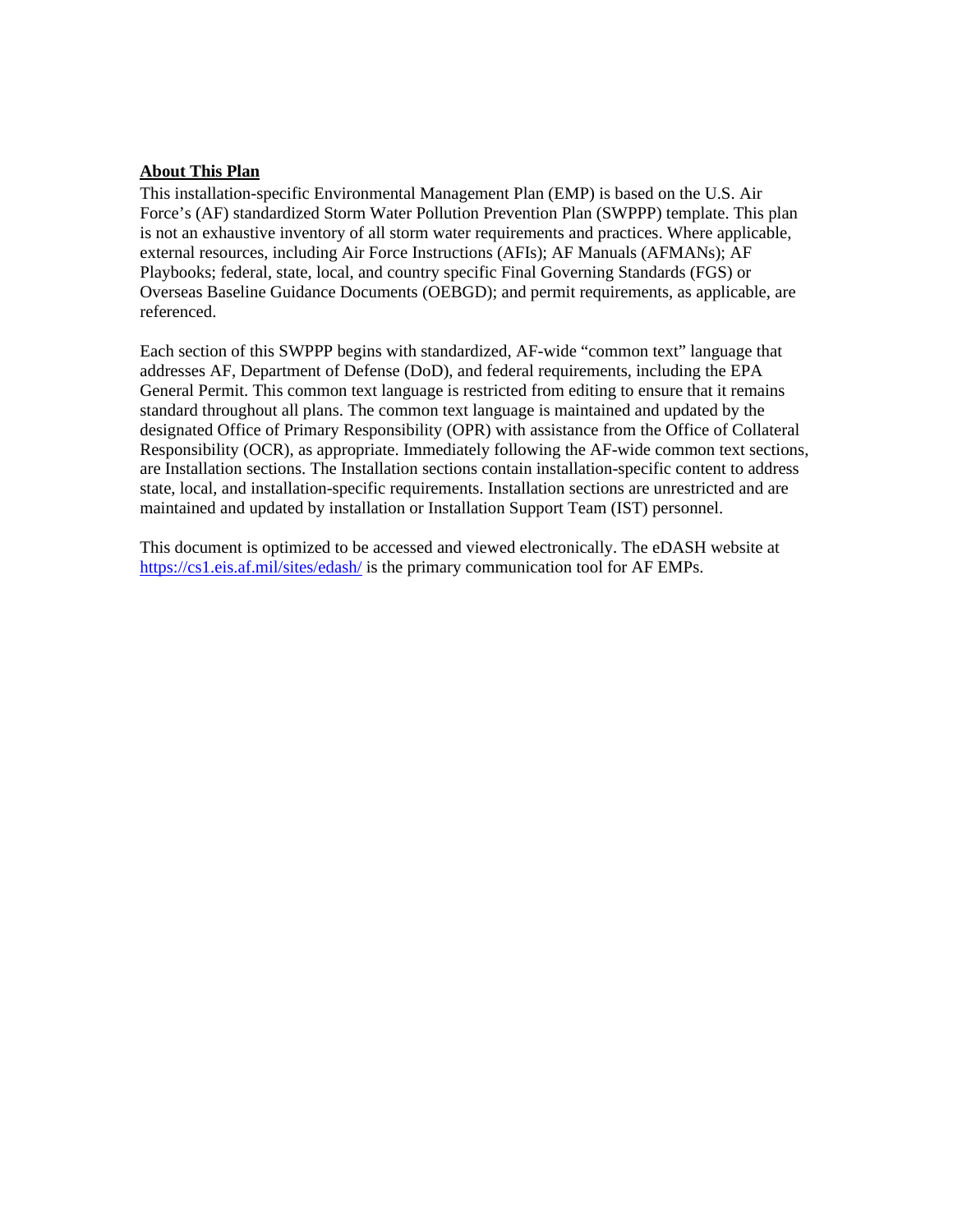This page intentionally left blank.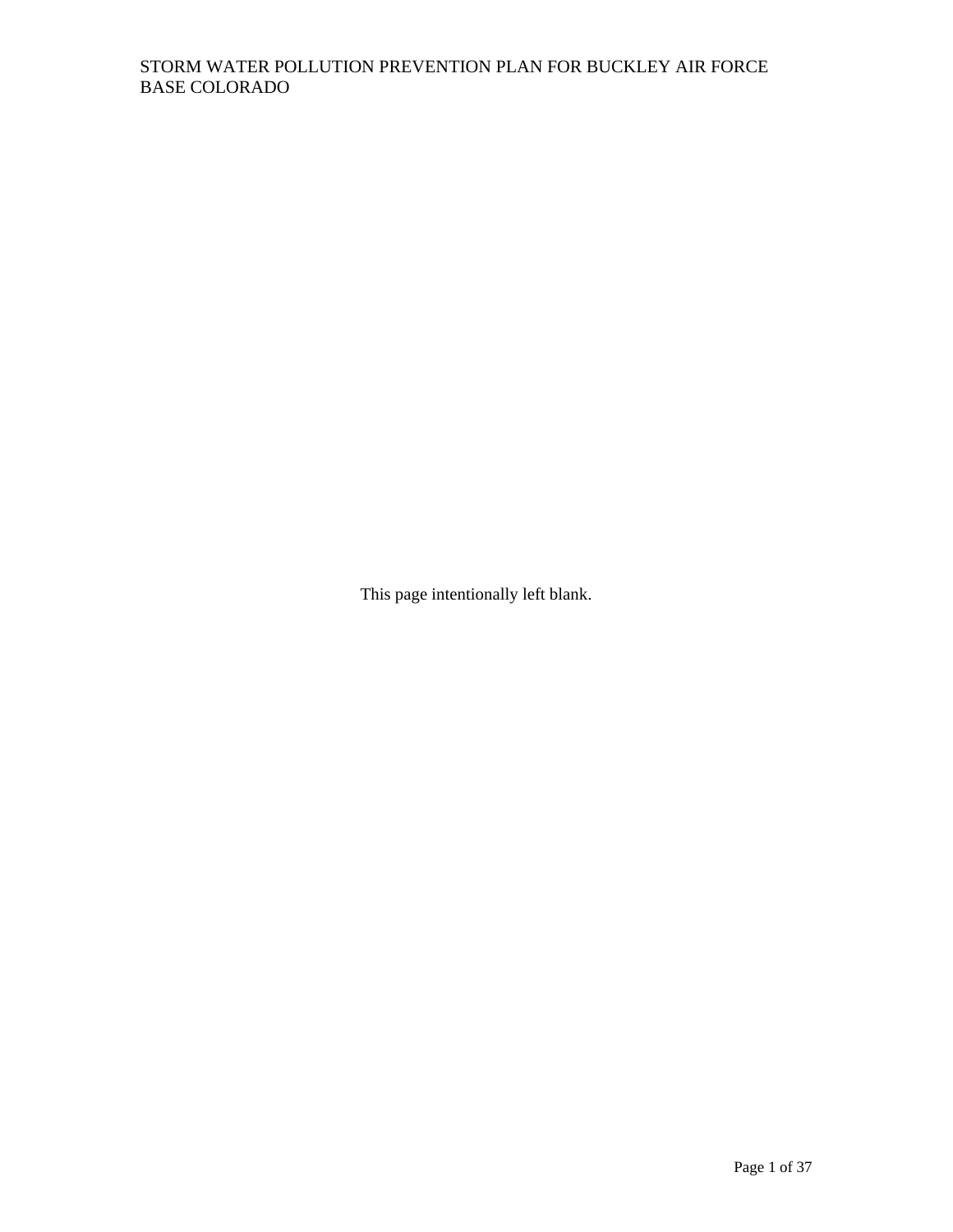# **TABLE OF CONTENTS**

| 7.0 PROCEDURES - STORM WATER POLLUTION PREVENTION PLAN  19<br>7.5 Documentation to Support Eligibility Considerations Under Other Laws 36                                                                                                                                                                                                                                                                             |
|-----------------------------------------------------------------------------------------------------------------------------------------------------------------------------------------------------------------------------------------------------------------------------------------------------------------------------------------------------------------------------------------------------------------------|
|                                                                                                                                                                                                                                                                                                                                                                                                                       |
|                                                                                                                                                                                                                                                                                                                                                                                                                       |
|                                                                                                                                                                                                                                                                                                                                                                                                                       |
| Appendix C: Site Specific Industrial Activity, Site Maps, and Control Measures 44<br>Appendix D: Multi-Sector General Permits for Stormwater Discharges Associated<br>Appendix E: Notice of Intent, Acknowledgement Receipt, and Delegation Letters. 46<br>Appendix F: Industrial Stormwater Training Materials and Attendance Roster  47<br>Appendix H: Storm Water Sampling Results and Quarterly Visual Monitoring |
| Appendix M: Non-stormwater Discharge Certification and Documentation 54<br>Appendix N: Stormwater Pollution Prevention Team Meetings  55                                                                                                                                                                                                                                                                              |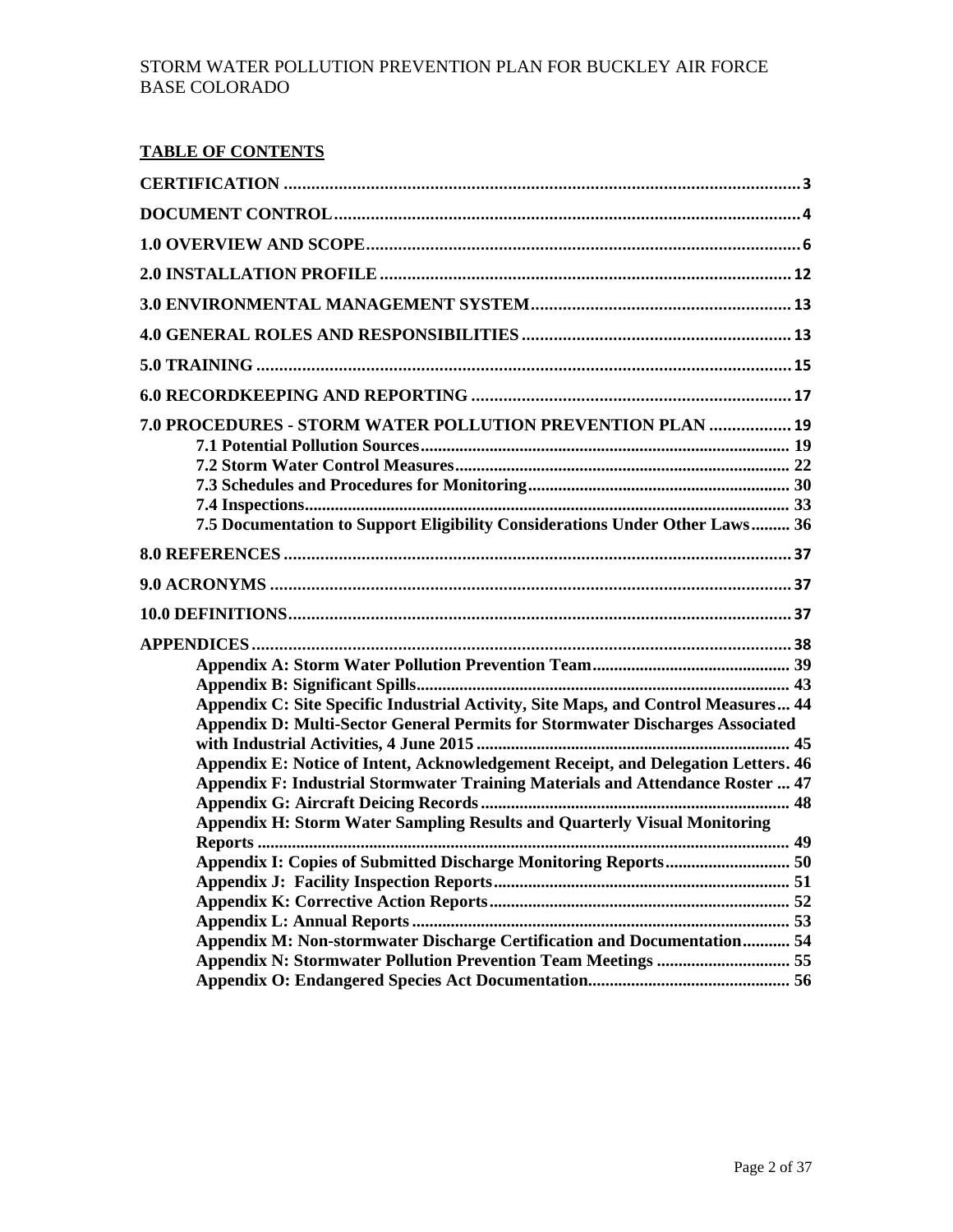#### <span id="page-4-0"></span>**CERTIFICATION**

This section contains the certification, signed by the appropriate Responsible Official. Insert scanned document in to this section, or insert the statement prescribed by the regulator below.

I certify under penalty of law that this document and all attachments were prepared under my direction or supervision in accordance with a system designed to assure that qualified personnel properly gathered and evaluated the information contained herein. Based on my inquiry of the person or persons who manage the system, or those persons directly responsible for gathering the information, the information contained is, to the best of my knowledge and belief, true, accurate, and complete. I am aware that there are significant penalties for submitting false information, including the possibility of fine and imprisonment for knowing violations.

Responsible Official Certification

| Printed Name: | Date:  |
|---------------|--------|
| Signature:    | Title: |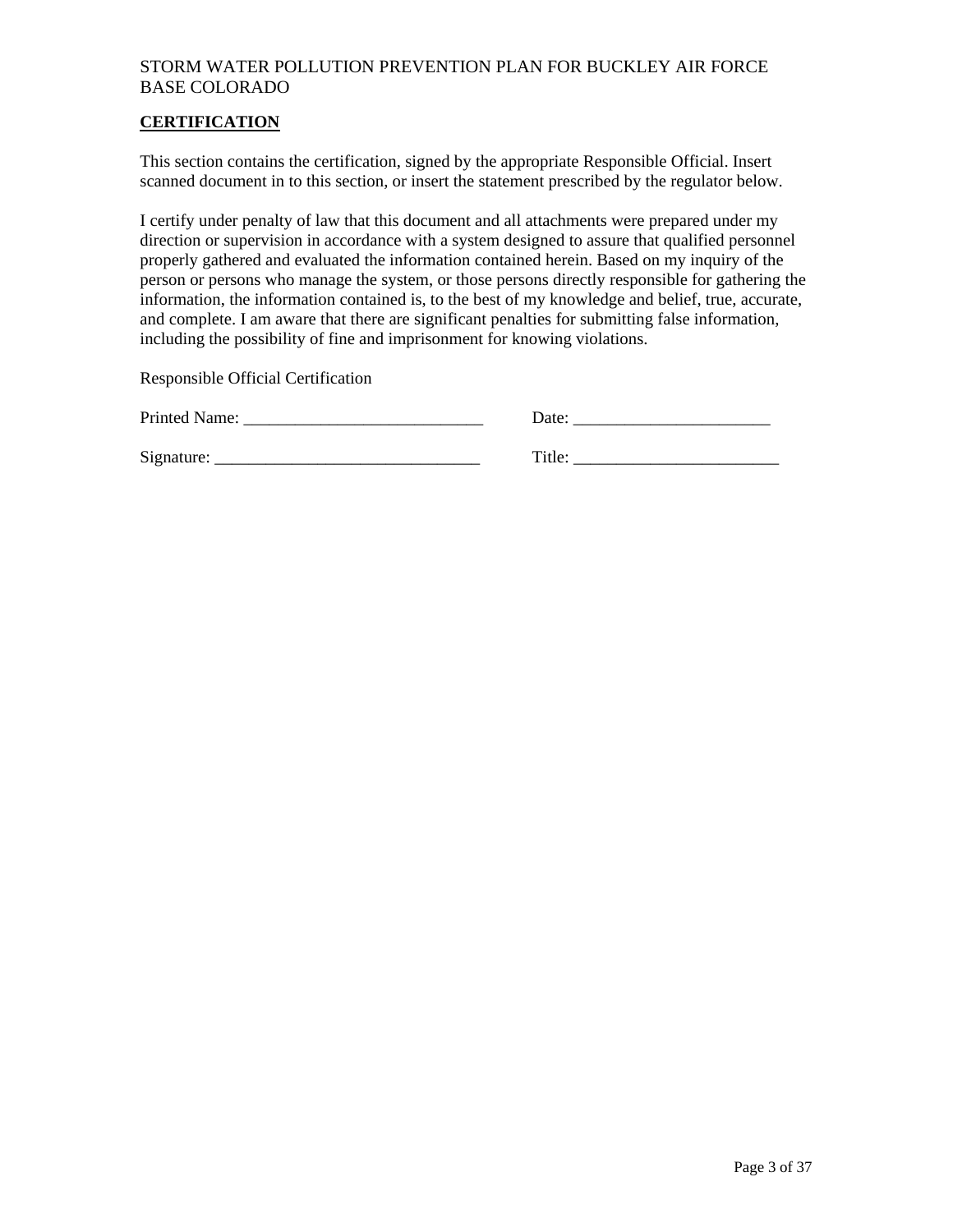# <span id="page-5-0"></span>**DOCUMENT CONTROL**

**Record of Updates** – The Storm Water Pollution Prevention Plan (SWPPP) is modified and updated in accordance with (IAW) applicable permit requirements.

| <b>Page/Section</b>                                  | <b>Nature of Change</b>                                                     | Date of<br><b>Change</b>  | <b>Approved</b><br>By: |
|------------------------------------------------------|-----------------------------------------------------------------------------|---------------------------|------------------------|
| p. 3/Table of<br><b>Contents</b>                     | <b>Update Page Numbers</b>                                                  | 10 January<br>2019        |                        |
| p.13/2.0                                             | <b>Update Installation Profile with Current</b><br><b>Personnel</b>         | <b>10 January</b><br>2019 |                        |
| p.26/7.2                                             | <b>Management of Runoff</b>                                                 | 10 January<br>2019        |                        |
| p. 30-31/7.2                                         | <b>Aircraft Deicing Operations</b>                                          | 10 January<br>2019        |                        |
| p. 3/Table of<br><b>Contents</b>                     | <b>Update Page Numbers and Version</b>                                      | 10 January<br>2020        |                        |
| p.2, p.4, p.13, p.<br>37                             | <b>Update Reference to Appropriate</b><br><b>AFMAN</b>                      | 8 January<br>2021         |                        |
| $p.12/2.0$ /Appendix<br>A                            | <b>Update with Current Personnel and</b><br><b>Permit Information</b>       | 8 January<br>2021         |                        |
| p.26/Management<br>of Runoff                         | <b>Updated East Ramp Deicing Information</b>                                | 8 January<br>2021         |                        |
| p. 31/Impaired<br><b>Waters</b><br><b>Monitoring</b> | <b>Updated Impaired Waters Monitoring</b><br><b>Information for E. coli</b> | 8 January<br>2021         |                        |
|                                                      |                                                                             |                           |                        |
|                                                      |                                                                             |                           |                        |
|                                                      |                                                                             |                           |                        |
|                                                      |                                                                             |                           |                        |
|                                                      |                                                                             |                           |                        |
|                                                      |                                                                             |                           |                        |
|                                                      |                                                                             |                           |                        |
|                                                      |                                                                             |                           |                        |
|                                                      |                                                                             |                           |                        |

**Record of Review –** IAW Air Force Manual (AFMAN) 32-1067, *Water and Fuel Systems*, the SWPPP is reviewed based on permit requirements

| <b>Review Date</b>      | <b>Review Participants</b> | <b>Notes/Remarks</b>   | <b>Results in Plan</b>    |
|-------------------------|----------------------------|------------------------|---------------------------|
|                         |                            |                        | <b>Update (Yes or No)</b> |
| <b>January 2016</b>     | <b>WQPM</b> and support    | <b>Revisions not</b>   | N <sub>0</sub>            |
|                         | contractor                 | required               |                           |
| February 2 2017         | <b>WQPM</b> and support    | <b>Minor revisions</b> | Yes                       |
|                         | contractor                 | needed                 |                           |
| <b>January 11, 2018</b> | <b>WQPM</b> and support    | <b>Minor revisions</b> | Yes                       |
|                         | contractor                 | needed                 |                           |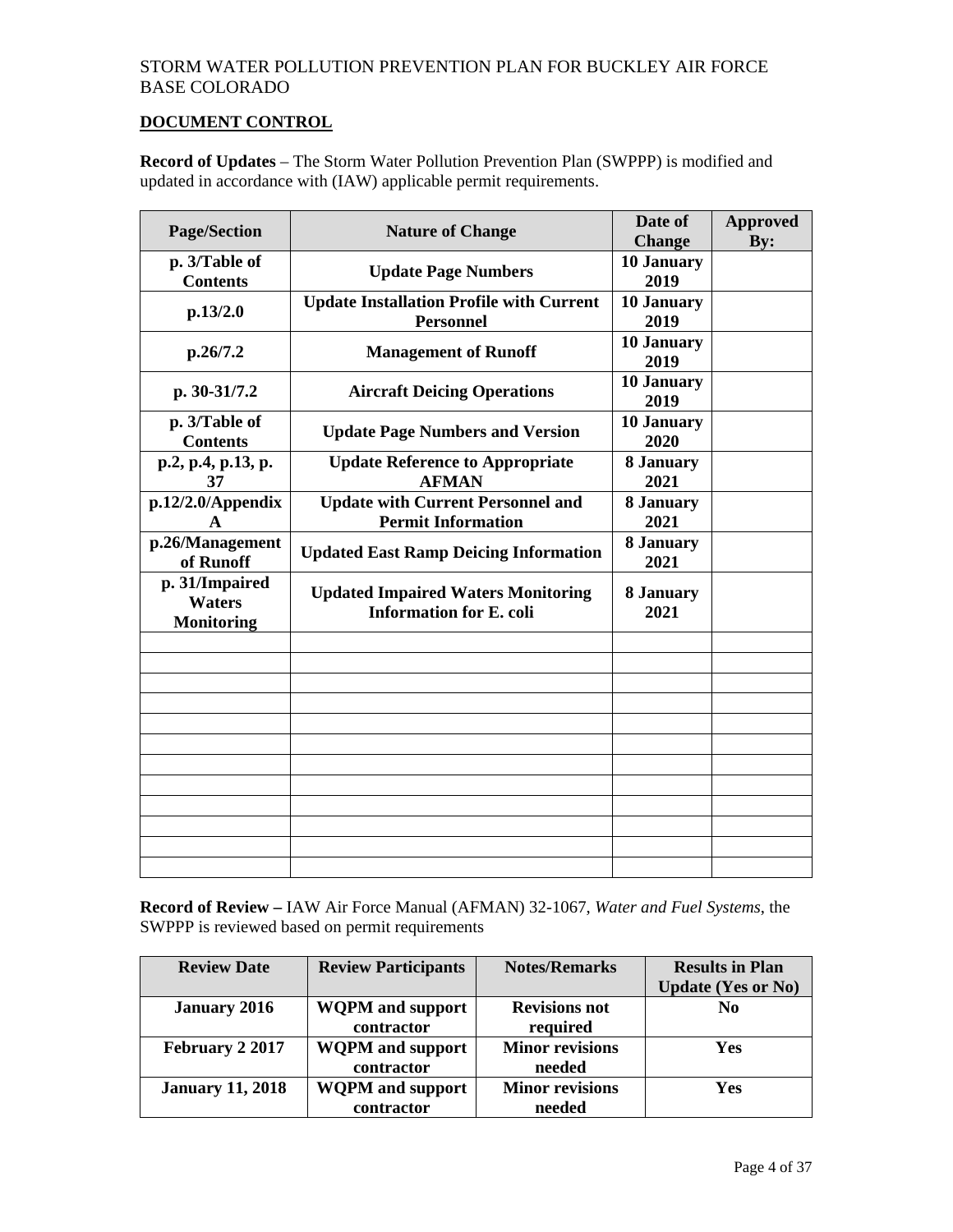| <b>January 10, 2019</b> | WOPM                                               | <b>Minor revisions</b><br>needed | Yes |
|-------------------------|----------------------------------------------------|----------------------------------|-----|
| <b>January 10, 2020</b> | <b>Stormwater</b><br><b>Program</b><br>Coordinator | <b>Minor revisions</b><br>needed | Yes |
| <b>January 8, 2021</b>  | <b>WQPM</b> and support<br>contractor              | <b>Minor revisions</b><br>needed | Yes |

**Version Table** – A new version of the plan is created when pen and ink changes are incorporated. Below is a list of all versions under the current permit.

| <b>Version Number</b> | <b>Description</b>               | <b>Date</b>            |
|-----------------------|----------------------------------|------------------------|
|                       | <b>Original</b>                  | 6 October 2015         |
|                       | <b>Incorporated 2017 updates</b> | 1 February 2017        |
|                       | <b>Incorporated 2018 updates</b> | <b>11 January 2018</b> |
|                       | <b>Incorporated 2019 updates</b> | <b>10 January 2019</b> |
|                       | <b>Incorporated 2020 updates</b> | 10 January 2020        |
|                       | <b>Incorporated 2021 updates</b> | 8 January 2021         |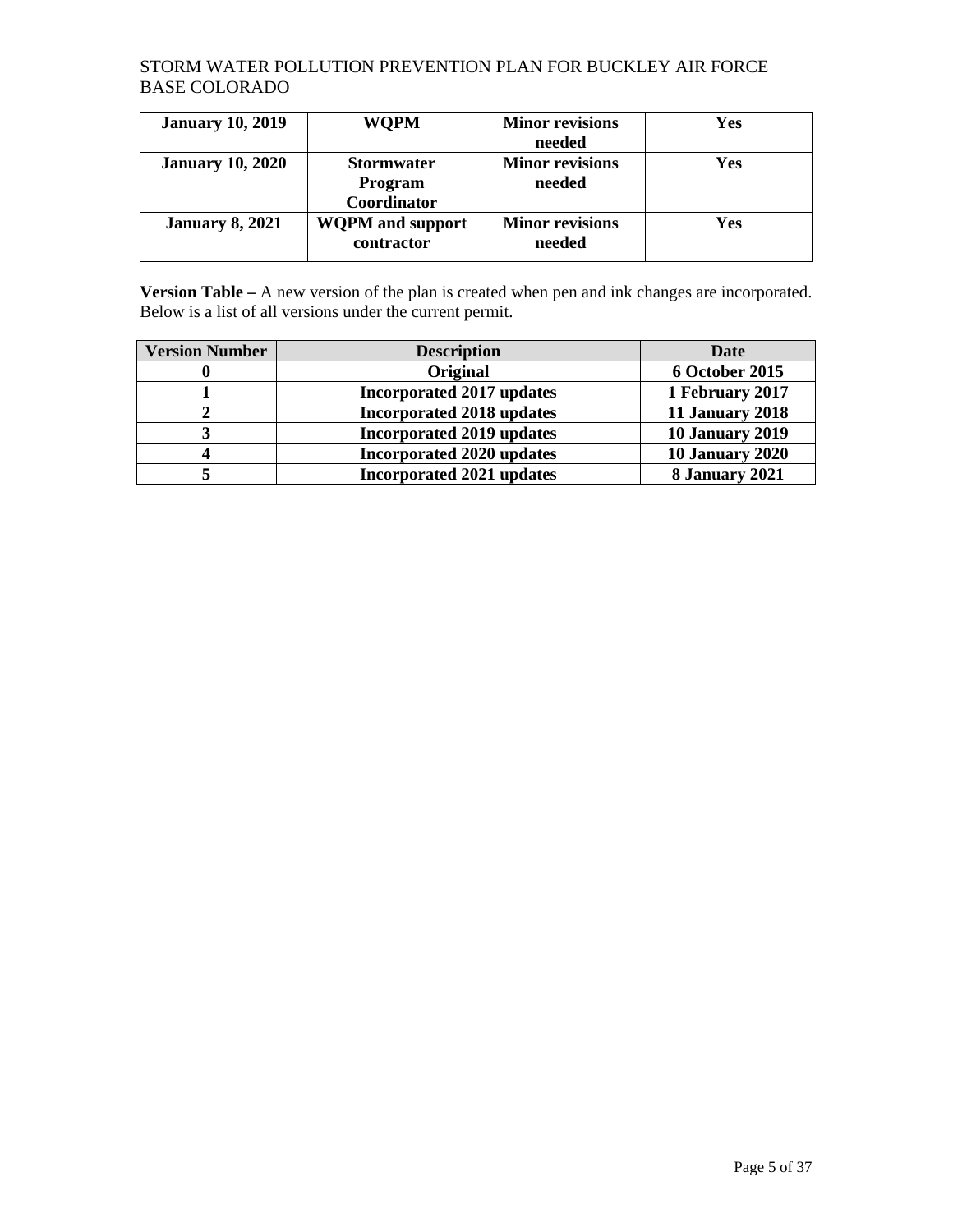### <span id="page-7-0"></span>**1.0 OVERVIEW AND SCOPE**

This SWPPP specifies how installation personnel prevent discharges to storm water of potential pollution from industrial operations. It contains procedures intended to minimize the risk of industrial storm water pollution in drainage areas located within the installation's boundaries. The SWPPP describes installation:

- Identification and evaluation of activities and potential storm water pollution sources
- Identification and implementation of storm water Best Management Practices (BMPs)
- Pollution reduction measures and procedures
- Monitoring and inspection procedures

The installation Storm Water Pollution Prevention Team (SWPPT) is responsible for developing, implementing, and managing the SWPPP.

#### *Installation Supplement – Overview and Scope*

Buckley AFB is located on approximately 3,200 acres near the City of Aurora, Arapahoe County, Colorado. A vicinity map showing the base and surrounding area is provided as Figure 1. The 460 Space Wing (460 SW) is the host for Buckley AFB. The 460 SW's mission is to provide combatant commanders with superior global surveillance, worldwide missile warning, homeland defense and expeditionary forces. The 460 Mission Support Group (460 MSG) provides quality of life, human resources, force protection, infrastructure and environmental stewardship to support the 460 SW, its customers, and base operational missions. The 140 Wing Colorado Air National Guard (140 WG COANG) operates and maintains the Buckley AFB airfield. The Colorado Army National Guard's (COARNG) Army Aviation Support Facility (AASF) maintains aircraft, supports airlift detachment and other mission related activities. Several other Department of Defense organizations operate on Buckley AFB, but do not perform regulated industrial activities exposed to stormwater and are not included in this plan.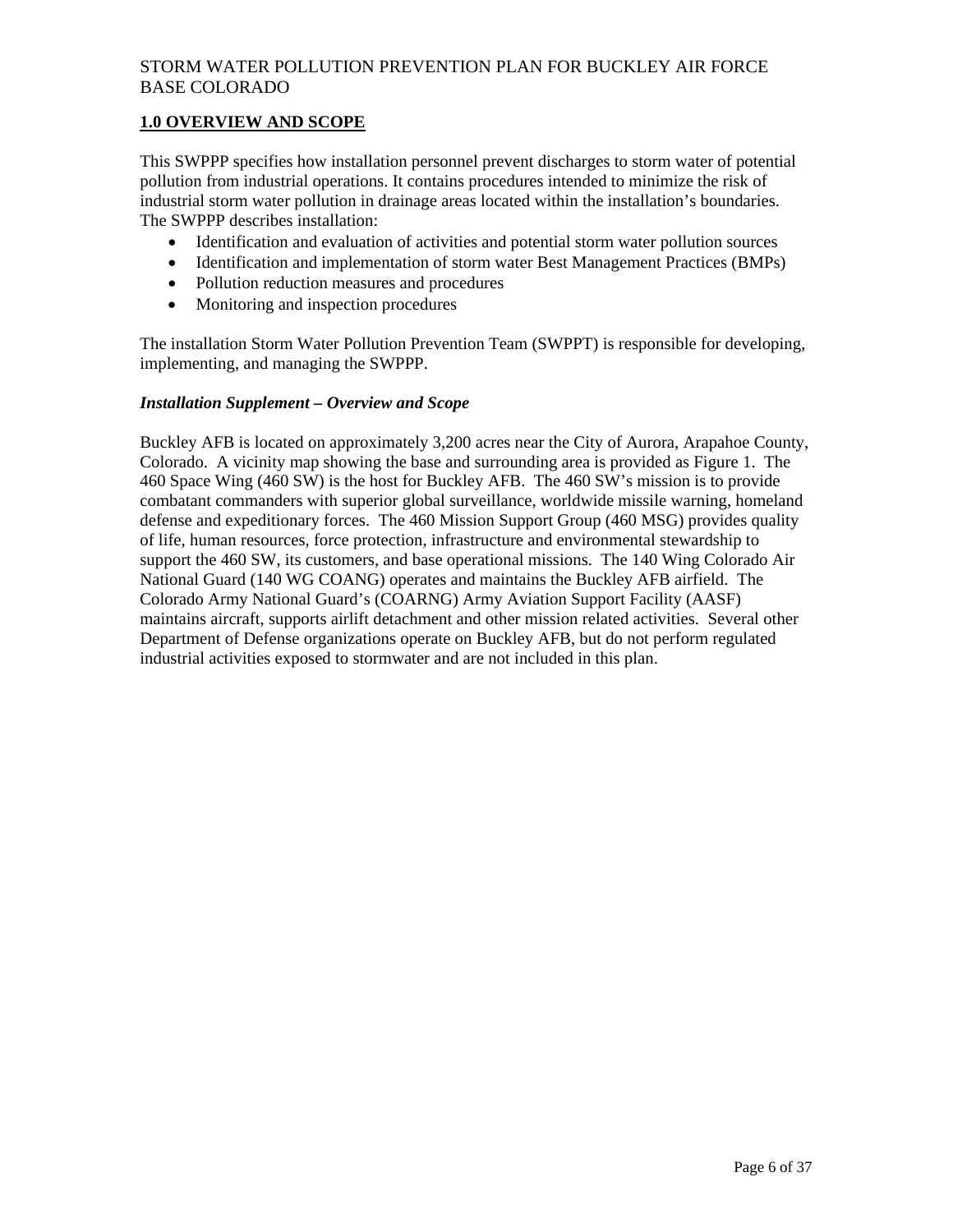

**Figure 1 Buckley AFB General Location Map**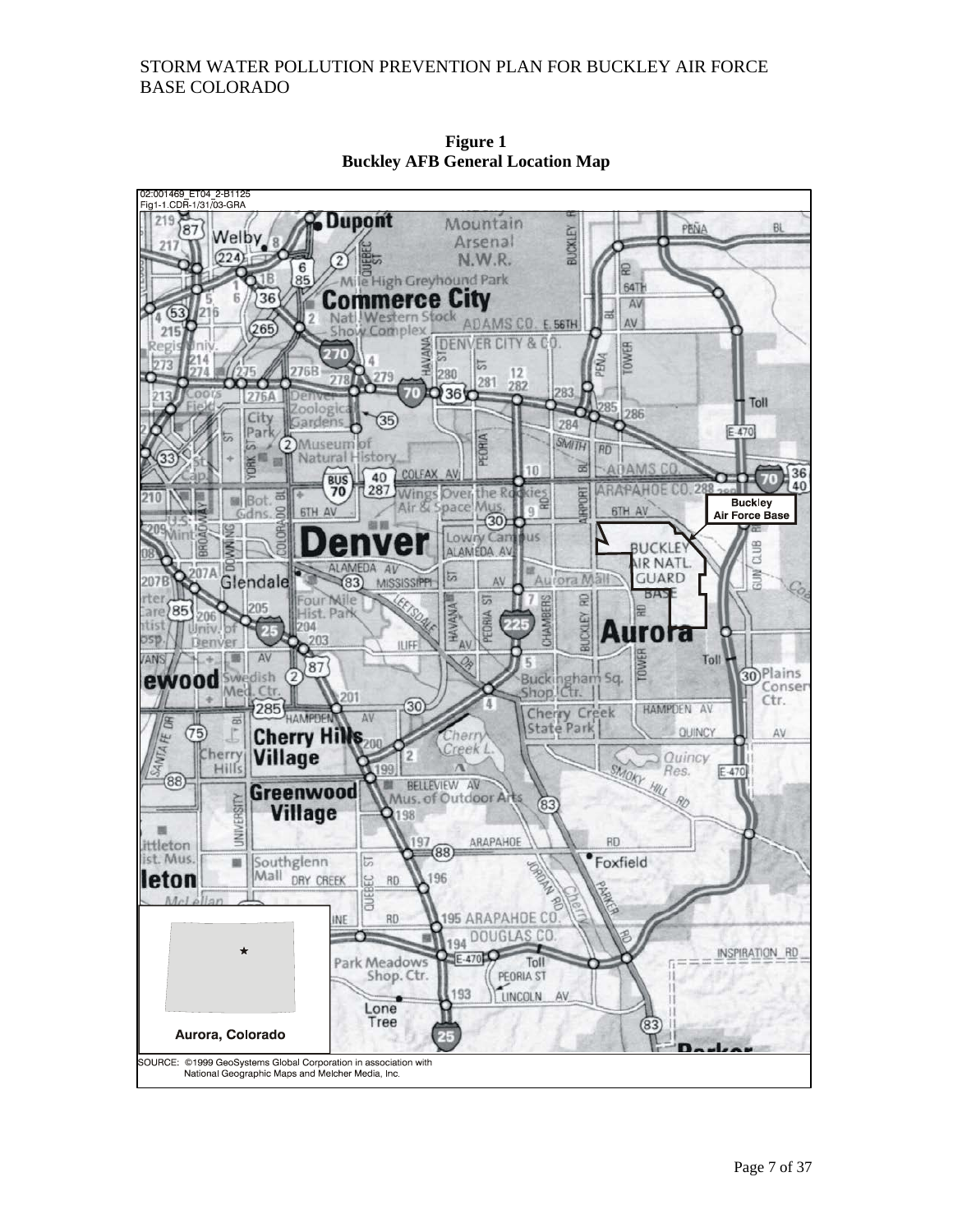#### **Outfall and Receiving Water Description**

Surface water drainage on Buckley AFB is identified by four drainage basins: Sand Creek Drainage Basin, Murphy Creek Drainage Basin, Granby Ditch Drainage Basin and East Toll Gate Creek Drainage Basin. Figure 2 shows the Buckley AFB boundary, outfalls associated with industrial stormwater discharges, and receiving waters. Appendix C contains detailed site maps for Buckley AFB as required by the MSGP and additional details on regulated industrial facilities, potential pollutant sources, and controls. The information contained in Appendix C is considered confidential business information as defined in Appendix A of the 2015 MSGP and Title 40 Code of Federal Regulations (CFR) Part 2.

Stormwater from regulated industrial facilities is conveyed through the Buckley AFB municipal separate stormwater sewer system (MS4) prior to discharging the installation. Drainage from the eastern portion of the Base is part of the Murphy Creek Drainage Basin. Stormwater runoff from the Murphy Creek Drainage Basin flows into Sand Creek at the confluence of Coal Creek and Murphy Creek. Drainage from the northeastern and northern portion is part of the Sand Creek Drainage Basin and flows to Sand Creek via MS4 conveyances. Drainage on the western and southwestern portion of the Base flows directly into East Toll Gate Creek. East Toll Gate Creek also joins Sand Creek to the west of Buckley AFB. Sand Creek generally flows to the northwest and discharges into the South Platte River about 12 miles downstream from Buckley AFB. Granby Ditch Drainage Basin is located on the northwestern portion of the installation. Stormwater from this drainage basin is conveyed through Granby Ditch and ultimately discharges to the High Line Canal northwest of Buckley AFB. The East Toll Gate Creek Drainage Basin, Granby Ditch Drainage Basin, and Sand Creek Drainage Basin contain the industrial facilities and activities covered by the MSGP and this SWPPP.

Sand Creek is identified as an impaired waterway by the State of Colorado, but a TMDL has not been established to date. Sand Creek is impaired for selenium and Escherichia Coli (E. Coli) according to the State of Colorado 303(d) list for 2012 presented on the EPA's website: [http://ofmpub.epa.gov/waters10/attains\\_waterbody.control?p\\_au\\_id=COSPUS16a\\_00&p\\_list\\_id=](http://ofmpub.epa.gov/waters10/attains_waterbody.control?p_au_id=COSPUS16a_00&p_list_id=COSPUS16a_00&p_cycle=2012) [COSPUS16a\\_00&p\\_cycle=2012.](http://ofmpub.epa.gov/waters10/attains_waterbody.control?p_au_id=COSPUS16a_00&p_list_id=COSPUS16a_00&p_cycle=2012) Sand Creek receives stormwater discharge from several areas on Buckley AFB, including industrial activities discharging through Outfall 5.

Wetlands at Buckley AFB are mostly associated with East Toll Gate Creek and Williams Lake. Williams Lake is the only surface water body located on the Base and the associated wetlands are non-jurisdictional. This lake, which is man-made, is located on the eastern side of the Base and was previously used by Base personnel for recreational purposes. Williams Lake is no longer being filled and the installation plans to remove the dam structure in the future.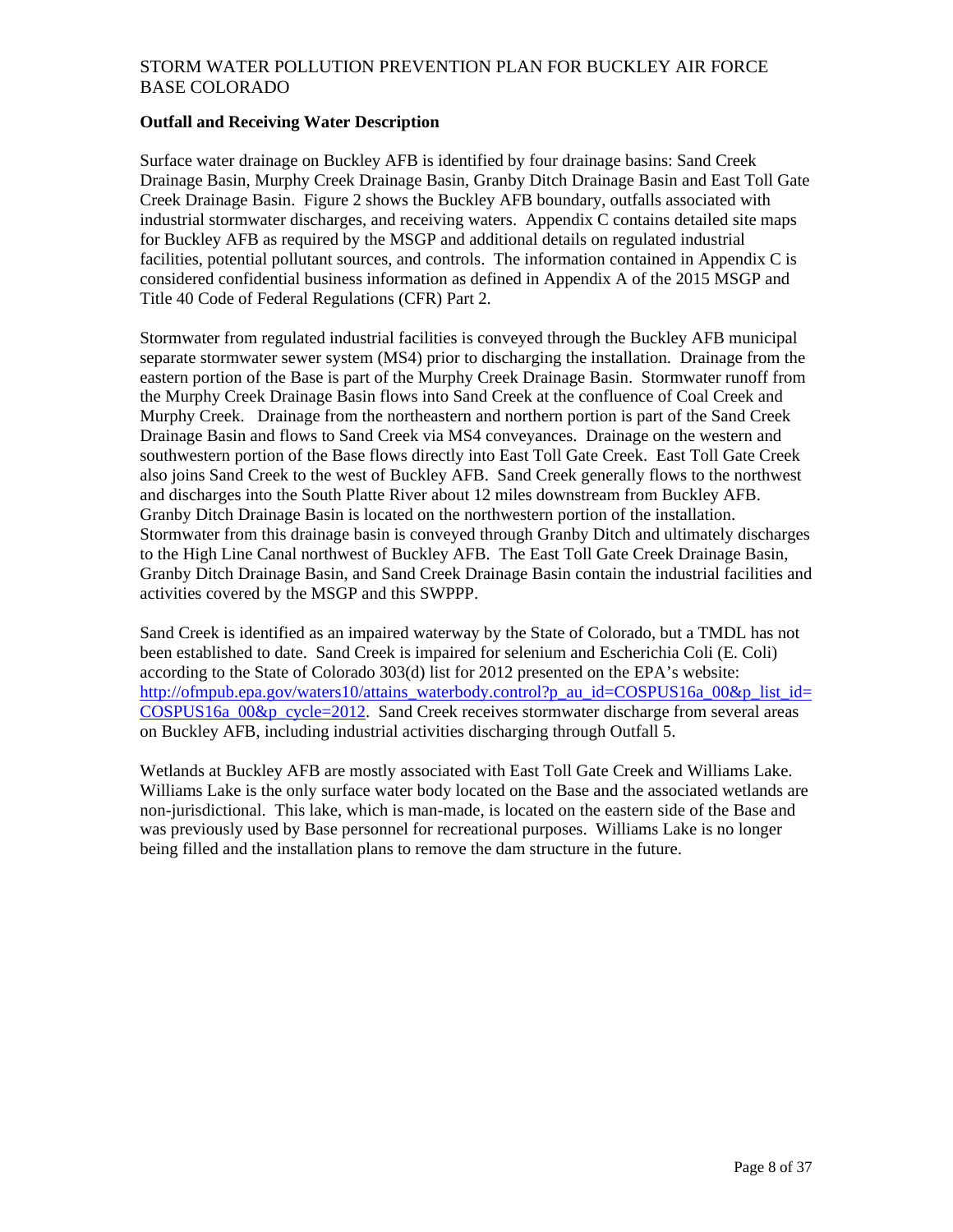#### **Figure 2 Buckley AFB Site Map**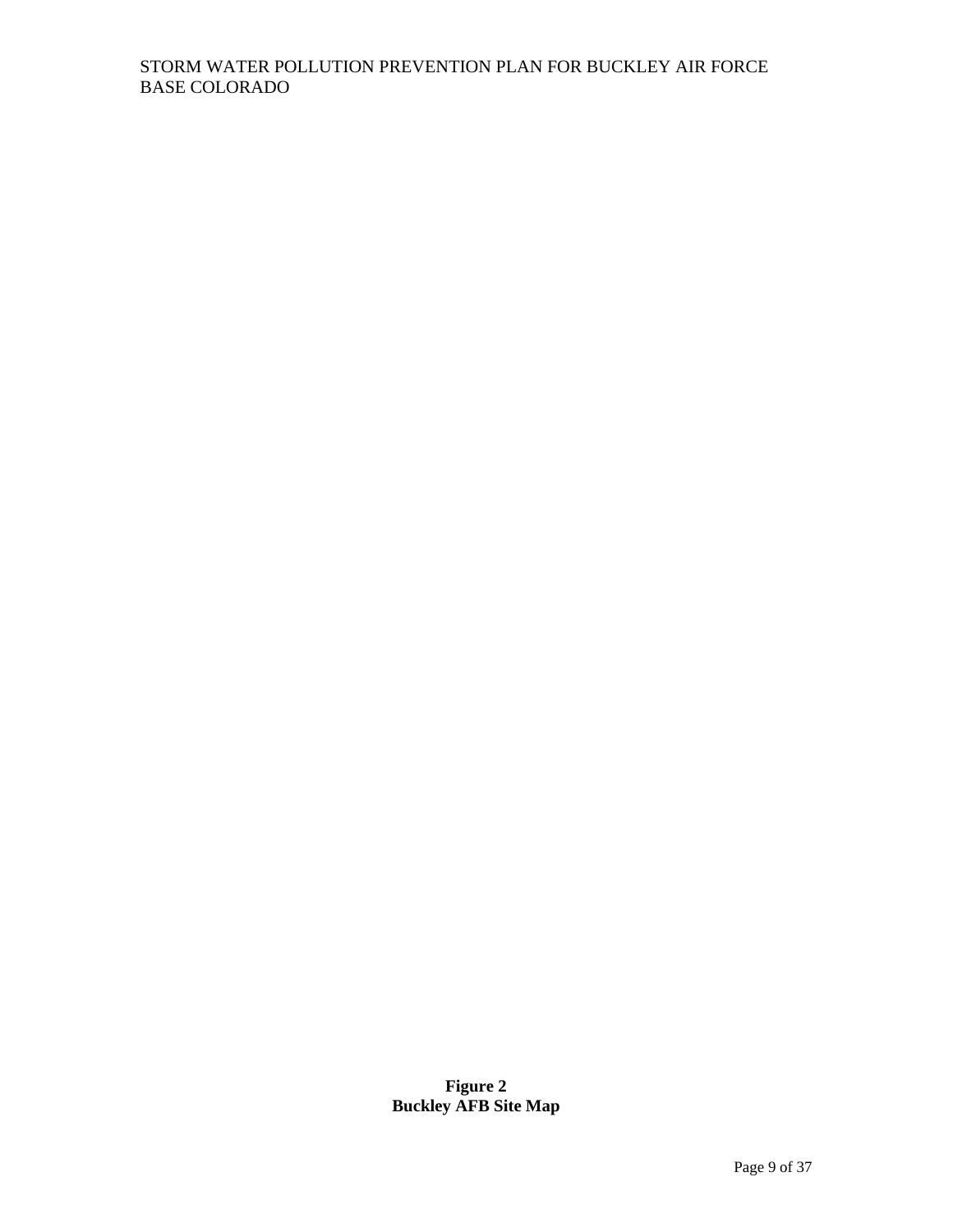This page intentionally left blank.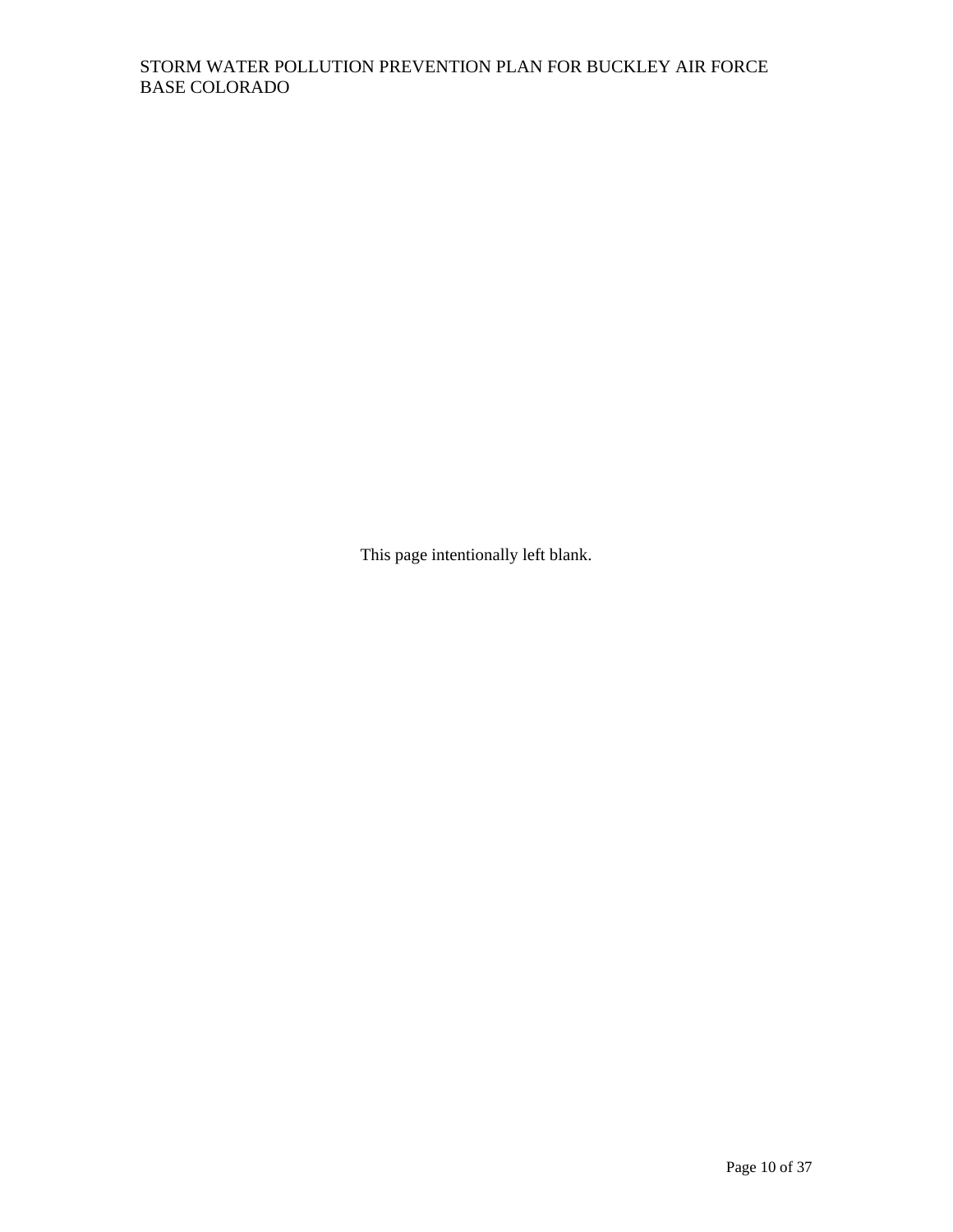Regulated industrial activities exposed to stormwater are performed in the following four subdrainage basins on Buckley AFB:

#### East Toll Gate Creek Drainage Basin - Sub-Drainage Basin 1 and Outfalls 1A, 1B, 1C, 1D, and  $1E$

Sub-Drainage Basin 1 is located on the southwest portion of Buckley AFB and is a sub-basin of the East Toll Gate Creek Drainage Basin. Regulated industrial activities exposed to stormwater occurring in this drainage basin include aircraft refueler parking, aircraft and ground support equipment storage, aircraft deicing, as well as portions of the runway and taxiways. Stormwater flow is conveyed to East Toll Gate Creek by both sheet flow and through Outfalls 1A, 1B, 1C, 1D and 1E. Outfalls 1A through 1E are pipe end sections that discharge to earthen ditches prior to discharging from the installation or into East Toll Gate Creek. Potential pollutants generated from regulated industrial activities include petroleum, oils, and lubricants (POLs) from vehicles, refueling trucks, Aerospace Ground Equipment (AGE), and aircraft. Helicopter washing is accomplished in this drainage basin, but all wash waters are diverted to the sanitary sewer system. Other potential pollutants co-mingling with stormwater include propylene glycol from aircraft deicing on the East Deicing Pad, and potassium acetate from runway and taxiway deicing. Outfalls 1A, 1B, 1C, and 1D are substantially similar as each conveys a portion of the runway and taxiway area of Buckley AFB. Appendix C Site Map shows the designated Monitoring Point for each of these outfalls. Designated Monitoring Points are located slightly upstream of the designated outfall. The Monitoring Points were selected based on flow characteristics at the designated locations and each location is representative of stormwater discharges from industrial areas.

#### East Toll Gate Creek Drainage Basin - Sub-Drainage Basin 2 and Outfall 2

Sub-Drainage Basin 2 is located on the western side of Buckley AFB and is also a sub-basin in the East Toll Gate Creek major drainage basin. Regulated industrial activities exposed to stormwater occurring in this sub-basin include the main aircraft tarmac; aircraft maintenance; equipment storage; equipment maintenance and storage; aircraft refueler parking; fuel storage; the northern portion of the East Deicing Pad; transient aircraft parking and deicing area; and portions of the runway and taxiways. This sub-basin drains through Outfall 2 that consists of a natural drainage channel located 1,500 feet south of the East A-Basin Avenue and Eldora Drive intersection. Stormwater is conveyed to the channel through a 48 inch diameter reinforced concrete culvert at the Base boundary under the perimeter security road and fence. Stormwater flow is conveyed to East Toll Gate Creek by channel flow. Potential pollutants generated from regulated activities include POLs from vehicles and refueling trucks, support equipment, or aircraft. Other potential pollutants co-mingling with stormwater include propylene glycol from aircraft deicing, and potassium acetate from runway and taxiway deicing. Aircraft shelters in this drainage basin are equipped with high expansion foam for fire suppression. Appendix C Site Map shows the designated Monitoring Point for Outfall 2. The designated monitoring point located slightly upstream of Outfall 2. The Monitoring Point was selected based on flow characteristics and the designated location is representative of stormwater discharges from industrial areas.

#### Granby Ditch Drainage Basin and Outfall 3

The Granby Creek Drainage Basin is located on the northwestern corner of Buckley AFB and discharges stormwater through Outfall 3 into Granby Ditch. Granby Ditch flows northwest into the High Line Canal, which is an irrigation water course and recreation area owned by Denver Water. Regulated industrial activities exposed to stormwater occurring in this sub-basin include vehicle maintenance and washing. The outfall consists of stormwater flow from a detention pond located approximately 850 feet west of Telluride Street and approximately 450 feet south of East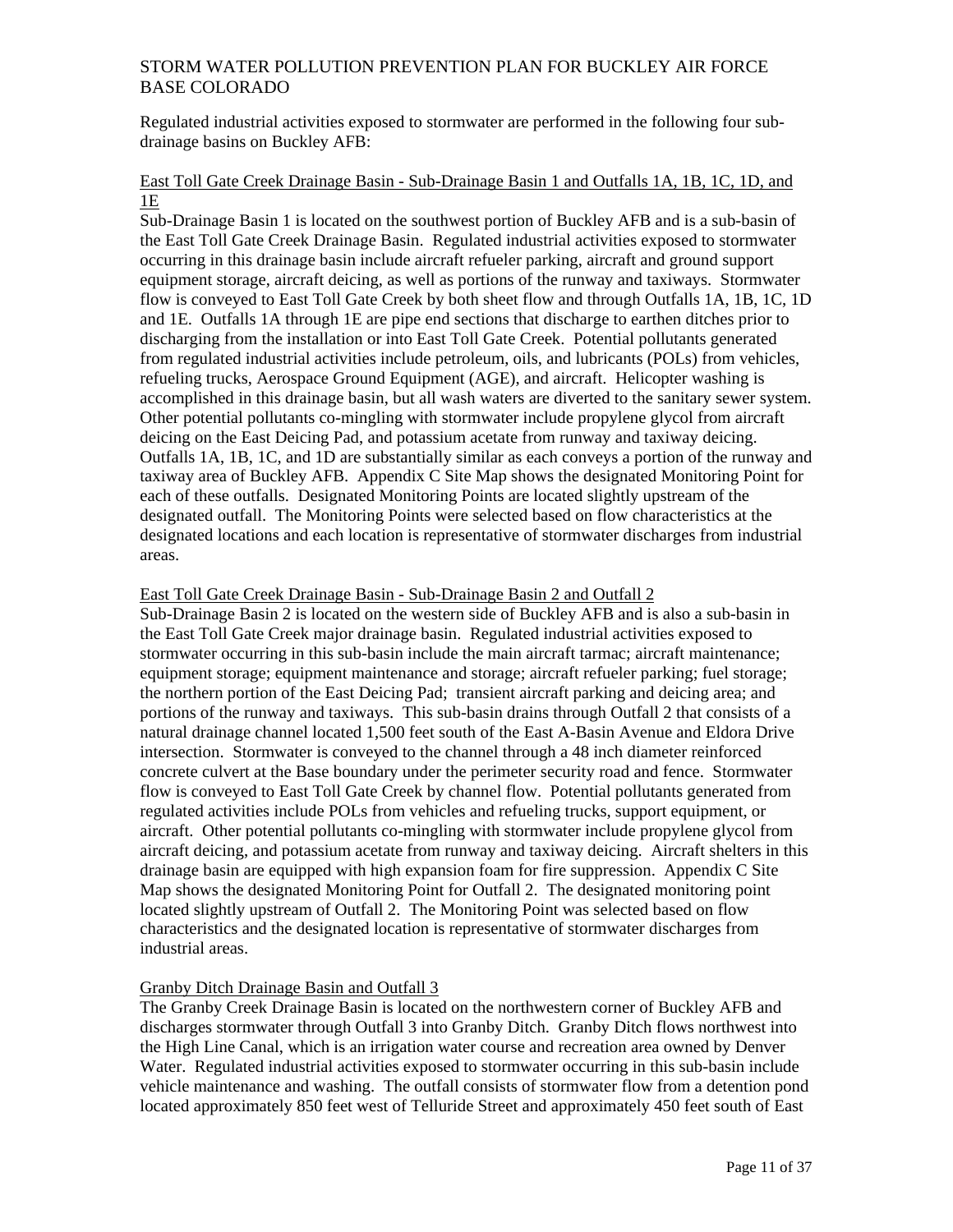Steamboat Avenue. Stormwater from the pond flows over a concrete slab at the Buckley AFB boundary into Granby Ditch, ultimately discharging into the canal. Potential pollutants generated from regulated industrial activities include POLs from ground support vehicle maintenance and outdoor storage. Appendix C Site Map shows the designated Monitoring Point for Outfall 3. Monitoring Point 3 is located at Outfall 3.

#### Sand Creek Drainage Basin - Sub-Drainage Basin 5 and Outfall 5

Sub-Drainage Basin 5 is located on the northern edge of Buckley AFB in the Sand Creek major drainage basin. Regulated industrial activities exposed to stormwater in this sub-basin include a material storage yard. The material storage yard is an auxiliary storage area that is primarily used to store inert material such as pallets; however, on occasion tires and scrap metal from various base operations are stored at this facility. All liquid materials at this site are stored on secondary containment structures and accumulated stormwater is inspected before being released. Stormwater from this area of the base discharges through Outfall 5 into an unnamed tributary of Sand Creek. Appendix C Site Map shows the designated Monitoring Point for Outfall 5. The designated Monitoring Point is located slightly upstream of the designated outfall. The Monitoring Point was selected based on flow characteristics at the designated locations and the location is representative of stormwater discharges from industrial areas.

| <b>Scope of Plan</b>                    | <b>Buckley Air Force Base</b>                         |
|-----------------------------------------|-------------------------------------------------------|
| <b>Facility Operator</b>                | 460 Space Wing (460 SW)                               |
|                                         | Address: 510 S. Aspen Street                          |
|                                         | City, State, Zip Code: Buckley Air Force Base, CO     |
|                                         | 80011                                                 |
|                                         | Telephone Number: 720-847-7245                        |
| <b>Office of Primary Responsibility</b> | 460 Civil Engineer Squadron Installation Management   |
| (OPR)                                   | Flight, Environmental Element (460 CES/CEI) has       |
|                                         | overall responsibility for implementing SWPPP and is  |
|                                         | the lead organization for monitoring compliance with  |
|                                         | applicable federal, state, and local storm water      |
|                                         | regulations                                           |
| <b>Responsible Official/Legally</b>     | 460 Space Wing Commander                              |
| <b>Responsible Person</b>               | Office Symbol: 460 SW/CC                              |
|                                         | Name: Devin R. Pepper, Colonel, USAF                  |
|                                         | Telephone Number: 720-847-4601                        |
| <b>Water Quality Program Manager</b>    | Name: Dr. Kimberly Bowman                             |
| (SWPPP Contact)                         | Title: Environmental Engineer – Water Quality and     |
|                                         | <b>Tanks PM</b>                                       |
|                                         | Telephone Number: 720-847-4655                        |
|                                         | Email address: kimberly.bowman.5@spaceforce.mil       |
| <b>Permitting Authority</b>             | Federal Environmental Protection Agency (EPA)         |
|                                         | EPA Region 8 is primary                               |
| <b>Permit Type</b>                      | General                                               |
| <b>Permit Number/Permit Tracking</b>    | <b>COR05F004</b>                                      |
| <b>Number</b>                           |                                                       |
| <b>Permit Expiration Date</b>           | 4 June 2020 (administratively continued indefinitely) |
| <b>SIC Code(s)</b>                      | 4581 for Regulated Industrial Activities              |

## <span id="page-13-0"></span>**2.0 INSTALLATION PROFILE**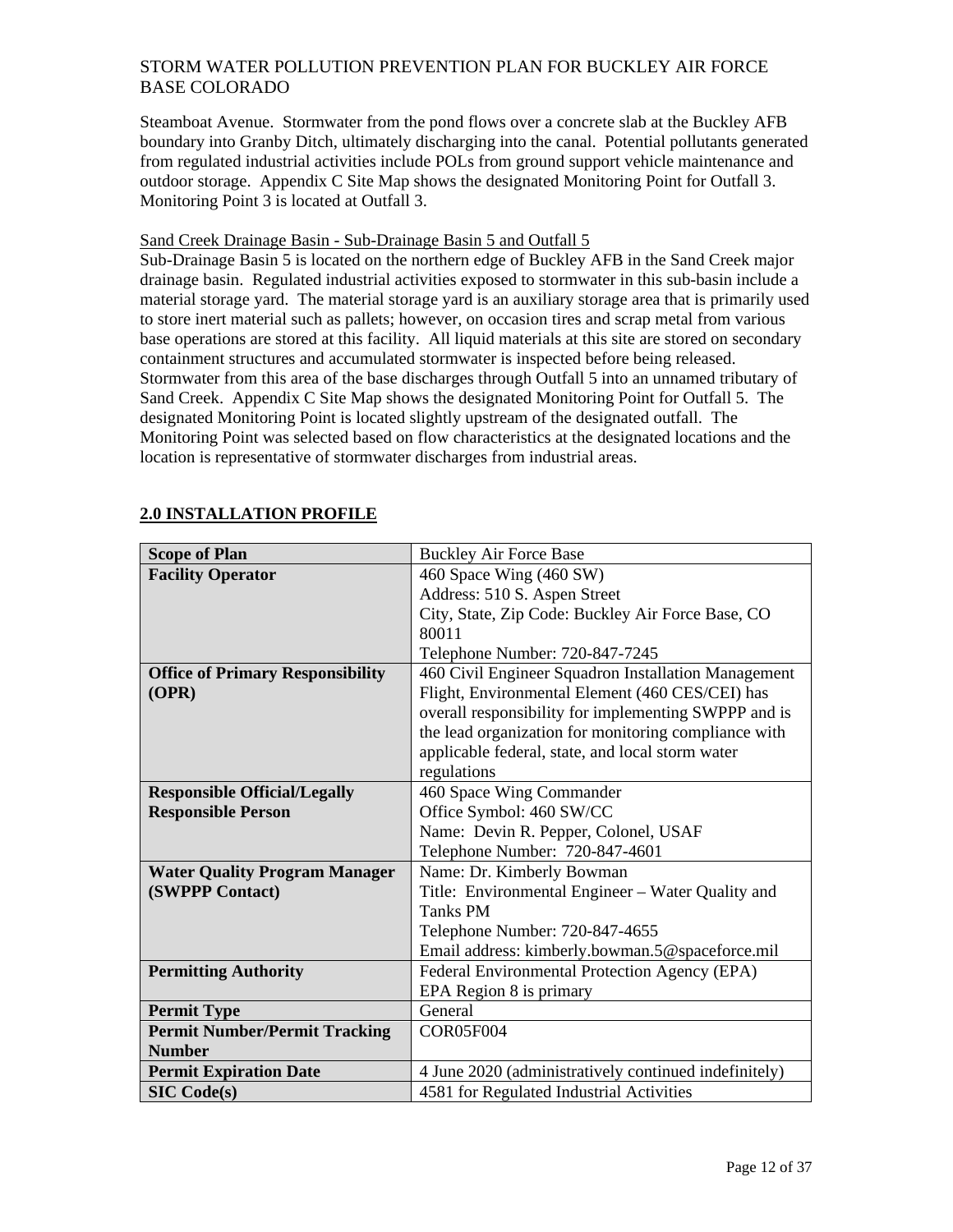| <b>NAICS</b> Code(s)                                                    | 488119                                               |
|-------------------------------------------------------------------------|------------------------------------------------------|
| <b>General Location Map</b>                                             | Figure 1 Buckley AFB General Location Map            |
| <b>Site Map</b>                                                         | Figure 2 Buckley AFB Site Map                        |
| <b>Applicable Federal and AF</b>                                        | Clean Water Act                                      |
| regulatory references<br>EPA 2015 Multi-Sector General Permit For Storm |                                                      |
|                                                                         | water Discharges Associated With Industrial Activity |
|                                                                         | AFMAN 32-1067                                        |
| <b>Applicable State and local</b>                                       | Not Applicable, EPA Region 8 is the CWA regulatory   |
| regulatory references                                                   | authority for Federal Facilities in Colorado         |

### <span id="page-14-0"></span>**3.0 ENVIRONMENTAL MANAGEMENT SYSTEM**

The AF environmental program adheres to the Environmental Management System (EMS) framework and it's Plan, Do, Check, Act cycle for ensuring mission success. Executive Order 13693, U.S. Department of Defense Instruction (DODI) 4715.17, AFI 32-7001, and international standard, ISO 14001:2004, provide guidance on how environmental programs should be established, implemented, and maintained to operate under the EMS framework.

The storm water program employs EMS-based processes to achieve compliance with all legal obligations and current policy drivers, effectively managing associated risks, and installing a culture of continuous improvement. The SWPPP serves as an administrative operational control that defines compliance-related activities and processes.

### <span id="page-14-1"></span>**4.0 GENERAL ROLES AND RESPONSIBILITIES**

The SWPPP requires the full involvement of all organizations and personnel on the installation, including contractors and other Department of Defense organizations performing regulated industrial activities. The major roles/organizations involved in supporting the SWPPP at a typical installation include:

- Installation Commander
- Base Civil Engineer
- Environmental Element Chief
- Water Quality Program Manager
- Storm Water Pollution Prevention Team (identified below)
- Installation Personnel
- Air Force Civil Engineer Center (AFCEC)
- Unit Environmental Coordinator (UEC, see AFI 32-7001)

Stormwater Pollution Prevention Team (SWPPT) members are identified by position title, along with the individual responsibilities, in the Installation Supplement below.

Additional organizational and personnel roles and responsibilities are described throughout this SWPPP and in referenced documents. Detailed information about typical SWPPP responsibilities is available in the Water Quality Playbook and AFMAN 32-1067. Additional installation-specific roles and responsibilities are documented in the BMPs below.

#### *Installation Supplement – General Roles and Responsibilities*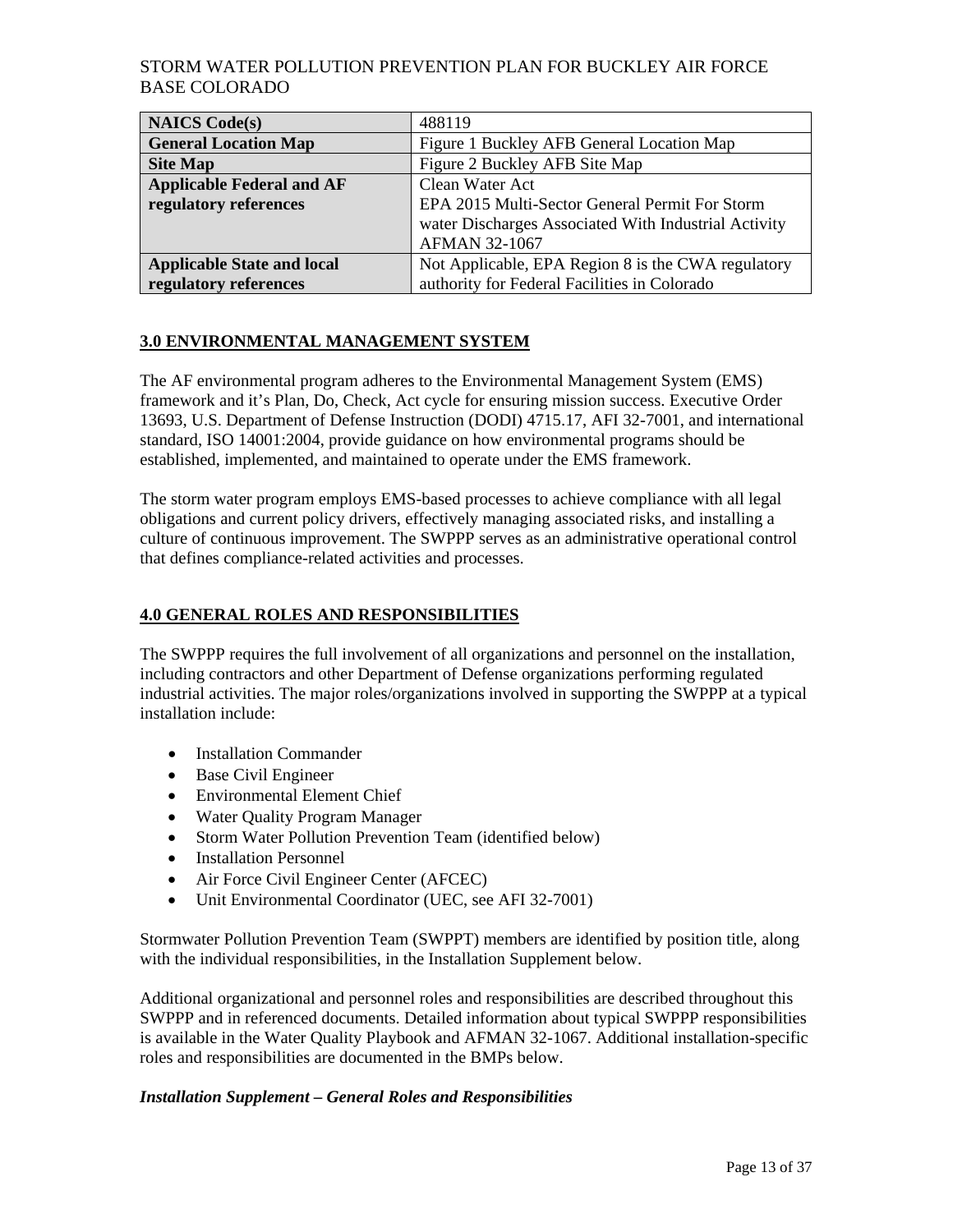The Buckley AFB SWPPT is responsible for developing, implementing, maintaining, and revising this SWPPP to ensure stormwater pollution is minimized and MSGP requirements are met. The SWPPT reports to the Environmental, Safety and Occupational Health Council (ESOHC), the Buckley AFB executive steering group for environmental, safety, and occupational health matters. The SWPPT will update the ESOHC concerning this SWPPP and stormwater pollution prevention efforts as appropriate. The following Buckley AFB staff comprise the SWPPT.

| 460 CES/CEIEQ | Title: Water Quality Program Manager and Support Contractor<br>Responsibilities: Serve as the SWPP Leadership Team. The Water<br>Quality Manager and Support Contractor have the primary responsibility<br>for maintenance and administration of the SWPPP. The Water Quality<br>Program Manager or Support Contractor will perform visual inspections<br>and participate in routine facility inspections.                                                                 |
|---------------|----------------------------------------------------------------------------------------------------------------------------------------------------------------------------------------------------------------------------------------------------------------------------------------------------------------------------------------------------------------------------------------------------------------------------------------------------------------------------|
| 460 CES/CEIEQ | Title: Chief, Environmental Element<br>Responsibilities: Advocates for and approves environmental<br>projects/activities required to implement this SWPPP.                                                                                                                                                                                                                                                                                                                 |
| 460 CES/CEO   | Title: Heavy Repair/Horizontal Shop<br>Responsibilities: Advise the SWPPT of changes to industrial operations<br>including stormwater conveyance system maintenance projects and<br>maintain non-airfield structural BMPs on the installation.                                                                                                                                                                                                                             |
| 460 CES/CEPD  | Title: Program Development<br>Responsibilities: Represent planning and development organization on<br>base in regards to SWPPP development and implementation. Advise the<br>SWPPT, as needed, of upcoming facility and infrastructure projects that<br>may include potential stormwater pollutants and identify planned<br>structural stormwater BMPs for future development.                                                                                             |
| 460 LRS/LVS   | Title: Transportation Environmental Manager<br>Responsibilities: Represent fuel management, vehicle maintenance and<br>vehicle operation organizations in regards to SWPPP development and<br>implementation. Advise the SWPPT of changes in vehicle maintenance<br>and operations.                                                                                                                                                                                        |
| 140 WG COANG  | Title: 140 Wing Environmental Manager<br>Responsibilities: Represent Colorado Air National Guard units operating<br>on Buckley AFB including aircraft maintenance, vehicle maintenance,<br>and airfield snow and ice control organizations in regards to SWPPP<br>development and implementation. Advises the SWPPT of changes to<br>industrial operations related to aircraft maintenance and operations,<br>including deicing operations and aircraft/equipment washing. |
| <b>COARNG</b> | Title: Army Aviation Support Facility (AASF) Environmental Manager<br>Responsibilities: Represents Army helicopter maintenance organizations<br>in regards to SWPPP development and implementation. Advise the<br>SWPPT of changes to industrial operations related to helicopter<br>maintenance and operations, including washing.                                                                                                                                        |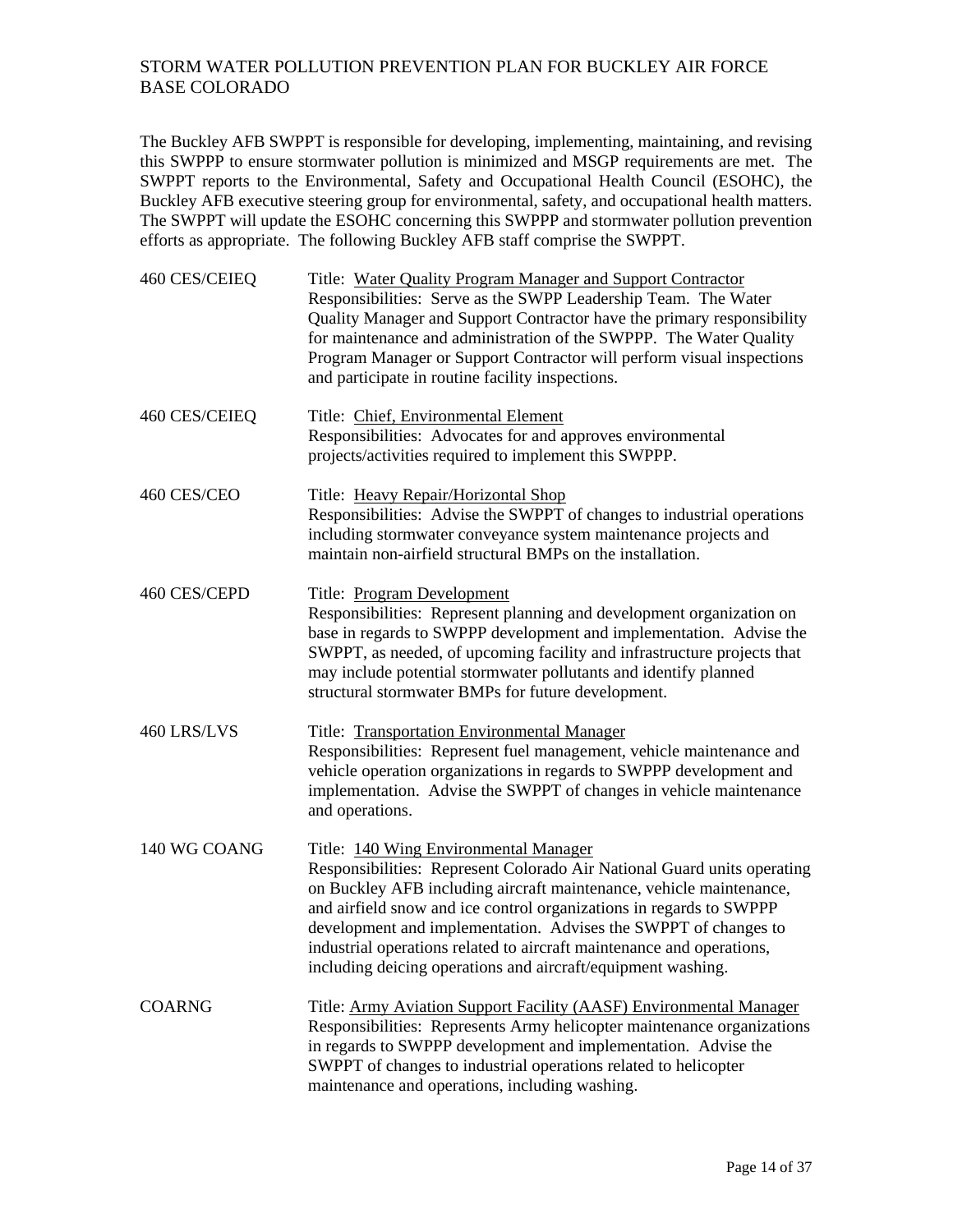| 460 SW/JA | Title: Judge Advocate Office<br>Responsibilities: Provide as-needed legal support to the SWPPT.              |
|-----------|--------------------------------------------------------------------------------------------------------------|
| 460 SW/PA | Title: Public Affairs Office<br>Responsibilities: Provide as-needed public outreach support to the<br>SWPPT. |

The SWPPT will meet as needed to review SWPPP implementation within each organization and determine if any SWPPP or BMP changes are required within each organization. The SWPPT Leader will determine the meeting format. The SWPPT Leader may choose to conduct meetings with individual SWPPT members to coincide with other SWPPP activities, such as quarterly facility inspections or annual report generation. Records of SWPPT meetings, as required, will be maintained in Appendix N.

#### **Stormwater Pollution Prevention Plan Maintenance and Updates**

This SWPPP is a "living" document and will be periodically reviewed and updated. This SWPPP will be reviewed at least annually, but more frequent reviews maybe required if operational changes or inspection results dictate. This SWPPP will be updated whenever one of the following activities occur:

- There is a change in design, construction, operation, or maintenance at Buckley AFB which has a significant effect on stormwater discharge, or potential for discharge, of pollutants from Buckley AFB. This does not include preventative maintenance or minor maintenance conducted on sites routinely or as a result of inspections, but will only include major maintenance operations meeting the qualification statement herein.
- There is an unauthorized release or discharge discovered.
- Visual assessments indicate obvious signs of stormwater pollution (e.g., color, odor, floating solids, settled solids, suspended solids, and foam).
- Inspection, monitoring, or investigation by Buckley AFB personnel, local, State or Federal officials, determines that this SWPPP is ineffective in eliminating or significantly minimizing pollutants. If any of the facility investigations indicates that a SWPPP modification is required, the SWPPP must be updated within 14 calendar days of completion of the corrective action.
- The EPA Director notifies Buckley AFB in writing that the SWPPP does not meet one of more of the minimum requirements of the 2015 MSGP. Changes required by the EPA Director must be incorporated into the SWPPP and implemented within 30 days of receipt of the notification.

The SWPPP must be certified and signed by the Installation Commander or Duly Authorized Representative of this individual.

### <span id="page-16-0"></span>5.0 TRAINING

The installation implements storm water training programs to ensure that base personnel, contractors, and visitors are aware of their roles in the program and the importance of their participation to its success. DoDI 4715.10, *Environmental Education, Training, and Career*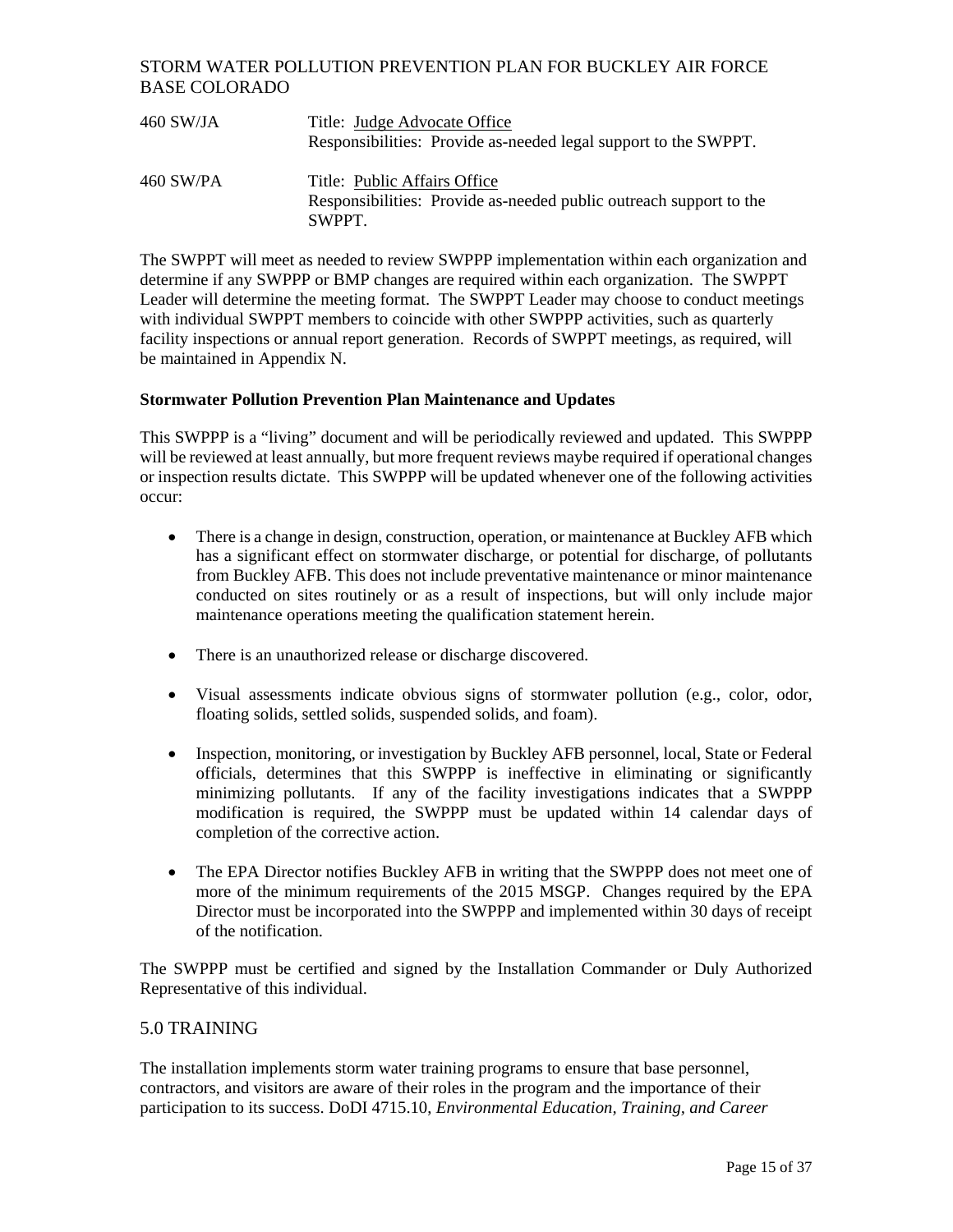*Development*, implements policy and provides the procedures for environmental education, training, and career development programs for DoD personnel. The installation ensures that appropriate personnel complete required education, training, and certification necessary to perform their jobs. Priority is given to the use of AF-approved education/training sources such as AFIT training courses and official AF-approved computer-based training resources (e.g., ESOH-TN, ADLS, ArcNet, etc.) to meet training needs.

Specific training requirements are outlined in the following Installation Supplement. Training records are maintained IAW the Recordkeeping and Reporting section of this plan.

#### *Installation Supplement – Training*

Buckley AFB implements a comprehensive environmental training program for installation personnel to avoid pollution through preventive measures and, in the event of a pollutant release, to react according to ensure the safety of personnel and protection of the environment. The following training programs have been implemented at Buckley AFB and support the overall stormwater management program:

- Industrial Stormwater Pollution Prevention Training is provided at least once per year to all personnel associated with implementing this SWPPP, including members of the SWPPT and employees working in industrial areas who are responsible for implementing stormwater BMPs. The Industrial Stormwater Pollution Prevention Training includes the overall goals of the Buckley AFB industrial stormwater program, the components of this SWPPP, and stormwater controls. The training is provided by the Buckley AFB Water Quality Manager, the 140 WG COANG Environmental Manager, and the COARNG Environmental Branch who maintain training attendance rosters. The current Industrial Stormwater Pollution Prevention Training materials and attendance records are included as Appendix F of this SWPPP.
- Hazardous Waste Management Training is provided to all Buckley AFB personnel whose job entails working with hazardous waste or who are exposed to hazardous wastes as required by EPA, Occupational Safety and Health Administration (OSHA) and Colorado regulations. The hazardous waste training program is dependent on employee responsibilities, but generally includes the following topics:
	- Identification of hazardous waste,
	- Accumulation point management,
	- Container use, marking and labeling, and on-site transportation,
	- Waste turn-in procedures,
	- Manifesting and transportation of hazardous waste, and
	- Personnel safety and health and fire safety.

This training supports the overall stormwater program by providing proper hazardous material management, storage, and spill response procedures. The Buckley AFB Hazardous Waste Management Plan specifies who must receive hazardous waste training. Hazardous Waste Management Training is provided at least once per year by the Buckley AFB Hazardous Waste Manager, who also maintains the attendance roster and current training materials.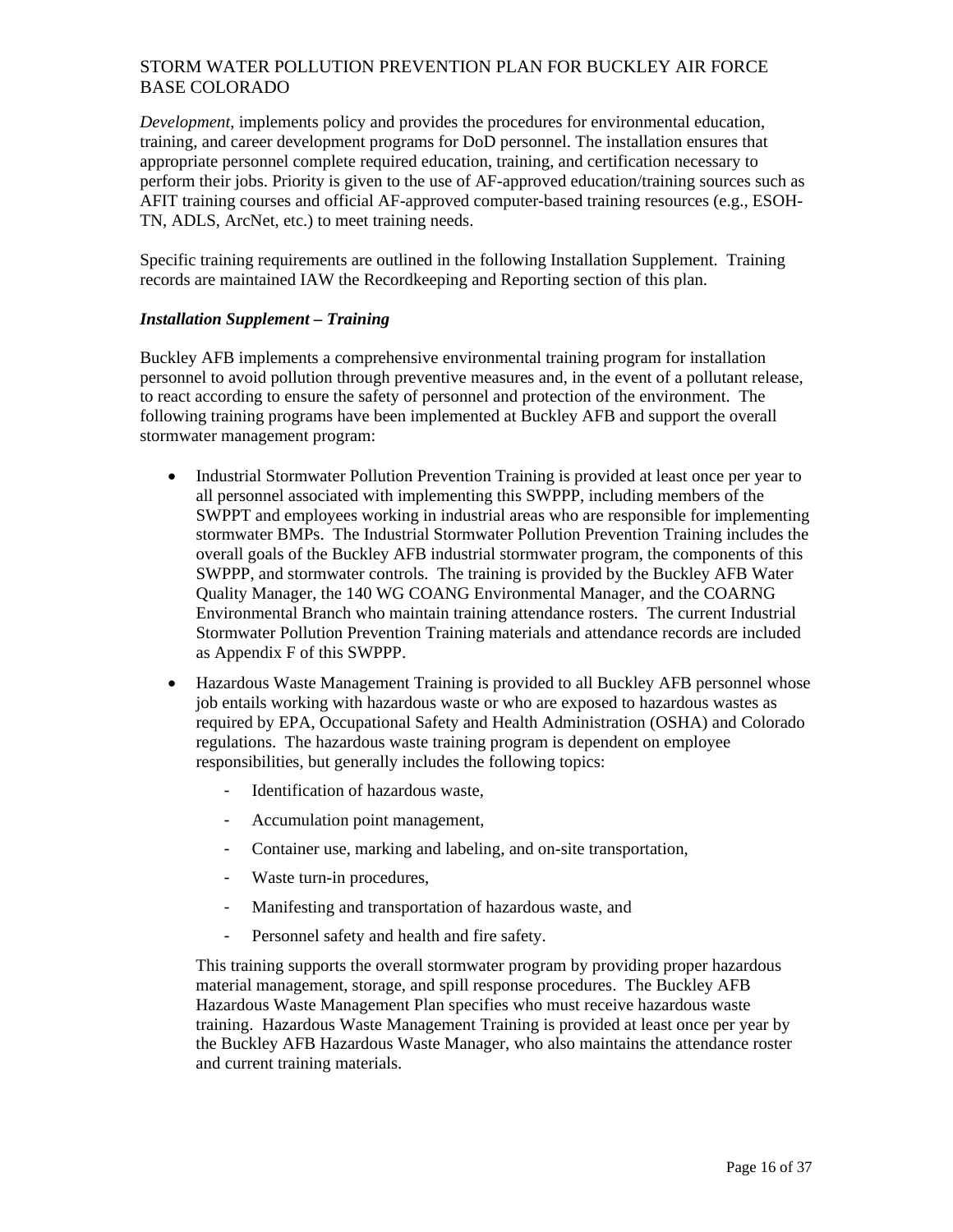• Spill Prevention, Control and Countermeasures Training is provided to appropriate oil handling and spill response personnel as specified in the plan. This training supports the industrial stormwater program by clearly defining spill prevention and response procedures to minimize potential stormwater and water quality impacts associated with a spill on Buckley AFB. The Buckley AFB Spill Manager maintains current training materials and attendance rosters for spill prevention and response training. This training is provided at least annually to spill response personnel.

## <span id="page-18-0"></span>**6.0 RECORDKEEPING AND REPORTING**

The installation implements measures to ensure compliance with applicable permit recordkeeping and reporting requirements. Records are stored and maintained IAW Air Force Manual 33-363, *Management of Records*, and records are archived and disposed IAW the Air Force Records Information Management System (AFRIMS) Records Disposition Schedule (RDS). The installation complies with all permit reporting requirements.

The installation maintains the following inspection, monitoring, and certification records with the SWPPP. Overseas installations may have different requirements than the list below. When possible, a link to the electronic version of the record is made available in the references section of this plan.

- Copy of the Notice of Intent (NOI)
- Copy of the acknowledgement letter containing the permit tracking number;
- Copy of the permit
- Description and dates of any significant spills, leaks, or other releases. Note: the installation maintains this information in EASI, and a link is available in the references section of this SWPPP
- Employee training records
- Documentation of maintenance and repairs of control measures
- Inspection reports
- Documentation of deviations from the schedule for monitoring or assessments and the reason for the deviation
- Documentation of corrective actions taken
- Documentation of benchmark exceedances and how they were responded to
- Documentation to support determination that pollutants of concern are not expected to be present above natural background levels if water is discharged directly to impaired waters

Additional state, local, or host nation recordkeeping and reporting requirements are described in the Installation Supplement, as necessary.

#### *Installation Supplement – Recordkeeping and Reporting*

The following recordkeeping and reporting procedures have been established at Buckley AFB to meet the requirements of the 2015 MSGP.

- Appendix A shows the Buckley AFB SWPP Team and contact information.
- Appendix B contains the significant spills list and significant spill location map for the qualifying industrial areas on Buckley AFB. This appendix will be updated as required throughout the permit if significant spills occur at any qualifying industrial areas on Buckley AFB. Significant spills are defined as spills that exceed a Reportable Quantity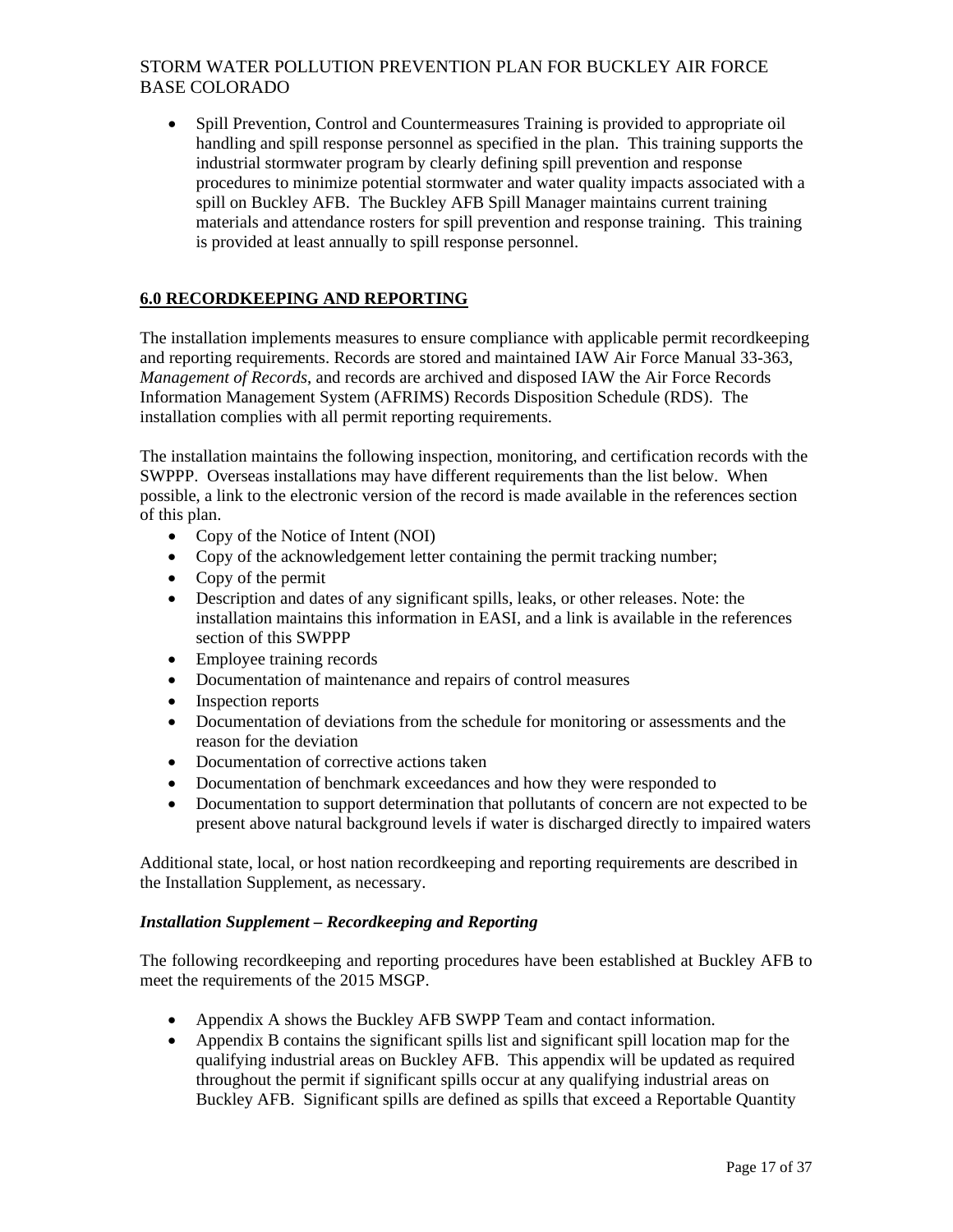established by Federal and State of Colorado regulations which requires regulatory notification.

- Appendix C contains detailed site maps of Buckley AFB as well as additional information on individual industrial operations and facilities.
- Appendix D contains a copy of the 2015 MSGP.
- Appendix E contains a copy of the Buckley AFB NOI; information utilized to complete the NOI; Acknowledgement Letter containing the permit tracking number; and delegation letters for duly authorized representatives.
- Appendix F contains the Industrial Stormwater Pollution Prevention Training materials and training rosters. Other applicable Air Force training records, including EMS and environmental awareness, are maintained within employees personnel file; an approved Air Force training platform (ESOH TN; ADLS; etc.); or via sign in rosters as appropriate.
- Appendix G contains the Safety Data Sheets (SDS) and estimate of monthly usage for aircraft and airfield deicing chemicals as required for Sector S facilities.
- Appendix H contains Stormwater Sampling Results and Quarterly Visual Monitoring Reports. These reports must be certified and signed by a duly authorized representative. These reports must be retained with the SWPPP for at least 3 years from the date that permit coverage expires or is terminated. Reports are not required to be submitted to the EPA unless otherwise requested
- Appendix I contains copies of Discharge Monitoring Reports (DMRs) submitted to EPA.
- Appendix J contains Routine Facility Inspection Reports. These reports must be certified and signed by duly authorized representative. These reports must be retained for at least 3 years from the date that permit coverage expires or is terminated. Reports are not required to be submitted to the EPA unless otherwise requested. However, findings from facility inspection reports must be summarized in the annual report submitted to the EPA.
- Appendix K contains completed Corrective Actions Reports. These reports must be certified and signed by a duly authorized representative. These reports must be retained for at least 3 years from the date that permit coverage expires or is terminated. Reports are not required to be submitted to the EPA unless otherwise requested. However, corrective action details must be summarized in the annual report submitted to the EPA.
- Appendix L contains copies of submitted Annual Reports. These reports must contain the results or a summary of the past year's routine facility inspections and quarterly visual assessments performed at Buckley AFB; summaries of corrective actions taken, or the status of corrective actions in progress at the time of the Annual Report generation; and any incidents of noncompliance observed or, if there is no noncompliance, a certification stating the facility is in compliance with this permit. Annual Reports must be submitted electronically to the EPA by 30 January of each year of permit coverage. A blank copy of the Annual Report form required by EPA is included in Appendix L.
- Appendix M contains records pertaining to non-stormwater discharge certification from previous investigations as well as investigations completed during this permit term.
- Appendix N contains copies of SWPP Team meeting minutes.
- Appendix O contains documentation of Endangered Species Act and Critical Habitat Protection evaluation completed as part of the Buckley AFB NOI submittal.

As required by the 2015 MSGP, the SWPPP and all updates to the SWPPP must be in accordance with good engineering practices and to industry standards by a qualified person. The SWPPP and all reports required by the 2015 MSGP, must be certified and signed by a duly authorized representative. All reports and records required by the MSGP must be retained for at least 3 years from the date that permit coverage expires or is terminated. The SWPPP, all reports, forms, and documents required by the MSGP will include the following certification statement: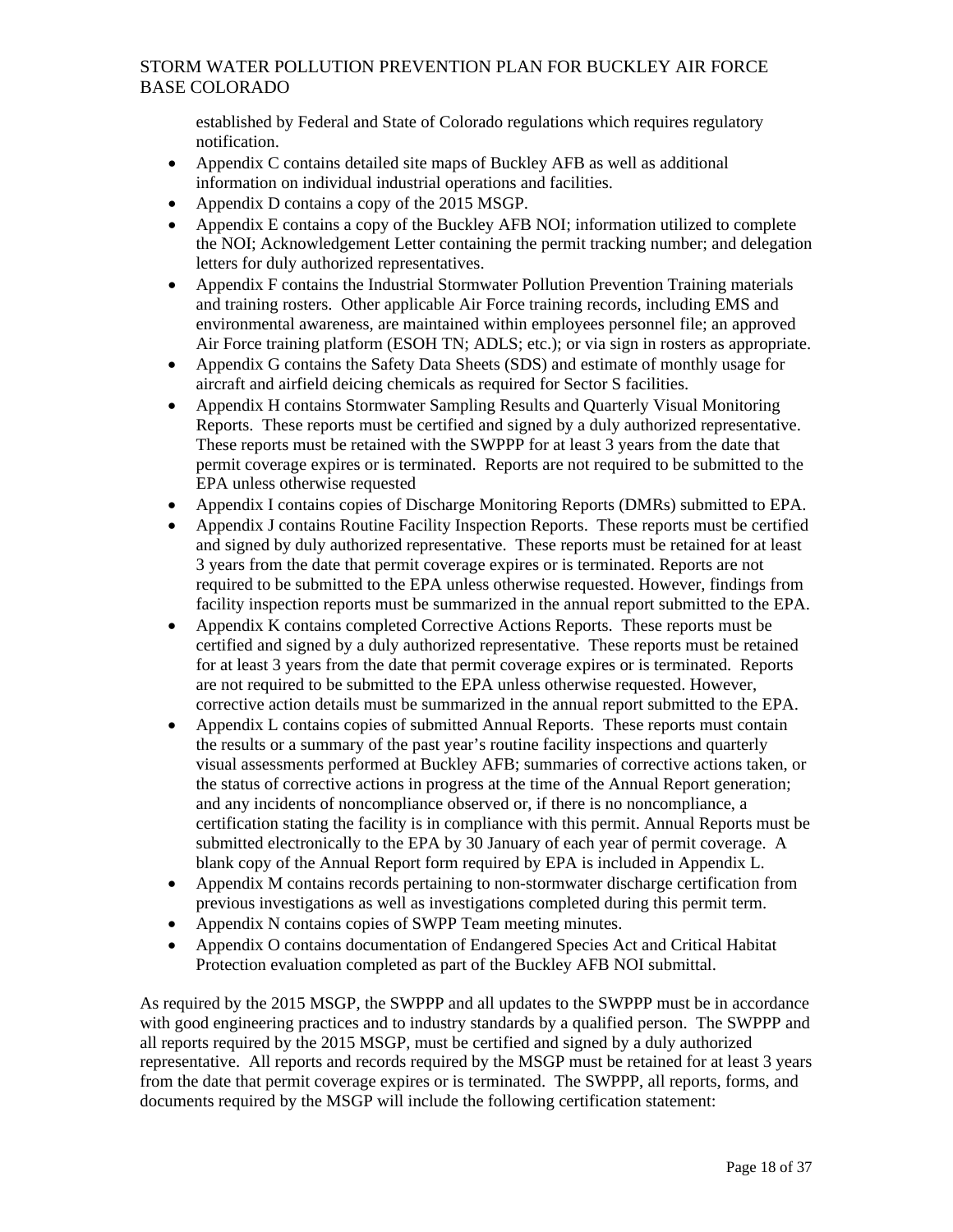"I certify under penalty of law that this document and all attachments were prepared under my direction or supervision in accordance with a system designed to assure that qualified personnel properly gathered and evaluated the information contained therein. Based on my inquiry of the person or persons who manage the system, or those persons directly responsible for gathering the information, the information contained is, to the best of my knowledge and belief, true, accurate, and complete. I am aware that there are significant penalties for submitting false information, including the possibility of fine and imprisonment for knowing violations."

### <span id="page-20-1"></span><span id="page-20-0"></span>**7.0 PROCEDURES - STORM WATER POLLUTION PREVENTION PLAN**

#### *7.1 Potential Pollution Sources*

Areas at the installation where industrial materials or activities are exposed to storm water are described in the Installation Supplement below.

#### *Installation Supplement – Potential Pollution Sources*

Buckley AFB is primarily engaged in airport and aircraft maintenance operations which are regulated industrial activities under the NPDES stormwater program and covered by Sector S, Air Transportation of the 2015 MSGP. Air transportation related activities covered by Sector S include vehicle maintenance (including vehicle rehabilitation, mechanical repairs, painting, fueling and lubrication), equipment cleaning operations and deicing operations. Table 1 provides a summary of industrial activities on Buckley AFB, potential pollutant sources, and summary of control measures. Appendix C contains additional CBI for each MSGP regulated industrial facility and activity on Buckley AFB. Appendix C includes facility site maps that depict potential pollutant sources exposed to stormwater, flow direction, and facility specific controls.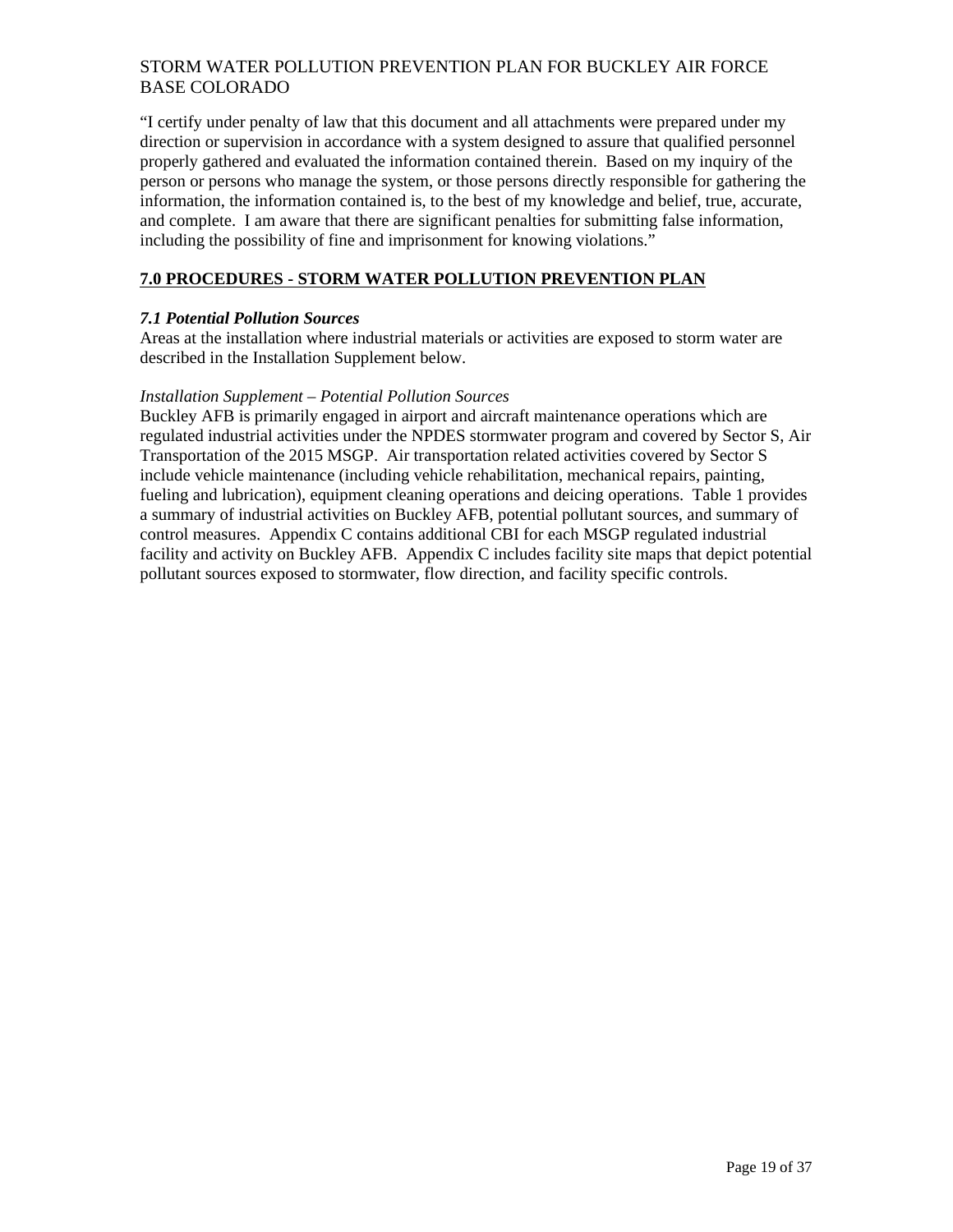| Table 1                                                                                       |  |  |  |
|-----------------------------------------------------------------------------------------------|--|--|--|
| <b>Summary of Industrial Facilities, Activities and Potential Pollutant Source Exposed to</b> |  |  |  |
| <b>Runoff</b>                                                                                 |  |  |  |

| <b>Industrial Activity</b>                        | <b>Potential Pollutants</b>                                                                                                                                                                        | <b>Summary of Controls (See Appendix C for</b><br>specific locations and details)                                                                                                                                                                                                                                                                                                                                                                                                                                                                     |
|---------------------------------------------------|----------------------------------------------------------------------------------------------------------------------------------------------------------------------------------------------------|-------------------------------------------------------------------------------------------------------------------------------------------------------------------------------------------------------------------------------------------------------------------------------------------------------------------------------------------------------------------------------------------------------------------------------------------------------------------------------------------------------------------------------------------------------|
| Aircraft, Vehicle and<br><b>Equipment Fueling</b> | Oil & grease<br>Diesel                                                                                                                                                                             | Fueling operations are conducted on an<br>impervious surface                                                                                                                                                                                                                                                                                                                                                                                                                                                                                          |
|                                                   | Gasoline<br><b>Aviation Fuel</b>                                                                                                                                                                   | Spill kits are kept on-site in close proximity to<br>potential spill areas                                                                                                                                                                                                                                                                                                                                                                                                                                                                            |
|                                                   | Antifreeze<br><b>Hydraulic Fluids</b><br><b>Transmission Fluid</b>                                                                                                                                 | Personnel are trained in proper fueling<br>procedures and spill clean-up methods                                                                                                                                                                                                                                                                                                                                                                                                                                                                      |
|                                                   | <b>Batteries</b>                                                                                                                                                                                   | Any spill will be cleaned-up immediately using<br>dry clean-up methods                                                                                                                                                                                                                                                                                                                                                                                                                                                                                |
| Aircraft, Vehicle and<br><b>Equipment Washing</b> | Oil $&$ grease<br>Diesel<br>Gasoline<br><b>Aviation Fuel</b><br>Antifreeze<br><b>Hydraulic Fluids</b><br><b>Transmission Fluid</b><br><b>Batteries</b><br>Surfactants                              | Washing operations are conducted indoors as<br>much as possible. Helicopters are washed<br>outdoors in a designated area. All wash waters<br>from indoor and outdoor washing operations are<br>sent to wastewater conveyance and disposal<br>system                                                                                                                                                                                                                                                                                                   |
| Aircraft and<br><b>Pavement Deicing</b>           | Propylene glycol<br>Payement deicers<br>(complex chlorides,<br>sodium chloride)                                                                                                                    | Personnel are trained in proper material<br>management and application methods prior to<br>applying chemical deicers<br>Physical and mechanical methods are utilized to<br>the maximum extent possible prior to chemical<br>usage<br>Deicing chemicals from airfield surfaces are<br>diverted to grassy swales prior to discharge<br>Deicing fluids from aircraft deicing operations<br>are diverted to containment tank                                                                                                                              |
| Aircraft, Vehicle and<br>Equipment<br>Maintenance | Oil $&$ grease<br>Diesel<br>Gasoline<br><b>Aviation Fuel</b><br>Antifreeze<br>Solvents<br>Used oil<br>Reclaimable Fuel<br><b>Hydraulic Fluids</b><br><b>Transmission Fluid</b><br><b>Batteries</b> | Good housekeeping<br>Maintenance operations are conducted on an<br>impervious surfaces<br>Hazardous materials and waste appropriately<br>stored on secondary containment as required<br>Maintenance performed indoors as much as<br>possible<br>Drip pans/trays used during maintenance<br>activities<br>Spill kits are kept on-site in close proximity to<br>potential spill areas<br>Personnel are trained in proper maintenance<br>procedures and spill clean-up methods<br>Any spill will be cleaned-up immediately using<br>dry clean-up methods |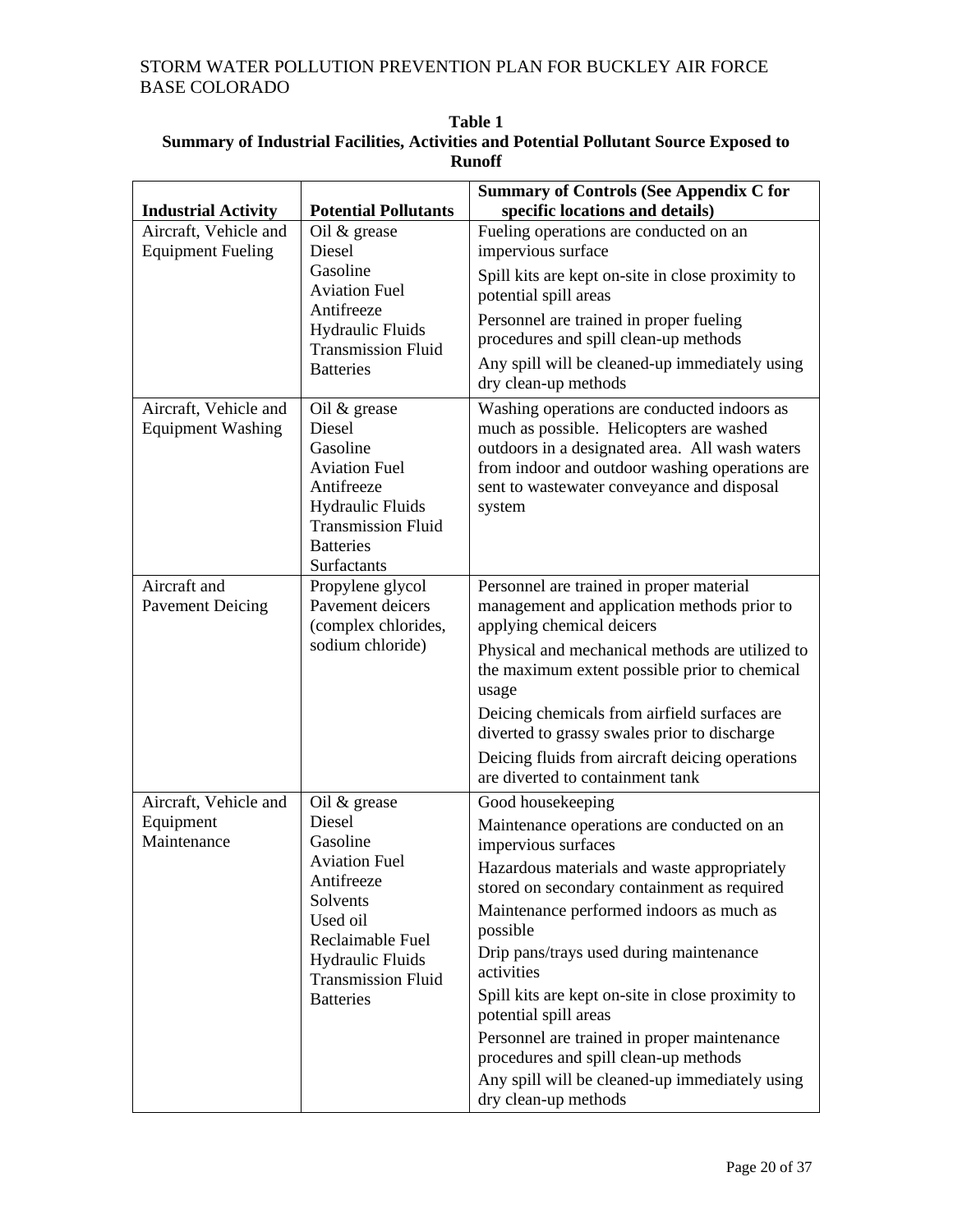Several facilities on Buckley AFB perform aircraft and airfield related support activities that are not exposed to stormwater, as such they are not included in this SWPPP. Appendix C contains additional details on these facilities that perform air transportation related activities that are not exposed to stormwater. Other activities on Buckley AFB, such as the Army Air Force Exchange Service (AAFES) fueling station and car wash, involve vehicle maintenance and fueling activities that are commercial in nature for installation personnel and do not directly support air transportation activities. Commercial activities that do not directly support air transportation or flight line activities are not regulated industrial operations under the 2015 MSGP and are not included in this SWPPP. While these municipal activities are not specifically regulated under this permit and SWPPP, stormwater protection at these facilities is addressed under different components of the Buckley AFB stormwater program.

#### **Evaluation of Unauthorized Non-Stormwater Discharges**

Buckley AFB personnel completed annual dry weather screening of all stormwater outfalls and stormwater control ponds were observed for the presence of non-stormwater discharges. Appendix M contains dry weather screening reports including dates and results of evaluations. No dry weather flow was observed during these visual assessments.

Additionally, Buckley AFB has completed several studies of the base's sanitary and storm sewer systems. Though these assessments were not directly related to determining if sanitary or other wastewater sources were being inadvertently cross-connected to the stormwater system, limited investigation by smoke and dye testing of select drains was accomplished to determine discharge location. No cross-connections were identified as part of these evaluations and locations that were evaluated appropriately discharged to the sanitary sewer system.

#### **Allowable Non-Stormwater Discharges**

The 2015 MSGP allows discharges from certain non-stormwater sources, but these nonstormwater discharges must be identified. The following non-stormwater discharges are allowable under the 2015 MSGP:

- Discharges from fire-fighting activities,
- Fire hydrant flushing,
- Potable water, including water line flushing,
- Uncontaminated air conditioning or compressor condensate,
- Irrigation drainage,
- Landscape watering, provided all pesticides, herbicides, and fertilizer have been applied in accordance with the approved labeling,
- Pavement wash waters where no detergents are used and no spills or leaks of toxic or hazardous materials have occurred (unless all spilled material has been removed),
- Routine external building wash-down that does not use detergents or hazardous cleaning products,
- Uncontaminated ground water or spring water,
- Foundation or footing drains where flows are not contaminated with process materials, and
- Incidental windblown mist from cooling towers that collects on rooftops or adjacent portions of the facility, but NOT intentional discharges from the cooling tower (e.g., "piped" cooling tower blowdown or drains).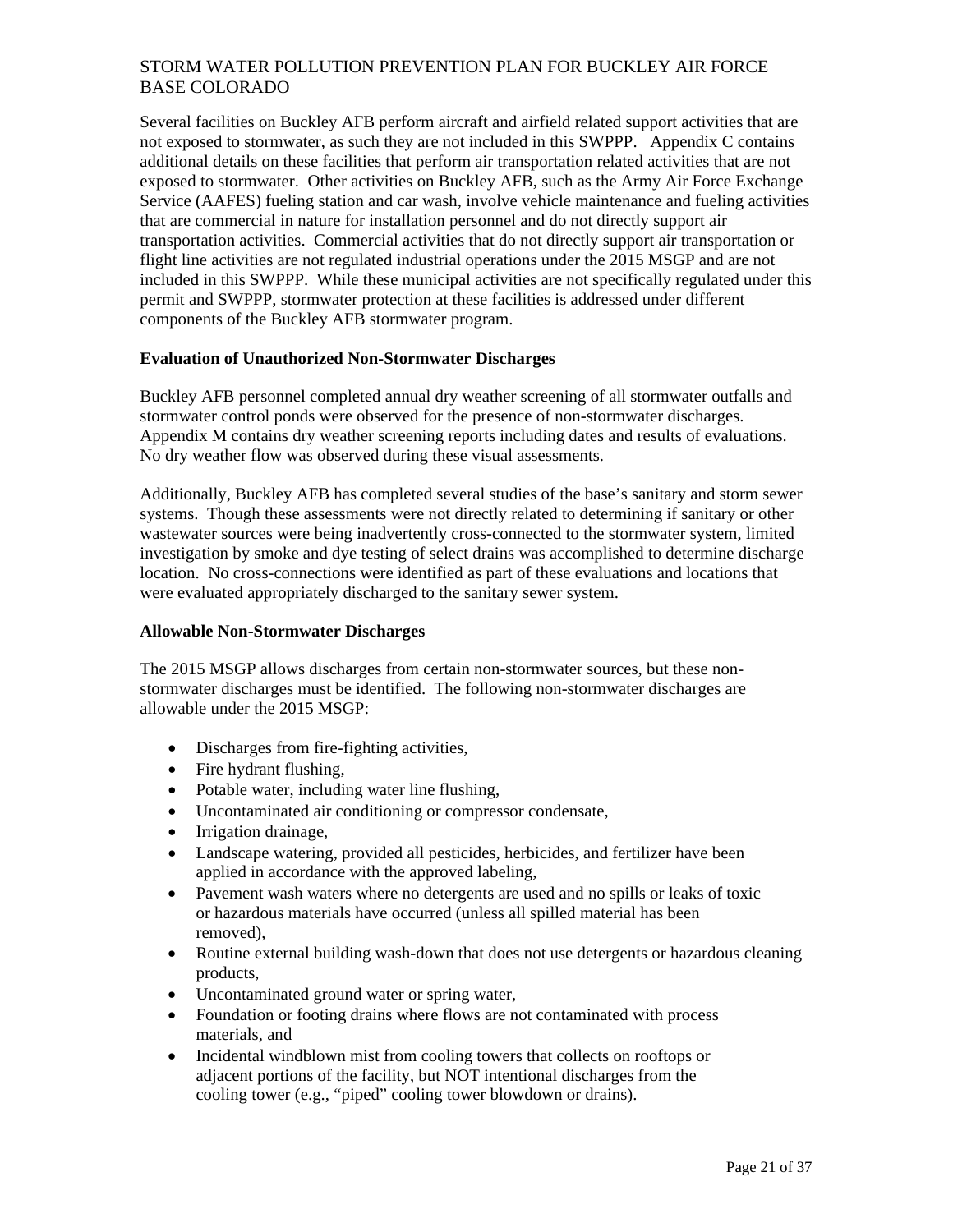The following allowable non-stormwater discharges may occur at Buckley AFB:

- Fire-fighting activities may occur anywhere on the installation. No specific BMPs are implemented for this allowable non-stormwater discharge. Potential discharge origination location: Base wide
- Fire hydrants are flushed periodically as required for testing and water quality requirements. No specific BMPs are implemented for this allowable non-stormwater discharge. Potential discharge origination location: Base wide
- Air condition condensates drain onto parking areas and grassy areas at multiple locations throughout the base. No specific BMPs are implemented for this allowable nonstormwater discharge. Potential discharge origination location: Base wide
- Irrigation and landscape watering occurs throughout the installation. All pesticides, herbicides, and fertilizers are applied by trained and/or certified individuals according to manufacturer recommendations. Sprinkler heads are positioned to minimize runoff and overspray onto non-landscaped areas. No additional BMPs are implemented for this allowable stormwater discharge. Potential discharge origination location: Base wide

### **Sampling Data Summary**

Stormwater sampling for total suspended solids, iron and magnesium was conducted at three outfalls on Buckley AFB; however, this sampling ceased when it was determined that Buckley AFB did not perform Sector L industrial activities. No stormwater concerns were identified as part of this sampling and all results are within the expected range for this type of facility. Details pertaining to individual sampling events and sample results are shown in Appendix E as these results were used as supporting information for completing the NOI for Buckley AFB to obtain coverage under the 2015 MSGP.

#### <span id="page-23-0"></span>*7.2 Storm Water Control Measures*

The installation implements control measures to meet all applicable permit effluent limits. The categories of control measures include:

- Minimize exposure
- Good housekeeping
- Maintenance
- Spill prevention and response
- Erosion and sediment controls
- Management of runoff
- Salt piles
- MSGP sector-specific non-numeric effluent limits
- Employee training
- Non-storm water discharges
- Waste, garbage and floatable debris
- Dust generation and vehicle tracking of industrial materials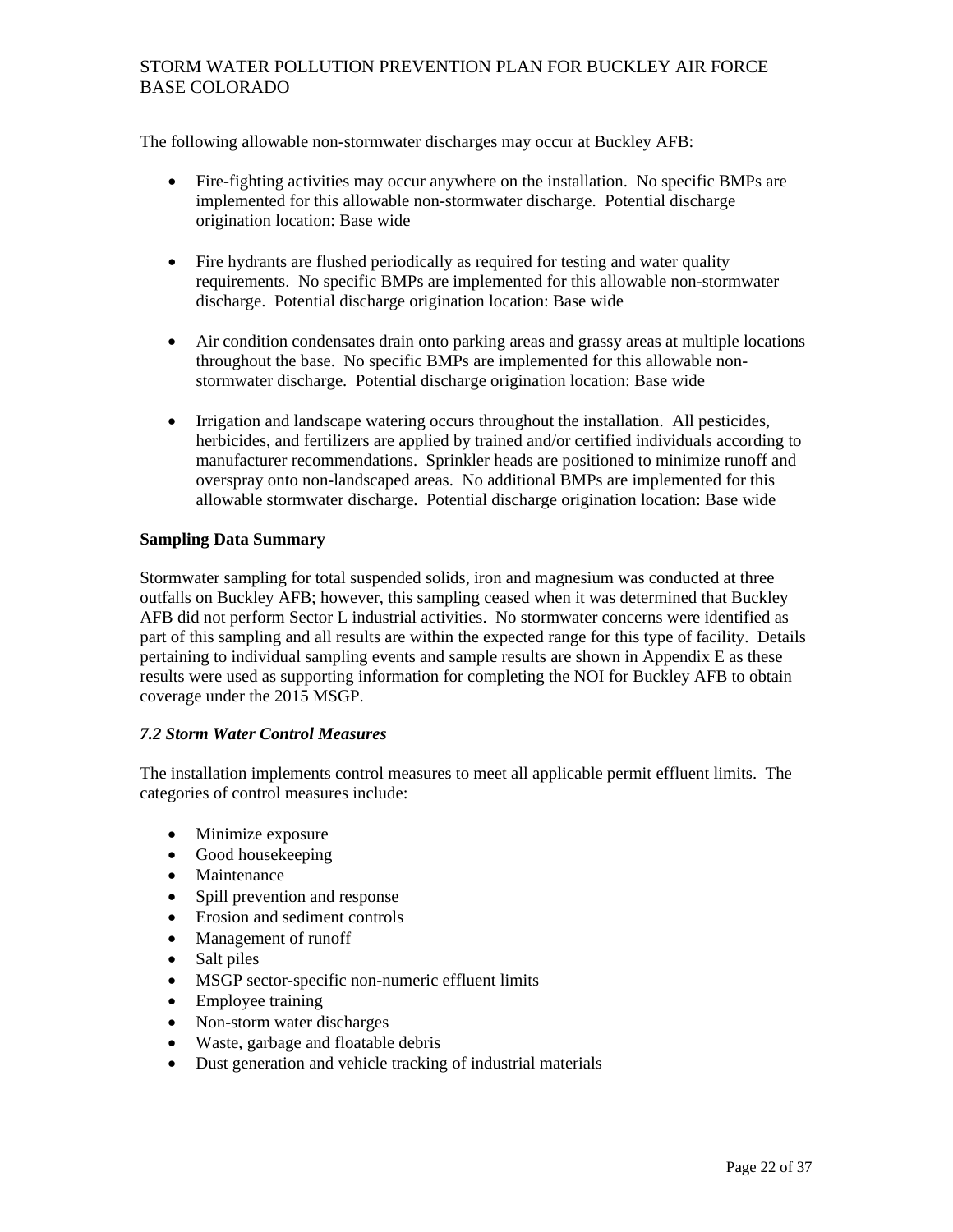Installation control measures are further described in the Installation Supplement below, along with applicable additional state or local required categories measures.

#### *Installation Supplement – Storm Water Control Measures*

#### **Good Housekeeping and Minimize Exposure**

Good housekeeping and minimize exposure control measures are applicable to all industrial areas on Buckley AFB. Numerous Department of Defense policies and procedures dictate good housekeeping and material management practices that are rigorously enforced at all levels of management. Generally, good housekeeping and minimize exposure practices involve maintaining orderly work areas, minimizing use of chemicals and controlling exposure of pollutant sources to stormwater. The following good housekeeping and minimize exposure measures are implemented at Buckley AFB.

- Aircraft, vehicle and equipment maintenance/repair activities are performed in work areas that are sheltered from precipitation to the maximum extent practical. Most aircraft, vehicle, and equipment maintenance areas have containment structures that prevent migration of pollutants to areas susceptible to contacting stormwater.
- Outdoor maintenance activities that involve use of lubricants, hydraulic fluid, or fuels are performed over drip pans or spill pads.
- Hazardous materials, including lubricants, solvents, paints, fuels and hydraulic fluids are stored in containers or tanks that are kept closed when not in use. Containers or tanks containing hazardous materials are stored in areas protected from precipitation or in secondary containment structures. Stormwater that accumulates in secondary containment structures is visually examined to ensure no contamination is present prior to discharge. If contamination is observed in the water collected in the secondary containment structure, then the contaminant is removed before the water is discharged to the stormwater system.
- Industrial work areas are kept clean, and incidental discharges of fluids or granular solids in work areas are promptly cleaned up using dry methods, containerized and properly disposed of off-site.
- Disposal of any rinse/wash waters or industrial materials into the stormwater drain system is prohibited.
- Trash and solid wastes are placed in dumpsters or other authorized receptacles that are collected at regular intervals. Trash dumpsters on Buckley AFB are equipped with lids which are to remain closed at all times. Roll-off trash containers will be structurally sound to prevent leaks. Overflowing trash receptacles and loose trash and debris are not permitted on Buckley AFB.
- Work areas are regularly swept or vacuumed.
- All stored non-solid industrial materials (such as liquids and powders) that can be transported or dispersed via wind dissipation or contact with stormwater are contained.
- Hazardous material inventories are tracked by the base Hazardous Materials Pharmacy (HAZMART), and these materials are supplied to the industrial areas on an as-needed basis. Excess inventory of hazardous materials are not managed outside the HAZMART storage area. Any excess inventory is given back to the HAZMART or properly disposed of off-site.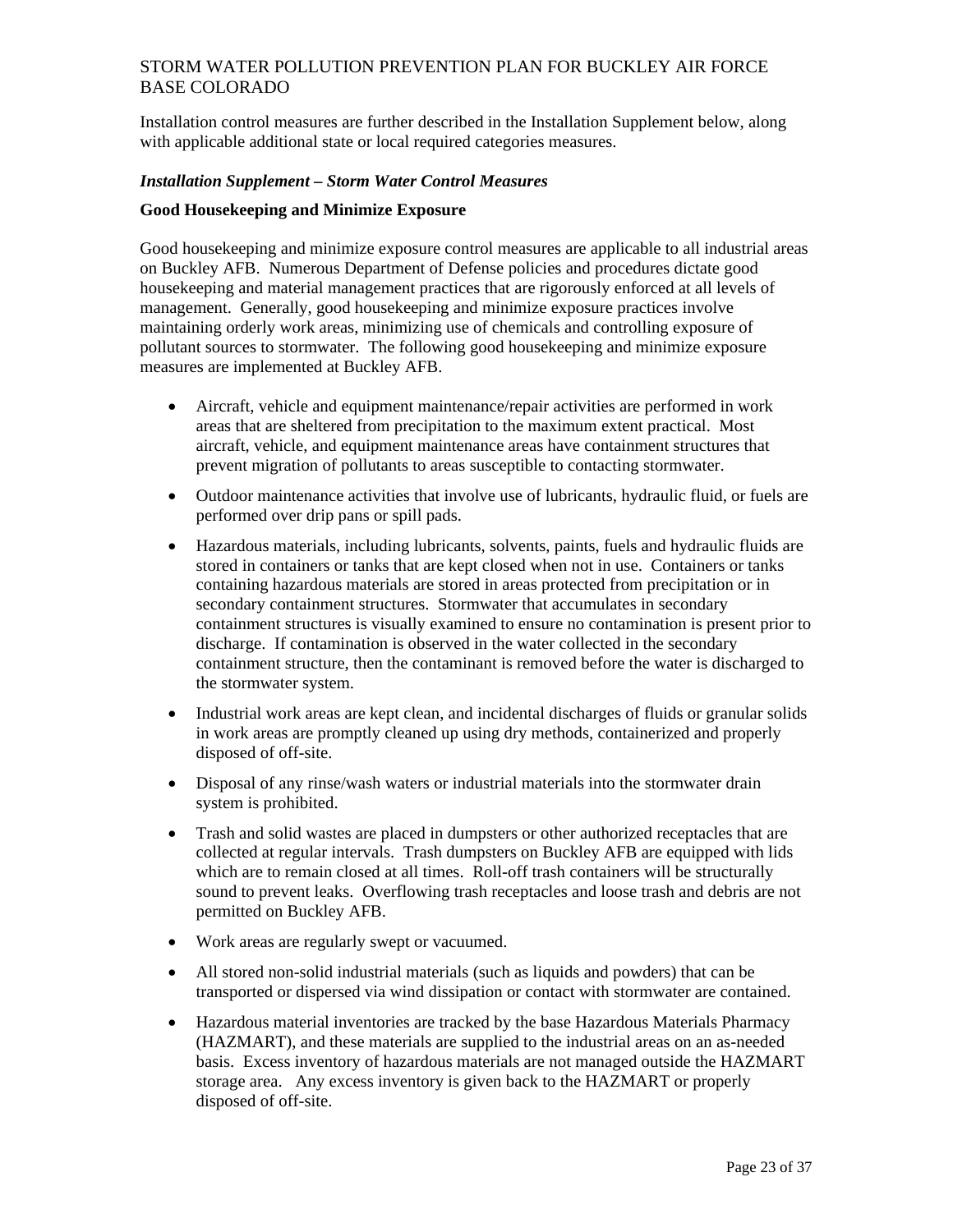- Aircraft, vehicle, and equipment washing operations are limited to designated wash racks on the base and wash waters are discharged to the sanitary sewer system.
- Over stacking and unstable and disorderly arrangements of material and waste containers are not allowed in industrial or material storage areas. Damaged containers are not used to store hazardous materials.
- Salt pile controls are in place and salt piles are located in a designated, covered salt storage structure.

Appendix C provides additional information pertaining to implementation of good housekeeping and minimize exposure BMPs at each industrial facility.

#### **Maintenance**

Maintenance control measures include activities to inspect, maintain and/or repair equipment, including structural BMPs and the storm drainage system, to prevent or reduce pollution in the base stormwater discharges. The Water Quality Program Manager serves as the Maintenance coordinator for the base stormwater system. Vehicle, equipment, and secondary containment structures/devices (such as curbs and spill pallets) are regularly inspected by facility personnel to identify any items that require maintenance or replacement to prevent releases to storm drains. Aboveground and underground storage tanks at Buckley AFB are regularly inspected by the designated tank custodian.

Elements of the Maintenance Program include:

- Identification and inspection of all equipment and systems used outdoors that may spill or leak pollutants in accordance with existing Air Force inspection procedures contained in technical orders and other environmental plans. Inspections are conducted regularly by facility personnel and maintenance/repair actions are initiated if required.
- Government vehicles utilized on the flight line are inspected and documented prior to use as required by Air Force and Army policy. Appropriate maintenance/repair actions are initiated for any deficiencies identified during this inspection.
- Regular evaluations of identified equipment and systems to detect leaks or conditions that may result in the development of leaks. All identified equipment and systems have preventive maintenance requirements that are managed by the equipment owner. All equipment and systems throughout the base are being monitored on a regular basis, and visual evaluations are performed at least weekly.
- Inspection of stormwater management devices, including oil water separators, catch basins, and permanent structural controls associated with industrial activities are accomplished at least semi-annually in conjunction with routine facility inspections. When inspection indicates maintenance is required, a work order will be initiated for cleaning to be accomplished. Catch basins will be cleaned when the depth of debris reaches two-thirds of the sump depth and keeping the debris surface at least six inches below the lowest outlet pipe when feasible based on design and construction of the catch basin. Some catch basins on Buckley AFB are not equipped with sumps and outlet pipe is located at the bottom of the catch basin. In these situations, cleaning will be accomplished to minimize pollutant discharges and ensure system functionality.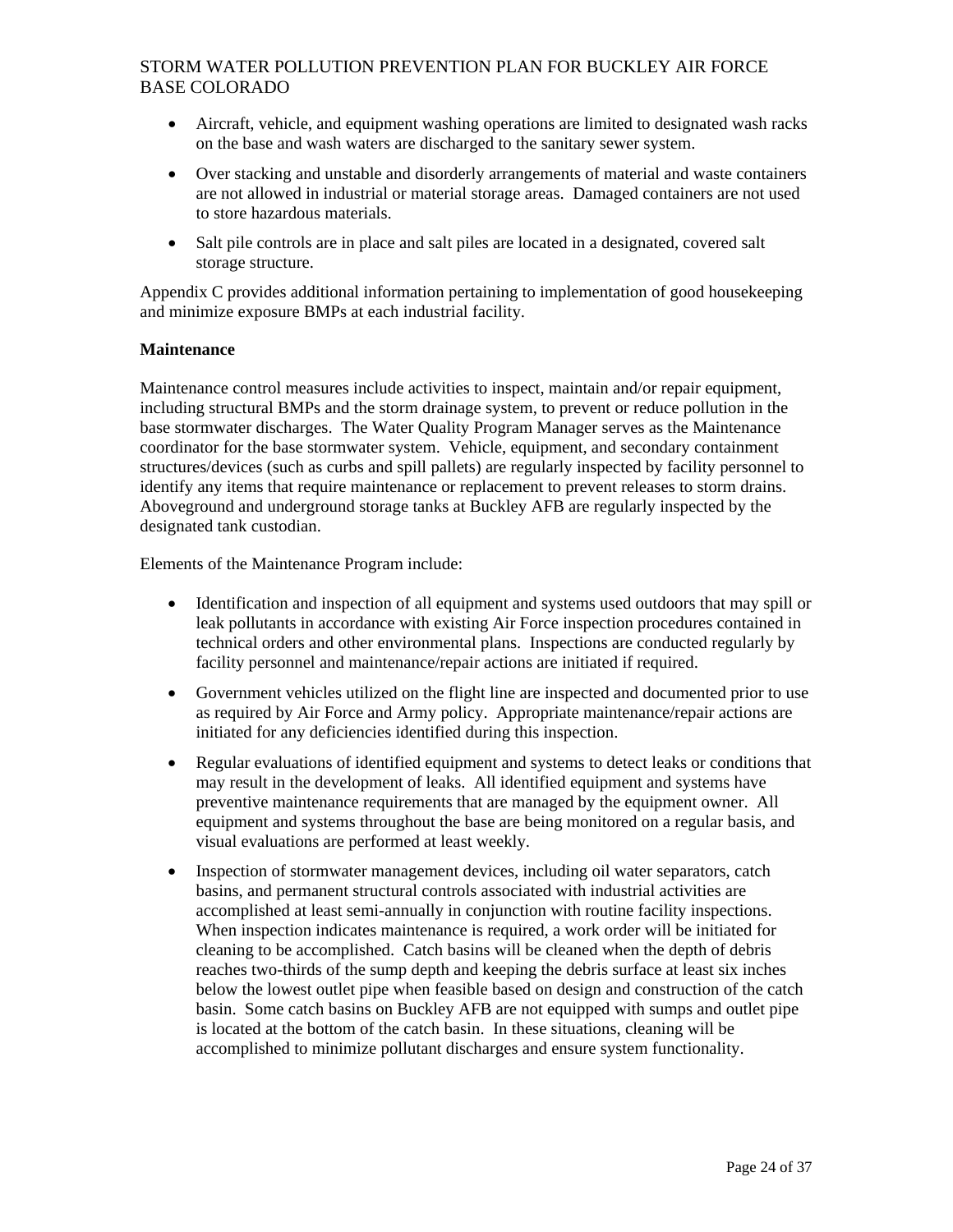### **Spill Prevention and Response**

Buckley AFB has developed and implemented a *Comprehensive Emergency Management Plan* that details emergency response operations for the base including spill prevention and response procedures. Additionally, Buckley AFB has also developed both a *Spill Prevention Control and Countermeasure (SPCC) Plan* in accordance with 40 CFR part 112 and an *Oil Spill Contingency Plan*. The *Comprehensive Emergency Management Plan* provides detailed step-by-step descriptions for first responders to spills as well as training requirements for facility personnel and contractors who manage or handle hazardous materials and petroleum products. In addition, the *SPCC Plan* describes all necessary and appropriate oil spill response equipment and its location, and spill response equipment maintenance procedures. The *SPCC Plan* also includes inspection requirements for oil storage and handling areas, and requirements to report and address problems identified during inspections. The *SPCC Plan* provides specifications for training of personnel and contractors who handle hazardous materials and petroleum products in spill prevention and first response activities for spills and hazardous material emergencies. In accordance with the *Comprehensive Emergency Management Plan* and *SPCC Plan*, spills or other discharges of pollutants must be reported and entered into an internal electronic database for tracking purposes.

#### **Sediment and Erosion Control**

Buckley AFB has relatively flat topography which allows sediment and erosion to be controlled by structural and vegetative practices. Soils in the developed areas of the installation are protected by pavements, facilities, and landscaping. Stormwater that falls in the developed areas of the installation is conveyed via a storm drainage system to the outfalls described in Section 1.0. Soils in the undeveloped areas of the installation are protected using vegetative stabilization. There are several areas in which riprap has been placed to protect underlying soils particularly in areas of channelized flow.

Landscape and vegetative areas in the industrial areas of the installation are susceptible to sedimentation, dust generation, and erosion. These areas are maintained by the ground maintenance contractor. The grounds maintenance contract statement of work includes specifications to repair damaged areas where erosion has occurred or may occur, for replacement and regrading of damaged soil or ground cover materials, and reseeding or replacement of plants, where applicable. The statement of work specifies the requirements for preventive maintenance for vegetated areas, including fertilizer application, soil aeration, and removal and/or replacement of plants and trees.

Regulated construction activities (construction activities that disturb one or more acres or are part of a larger common plan of development) performed on Buckley AFB require permit coverage under the Federal Construction General Permit. Operators of these construction sites are required to obtain permit coverage, develop a construction site SWPPP, install and maintain BMPs, and comply with all conditions of the Federal Construction General Permit. Buckley AFB quality assurance evaluators (QAEs) oversee construction activities, including oversight of the construction contractor's stormwater program. If deficiencies in the construction contractor's stormwater program are identified, requests for corrective actions are sent to the contractor.

#### **Salt Piles**

Buckley AFB personnel perform pavement deicing of both airfield pavements and streets/parking lots to support airfield and aircraft operations. Airfield pavements are deiced primarily with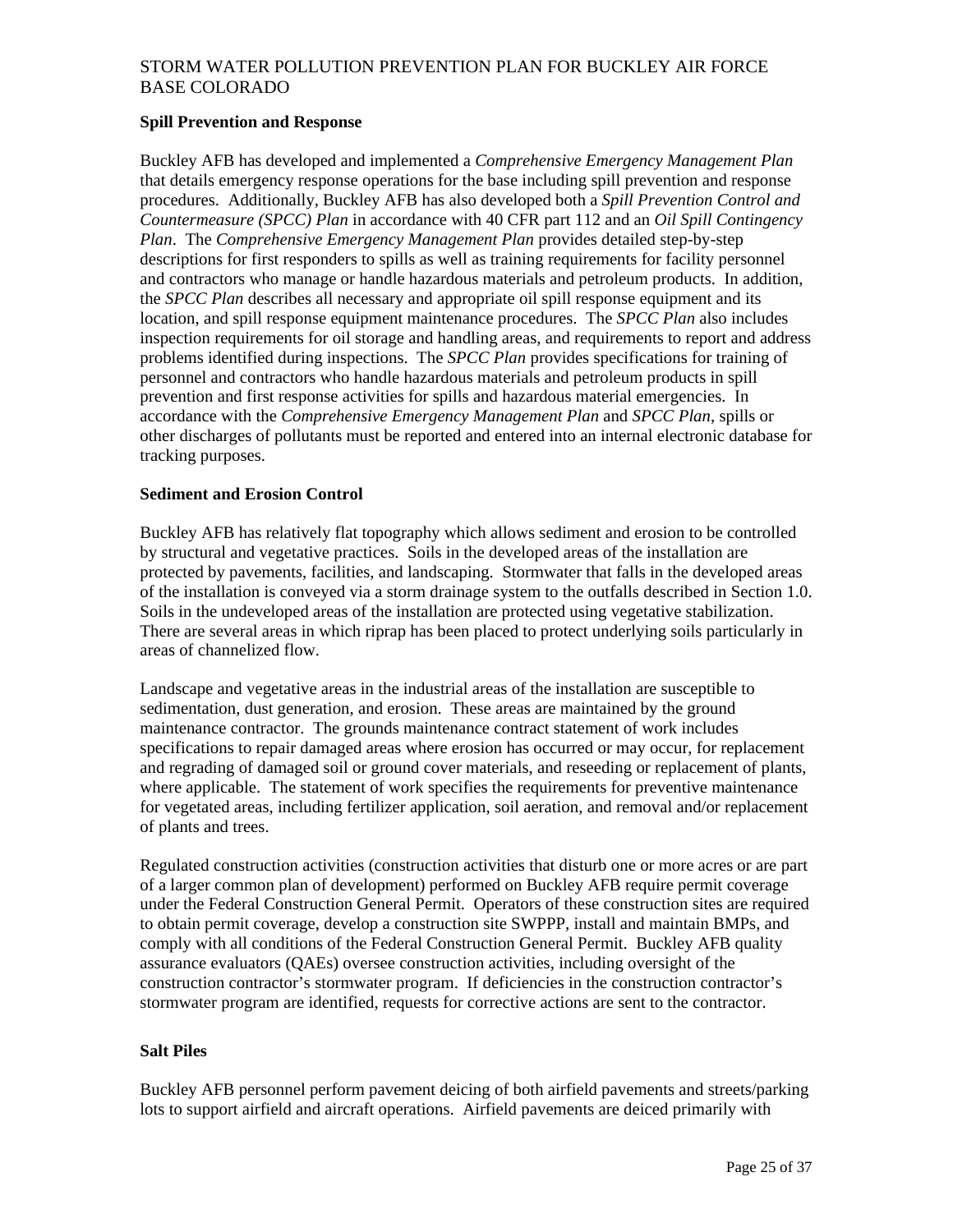liquid potassium acetate and these operations are discussed later in this SWPPP. Roadways, parking lots, and other portions of Buckley AFB are deiced using industry standard roadway salts. The salt pile for this operation is located in a designated, covered storage structure as shown in Appendix C. Personnel are trained in all equipment operation and implement good housekeeping practices while transferring materials to minimize exposure.

#### **Management of Runoff**

The 2015 MSGP requires a description of stormwater management practices and permanent structural control measures used to meet established effluent limits. Stormwater runoff on Buckley AFB is primarily conveyed through a piping and open channel flow network to the outfalls previously discussed. It should be noted that Buckley AFB has preserved large amounts of vegetated open spaces throughout the installation, particularly near the runway, parking aprons, and taxiways as well as adjacent to East Toll Gate Creek to promote infiltration and protect water quality. In addition to preserving open space, the following paragraphs discuss additional structural control measures associated with the Buckley AFB outfalls.

- Aerospace Data Facility (ADF) Pond This detention pond is located on the northwest portion of the base and receives stormwater from Sub-drainage Basin 3 that includes industrial and non-industrial portions of the base including the ADF Complex. The pond outlet consists of stormwater flow from the ADF Pond located approximately 850 feet west of Telluride Street and approximately 450 feet south of East Steamboat Avenue. Stormwater from the pond flows over a concrete slab at the Buckley AFB boundary into Granby Ditch at Outfall 3.
- East Deicing Pad Containment System The East Deicing Pad is used for aircraft deicing and is equipped with a containment system to collect spent aircraft deicing fluid. Prior to deicing operations, the diverter valve system is configured to divert deicing fluid into a 2,500-gallons underground storage tank (UST) rather than directly to the stormwater conveyance system. The UST is now maintained as a closed system. The diverter valve controls are not operational and are likely to remain that way. If the tank becomes filled, it will be pumped out and land applied in well vegetated areas. The East Deicing Pad is only used for large aircraft deicing; all other deicing has been moved to a new area located just southeast of Building 909 on the airfield apron. Runoff from deicing operations will flow southeast into a series of vegetative swales then to the Airfield Apron detention pond.
- Hazardous Waste and Material Storage Pond Hazardous materials used and hazardous waste generated on Buckley AFB are managed centrally at two designated buildings, Building 1024 for hazardous materials and Building 1025 for hazardous waste. The majority of hazardous materials and hazardous waste are stored inside of these facilities with the exception being a small outdoor drum storage area at Building 1025. A lined, containment pond is connected to the floor drains within Buildings 1024 and 1025 to contain any large spills that might occur within these facilities. Discharge from this pond is controlled by a valve that is maintained in the closed position to contain a spill. Stormwater that accumulates in this pond could be discharged through the outlet structure to a drainage ditch that would ultimately leave the installation through Outfall 2. However, typically the stormwater that collects is left to evaporate.
- Industrial Area Pond This detention pond is located near the Consolidated Fuels Complex. The pond is equipped with a concrete, v-notch weir outlet structure to control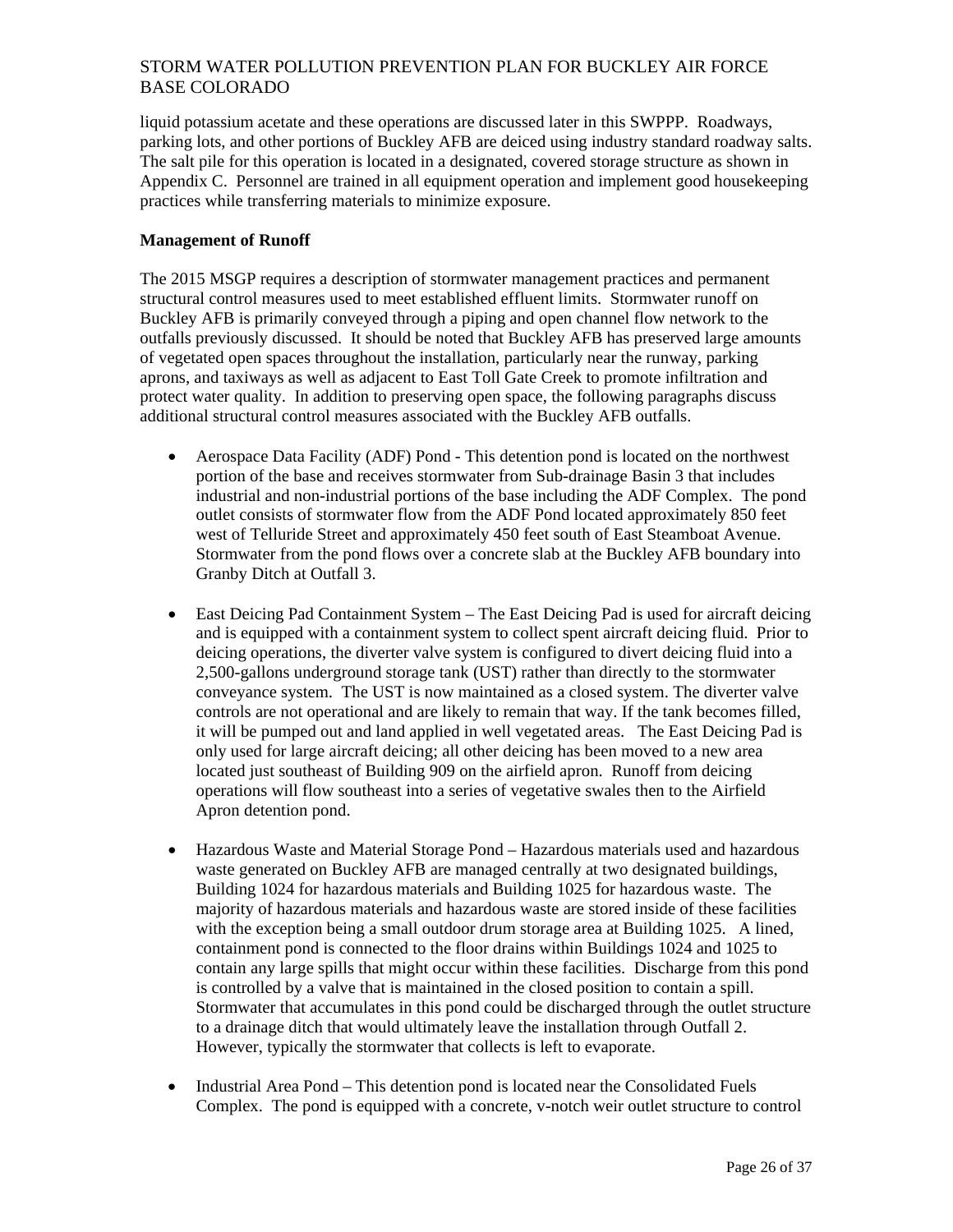flow from the structure. Stormwater exiting this detention pond will flow approximately 0.9 miles before exiting the base at Outfall 2.

- Aspen/Steamboat Pond This detention pond receives stormwater discharges from various open and closed channels that collect stormwater from a large portion of the undeveloped, northern flight line area and developed areas near the corner of Aspen Street and Crested Butte Avenue. Stormwater exiting this pond will flow into the ADF Pond discussed above before discharging through Outfall 3.
- AASF Tarmac Washing Facility Helicopter washing is accomplished outdoors on the AASF Tarmac. Washing is accomplished at designated locations so that wash water is positively controlled and diverted to the sanitary sewer system. The designated helicopter wash location is equipped with a sump and automatic diversion valve system. The valve system is equipped with a flow switch that controls water discharges whenever washing operations are initiated. When washing operations are initiated, the valve is configured to discharge to the sanitary sewer system. Once washing operations cease, the valve diverts water to the stormwater conveyance system. The system is equipped with an indicator system so the operator can confirm proper wash water management prior to commencing washing operations.
- AASF Tarmac Refueler Parking Containment Systems There are two mobile refueler storage areas associated with the AASF Tarmac. Each of the storage areas is equipped with containment sumps that provide secondary containment for the mobile refuelers. Stormwater that collects in the containment structures is inspected for visual signs of contamination. If visual inspections do not identify contamination, the water is pumped to grade.
- AASF Detention Pond This detention pond is located near Building 1510 and receives stormwater discharges from Building 1510 and the AASF Tarmac. The pond is dual bay with a concrete discharge structure that controls flows leaving the pond. Stormwater leaving this structure flows into a drainage ditch near the Consolidate Fuels Complex.
- Building 1500 Detention Pond This detention pond is located near Building 1500 and receives stormwater discharges from Building 1500 and a small portion of the AASF Tarmac. This pond is not equipped with a specific outlet structure; however, during a large precipitation event in which the pond capacity is exceeded, additional stormwater would be conveyed through an earthen spillway towards Outfall 1D.
- Airfield Apron Detention Pond This detention pond is located adjacent to the aircraft parking apron near Building 805. This pond receives flow from the aircraft parking apron located northeast of this detention pond. A pipe connects this pond to an existing culvert at Aspen Street through an earthen impoundment. The pond is equipped with a spillway to direct stormwater flows from heavy precipitation events to an existing conveyance ditch, which ultimately flows to Outfall 2. Stormwater exiting this detention pond will flow approximately 0.5 miles before exiting the base at Outfall 2

#### **Airport Fuel System and Fueling Areas**

Fueling operations are conducted at various locations on Buckley AFB. Aircraft fueling is conducted by mobile refueling trucks. Jet fuel is delivered via commercial tanker trucks and offloaded to aboveground storage tanks that are located within containment dikes. Fuel from the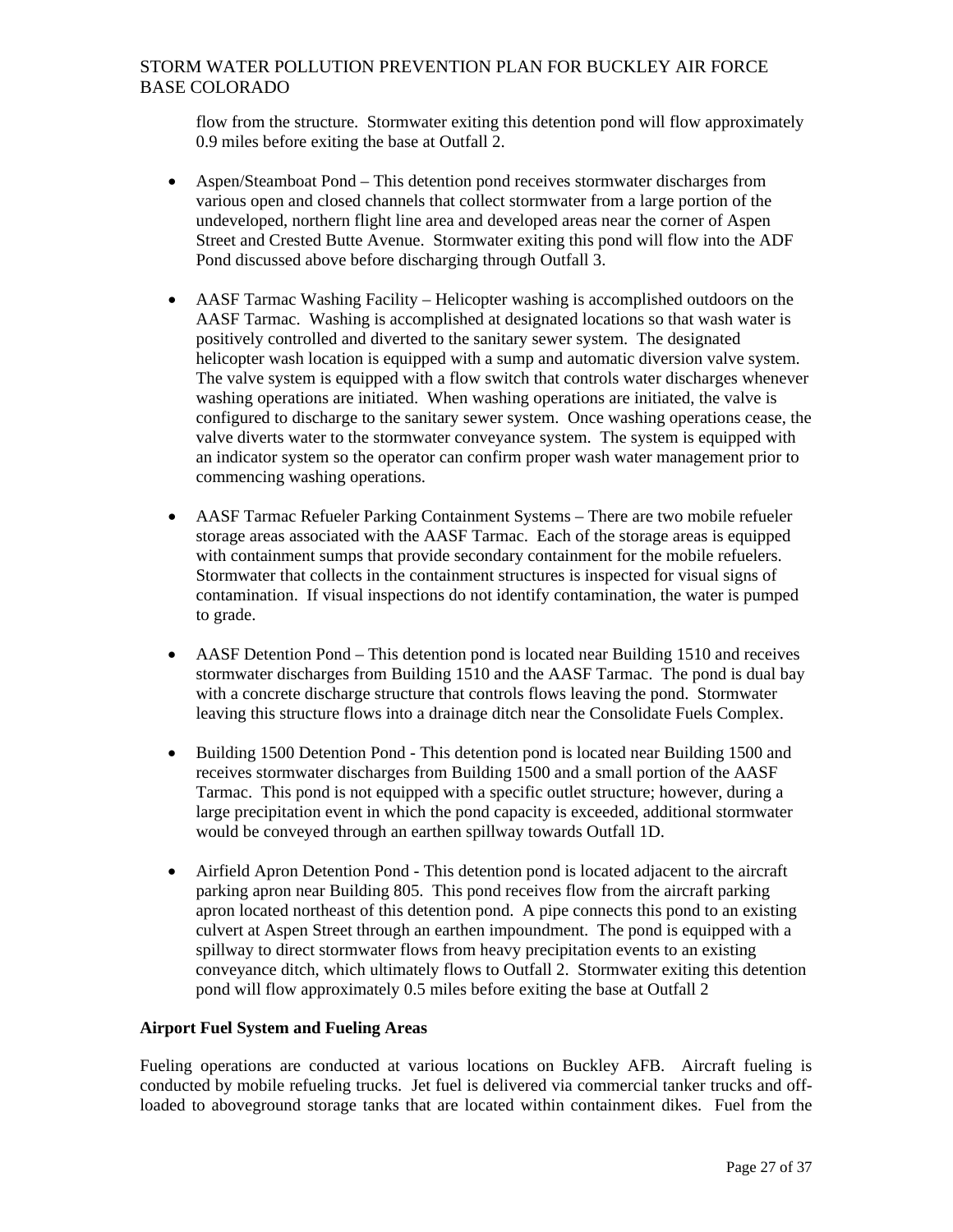storage tanks is then transferred to the mobile aircraft refueling trucks as needed. Fuel off-loading into the aboveground storage tanks and subsequent transfer to mobile refueling trucks is accomplished within secondary containment. Secondary containment systems are controlled and operated by trained personnel who inspect the containment structures prior to releasing accumulated liquids. During certain aircraft maintenance activities, fuel is off-loaded from the aircraft into storage bowsers or tanks.

Ground vehicles are fueled at the designated Military Service Station. This facility has two fuel pumps and two storage tanks. Standard operating procedures have been established for fuel transfers. Spill response equipment is available to clean up any minor spills. Larger spills from fuel transfers would flow into various storm inlets which are connected to a secondary containment cistern. There is a control valve at the connection to the storm sewer system that is maintained in the closed position to prevent the discharge of any spilled materials.

Personnel responsible for fueling operations are trained in proper fueling operations, spill prevention and spill response. Spill kits are available at all fueling locations. Drip pans and trays are utilized, when appropriate, to contain any leaks that may occur during fueling operations. Appendix C contains additional details on specific facilities in which fueling operations are performed and control measures that are implemented.

### **Aircraft, Ground Vehicle, and Equipment Cleaning Areas**

Aircraft, ground vehicles, and support equipment are required to be washed periodically as part of preventive maintenance programs to prevent corrosion, ensure proper equipment operation, and extend equipment life. All aircraft, ground vehicle and equipment cleaning activities are conducted in designated areas. The following paragraphs summarize washing areas and Appendix C contains additional details on specific washing area on Buckley AFB.

- All aircraft washing activities are conducted inside designated facilities. Wash water is collected by floor drains, conveyed to an oil/water separator and discharged to the sanitary sewer system.
- Most ground vehicles owned by the government are cleaned at the Vehicle Transportation Building. The wash facility is under cover and all wash waters are collected, conveyed to an oil/water separator and recycled or discharged to the sanitary sewer.
- Heavy equipment (snow plows, graders, sweepers) associated with airfield maintenance are stored and washed at a designated location. All washing activities are conducted indoors. Wash waters are collected in floor drains, conveyed to an oil/water separator and discharged to the sanitary sewer system.
- AGE cleaning is accomplished indoors at designated facility. All wash water is collected in floor drains, conveyed to an oil/water separator and discharged to the sanitary sewer.

#### **Aircraft, Ground Vehicle, and Equipment Maintenance and Storage Areas**

Lubricants, solvents, cleaners, high expansion foam (HEF), aqueous-film forming foam (AFFF), acids, and various vehicle and aircraft fluids are used extensively within the maintenance facilities at Buckley AFB. The following is a list of BMPs that have been implemented at these facilities to prevent stormwater pollution.

• Self-contained parts cleaners are available and serviced by a commercial contractor.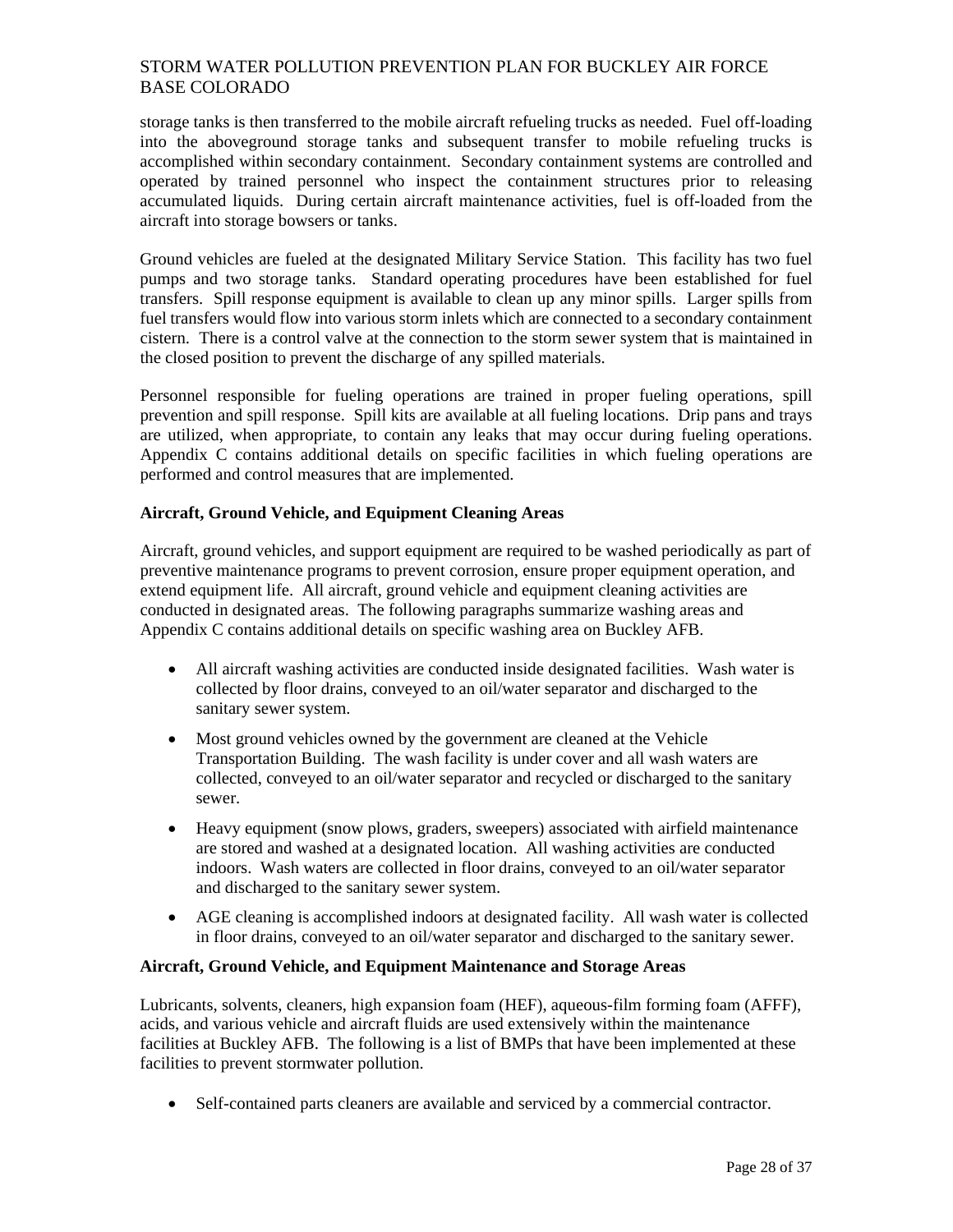- The Department of Defense has established pollution prevention and green procurement program to substitute non-toxic or less toxic cleaners.
- All containers of hazardous materials and wastes are maintained in good condition, stored either inside, under cover, and/or over secondary containment, and appropriately labeled with the container contents.
- Detailed chemical inventories and SDSs are available at each maintenance facility, and only authorized chemicals are allowed and issued to each facility by the central chemical pharmacy, or HAZMART.
- Dry clean up techniques are used within maintenance areas.
- Drip pans and other portable secondary containment devices are used for maintenance and repair activities where there is potential for fluid losses from vehicles, equipment, and/or aircraft.
- Floor drains in maintenance and wash areas are connected to sanitary sewer system.
- Spill pallets, CONEX cabinets, and storage lockers are used indoors and outdoors to store liquid products and liquid waste.

### **Aircraft Deicing Operations**

Deicing of Air Force aircraft is governed by Air Force wide and aircraft specific technical orders. These technical orders list approved deicing chemicals, physical removal methods, and application techniques that must be used at Buckley AFB. Buckley AFB uses propylene glycol based aircraft deicing fluid as an environmentally friendly substitute to ethylene glycol based deicing fluids. Aircraft deicing fluid is stored in aboveground storage tanks with secondary containment. The SDS for the deicing fluid used at Buckley AFB is provided in Appendix G of this SWPPP.

Aircraft deicing operations are conducted on the East Deicing Pad on an as-needed basis to meet mission requirements. The East Deicing Pad is being moved to a new area located just southeast of Building 909 on the airfield apron. Mobile deicing trucks are used to apply deicing fluid which is mixed at a 50/50 fluid to water ratio. Buckley AFB has implemented numerous source reduction BMPs to reduce the amount of aircraft deicing fluid used and potentially exposed to stormwater including: physical removal of accumulated snow prior to deicing, forced-air deicing, operator training, indoor parking when available and enclosed cab deicing trucks.

During deicing events at the East Deicing Pad, the runoff flow is diverted into a 2,500-gallon collection and holding UST which is emptied on an as-needed basis. After deicing activities occur, deicing crew personnel inspect the clarity of fluid in the UST and if no visual indication of deicing fluid is observed, the contents of the UST are pumped out and discharged on vegetated ground defined as a "land application". The practice of land application prevents the deicing fluid from entering the stormwater drainage system. In addition to the collection system, monthly visual inspections are performed at the facility and records are maintained by the 140 WG COANG Environmental Manager. Deicing fluid that accumulates on pavement surfaces below the aircraft remains in place. Residual deicing fluid that accumulates on the pavement surface will biodegrade over time and may be transported via stormwater runoff to vegetative areas that surround the parking apron. Aircraft deicing operations are scheduled to move to the new area on the airfield apron located just southeast of Building 909. Runoff from deicing operations at this location will flow southeast into a series of vegetative swales then to the Airfield Apron detention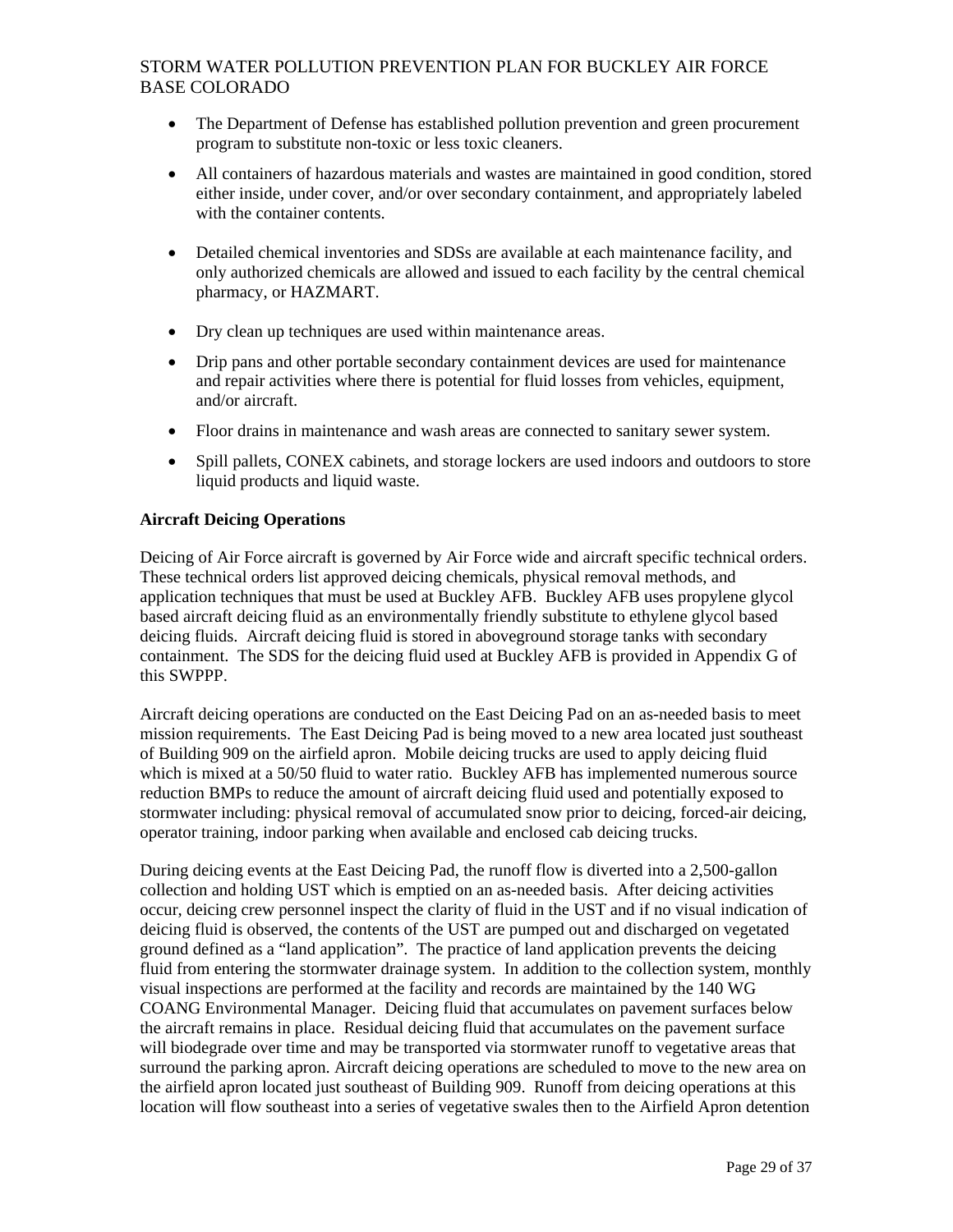pond. Due to the small amount (less than 10,000 gallons) of deicing fluid used per year at Buckley AFB, managing runoff from deicing areas by diverting the runoff to vegetative swales/ponds was selected as an appropriate BMP. There is no dry weather discharge of aircraft deicing fluid from Buckley AFB.

#### **Airfield Deicing Operations**

Management of snow and ice on Air Force airfields is governed by Air Force Instruction (AFI) 32-1002 *Snow and Ice Control*. This AFI lists approved deicing chemicals, physical removal methods, and application techniques that must be used at Buckley AFB. Additionally, Buckley AFB has developed an installation specific Snow and Ice Control Plan that details specific airfield snow and ice control practices at Buckley AFB. Buckley AFB uses Cryotech's E-36 potassium acetate-based liquid runway deicer as an environmentally friendly substitute to urea-based airfield pavement deicers. E-36 Runway Deicing liquid is stored in aboveground storage tanks with secondary containment located near Building 1054. The SDS for the E-36 used at Buckley AFB is provided in Appendix E of this SWPPP.

Buckley AFB has implemented numerous source reduction BMPs to reduce the amount of airfield deicing chemical used and potentially exposed to stormwater including: physical removal of accumulated snow prior to deicing, operator training, equipment maintenance, and varying application rates based on conditions. Due to the small amount of airfield deicing chemical used per year at Buckley AFB, managing runoff from airfield pavement by diverting the runoff and deicing agent-impacted snow to vegetative swales was selected as an appropriate BMP. There is no dry weather discharge of airfield deicing chemical from Buckley AFB.

#### <span id="page-31-0"></span>*7.3 Schedules and Procedures for Monitoring*

The installation implements procedures for conducting the following types of monitoring, as necessary:

- Benchmark monitoring
- Effluent limitations guidelines monitoring
- State or Tribal specific monitoring
- Impaired waters monitoring
- Other monitoring as required

At a minimum, procedures describe:

- Locations where samples are collected
- Pollutant parameters sampled
- Monitoring schedules
- Numeric limits, where applicable
- Sample collection and analysis

Monitoring procedures are documented in the installation supplement below.

#### *Installation Supplement – Schedules and Procedures for Monitoring*

The 2015 MSGP requires the implementation of various monitoring programs to review the facility's operations, stormwater program and controls, and compliance with the permit conditions. The following paragraphs discuss these monitoring requirements and implementation at Buckley AFB.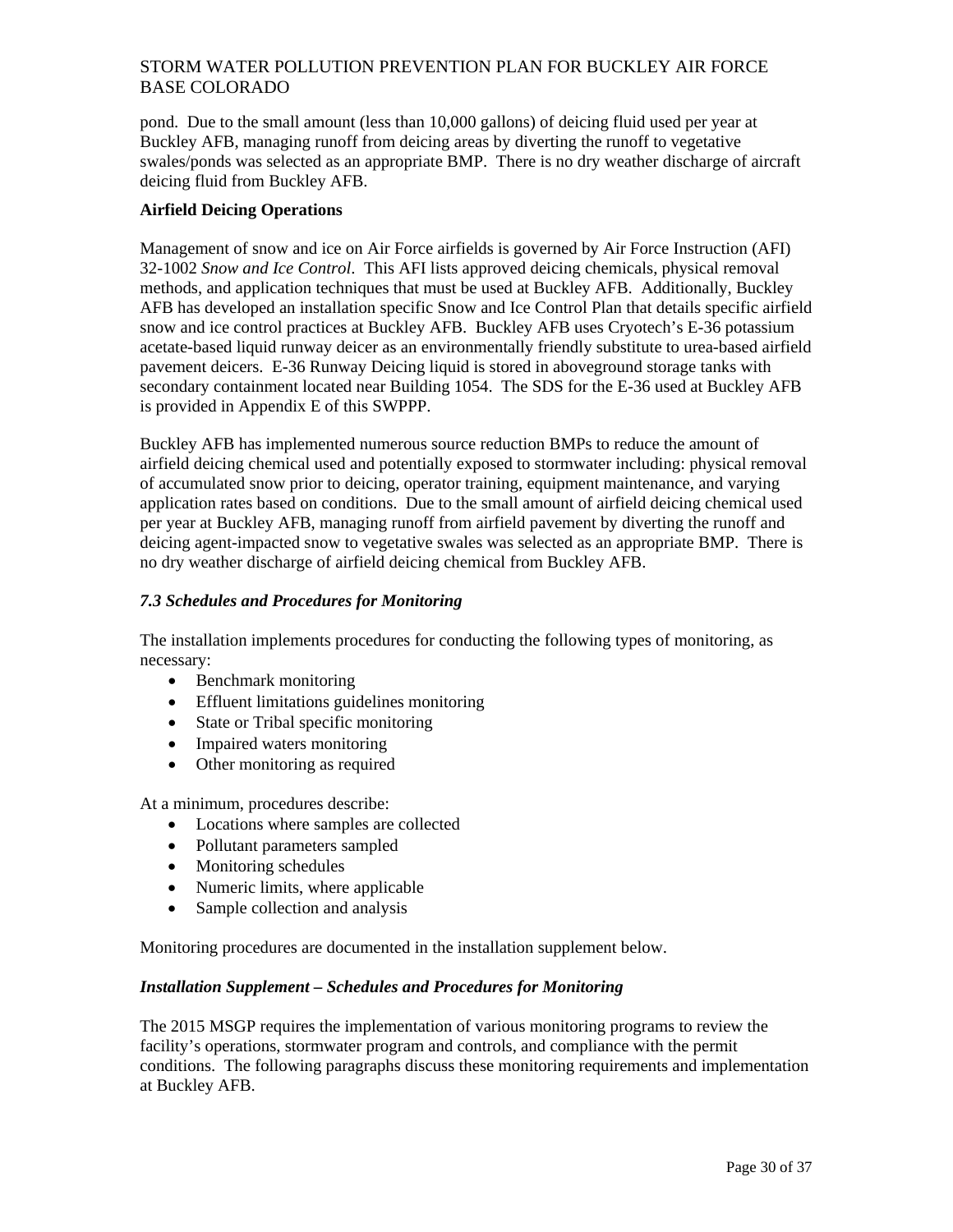### **Impaired Waters Monitoring**

The waters receiving discharge from Buckley AFB are considered impaired for selenium and/or E.coli, with no established TMDL. Per Paragraph 6.2.4.1 of the 2015 MSGP, annual monitoring of outfalls is required to determine the presence of pollutants contributing to water quality impairments. Outfall 1D will initially be monitored as Outfalls 1A, 1B, 1C, and 1D are considered substantially similar outfalls. If required, annual impaired waters monitoring will be rotated to Outfalls 1A, 1B, and 1C. The annual impaired waters outfall monitoring is presented in Table 2.

| Outfall                                                 | Drainage Basin              | Parameter(s)                  |
|---------------------------------------------------------|-----------------------------|-------------------------------|
| 1D - Substantially Similar<br>to $1A$ , $1B$ , and $1C$ | <b>East Toll Gate Creek</b> | Salanium                      |
| IΕ                                                      | East Toll Gate Creek        |                               |
| 2                                                       | <b>East Toll Gate Creek</b> |                               |
| 5                                                       | Sand Creek                  | $C_{\alpha}$ lanium<br>E coli |

| Table 2 |                                   |  |
|---------|-----------------------------------|--|
|         | <b>Impaired Waters Monitoring</b> |  |

Sampling for the impaired waters was completed in February 2016 in accordance with the requirements of the MSGP for Outfalls 1D, 1E, 2 and 5. This sampling included Selenium at all of the outfalls and E. coli at Outfall 5. The Selenium levels were consistent with natural occurring levels based on a previous study, Selenium and Other Elements in Water and Adjacent Rock and Sediment of Toll Gate Creek, Aurora, Arapahoe County, Colorado, December 2003 through March 2007, Scientific Investigations Report 2007-5018. This information was documented in a memo by the former Water Quality Program Manager (WQPM), Doug Chase that was addressed to Amy Clark of EPA Region 8 on 16 June 2016. She responded with general concurrence on that Selenium would no longer be required to be sampled. A copy of Doug Chase's memo regarding Selenium and Amy Clark's response is in Appendix E. As for E. coli sampling, a memo was sent by Doug Chase to Amy Clark on 19 January 2017 stating that due to the low E. coli results, Buckley AFB would sample again in 2019. A copy of Doug Chase's memo regarding E. coli sampling is in Appendix E. Additionally, the November 2016 update to the CDPHE Water Quality Control Commission Regulation #93 – Colorado's Section 303(d) List of Impaired Waters and Monitoring Evaluation List removed Selenium in Toll Gate Creek, East Toll Gate Creek and West Toll Gate Creek from the 303(d) List. EPA Region 8 (Akash Johnson) in Feb 2018 removed any further Buckley AFB requirements for monitoring for selenium and E. coli for the remainder of the NPDES ID No. COR05F004 (MSGP) permit cycle.

No impaired waters monitoring is required for the remainder of this permit cycle. The past impaired waters monitoring was accomplished under the supervision of the SWPPT Leader using the following basic procedures: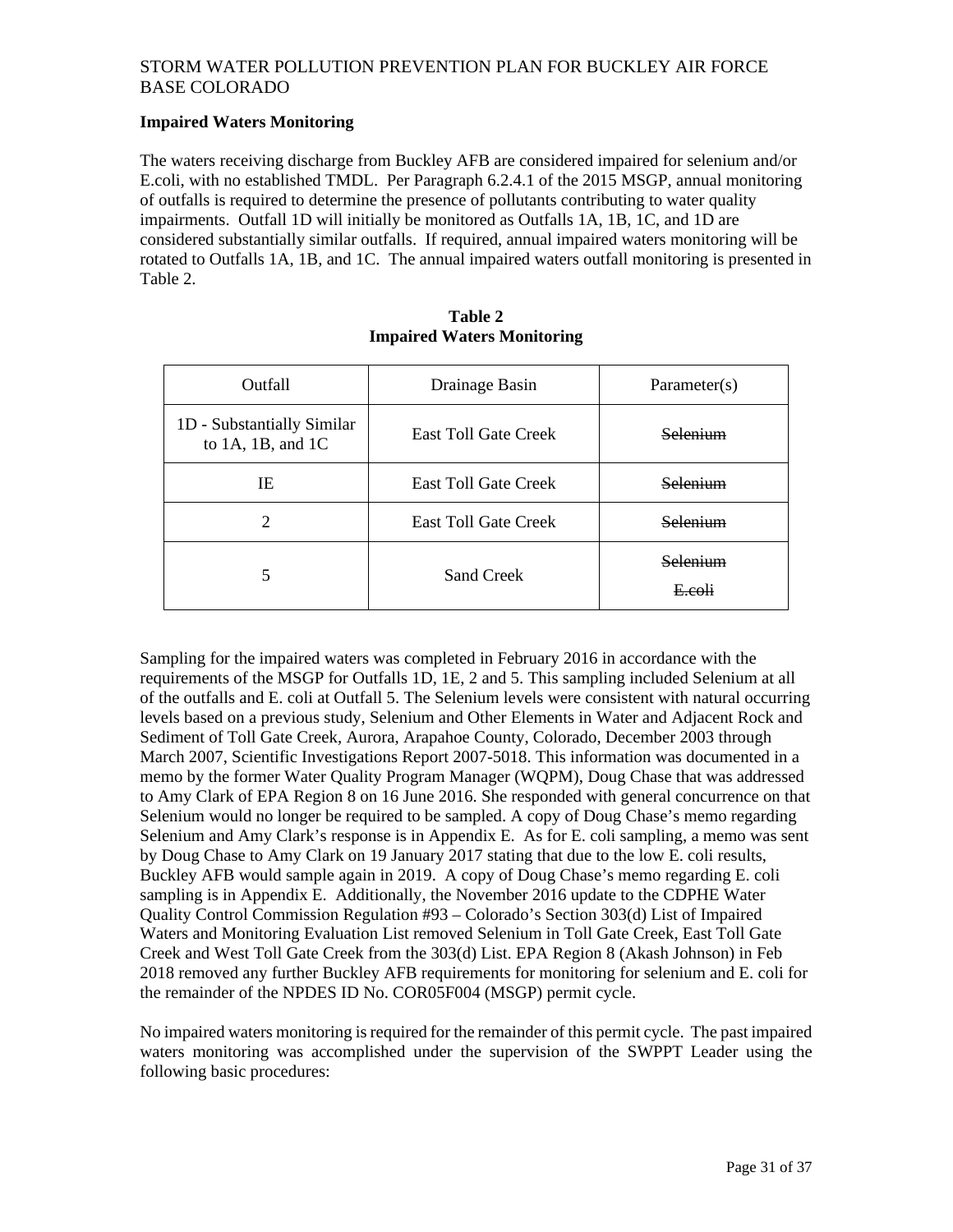- Obtain sampling kit from the analytical laboratory (bottles, cooler for shipping, preservatives, etc.)
- Collect grab sample at the final outfall according analytical method procedures
- Follow proper preservation techniques and ship to testing laboratory for analysis using 40 CFR Part 136 approved analytical methods performed by the selected analytical laboratory.
- Review analytical results, and
- Assess BMPs or processes for possible modification or corrective action if results indicate storm water may be contributing to the impairment of receiving waters

Monitoring must be performed within 30 minutes of the start and no later than one hour after runoff or snowmelt begins discharging from the facility. The monitoring will be performed during storm events with at least 0.1 inch of precipitation at least 72 hours after the previous precipitation event. Collected samples will be analyzed at a qualified laboratory using only 40 CRF Part 136 analytical methods. The results of the monitoring shall be included in Appendix H of this SWPPP.

Monitoring may be discontinued after monitoring results demonstrate that Buckley AFB is not discharging the pollutant causing the water quality impairment or the pollutants presence is caused solely by natural background sources. In either case, the decision to discontinue annual monitoring will be accompanied by the appropriate documentation and retained in Appendix H.

Update: per correspondence with the EPA, 2015 MSGP allowances and documented via respective Memorandum for Records, Buckley AFB is canceling further selenium monitoring for the life of the 2015 MSGP and suspending further e. Coli sampling until 2019. All impaired waters monitoring documentation is maintained within the Buckley Air Force Base Industrial SWPPP.

#### **Benchmark Monitoring**

In addition to quarterly visual monitoring, the 2015 MSGP requires certain industries and permittees to accomplish benchmark monitoring of stormwater discharges. Benchmark monitoring, unlike quarterly visual monitoring, requires chemical analysis of stormwater discharges for specific pollutants of concern. The permit establishes specific benchmark concentrations for specific pollutants, which are not enforceable limitations, but provide an indication of the effectiveness of a facility's stormwater program. If analytical results for a specific parameter exceed established benchmark values, the facility is not in violation of permit conditions, but the exceedance does indicate additional stormwater controls maybe needed to protect water quality. However, if corrective action is required as a result of a benchmark exceedance, failure to conduct required corrective action is a permit violation.

Paragraph 8.S.6, Sector S Air Transportation of the 2015 MSGP does contain benchmark values for biochemical oxygen demand, chemical oxygen demand, ammonia and pH; however, only air transportation facilities that use more than 100,000 gallons of aircraft deicing chemicals and/or 100 tons of urea are required to complete benchmark monitoring. Buckley AFB currently does not use more than 100,000 gallons of aircraft deicing fluid or more than 100 tons of urea, so benchmark monitoring is not required.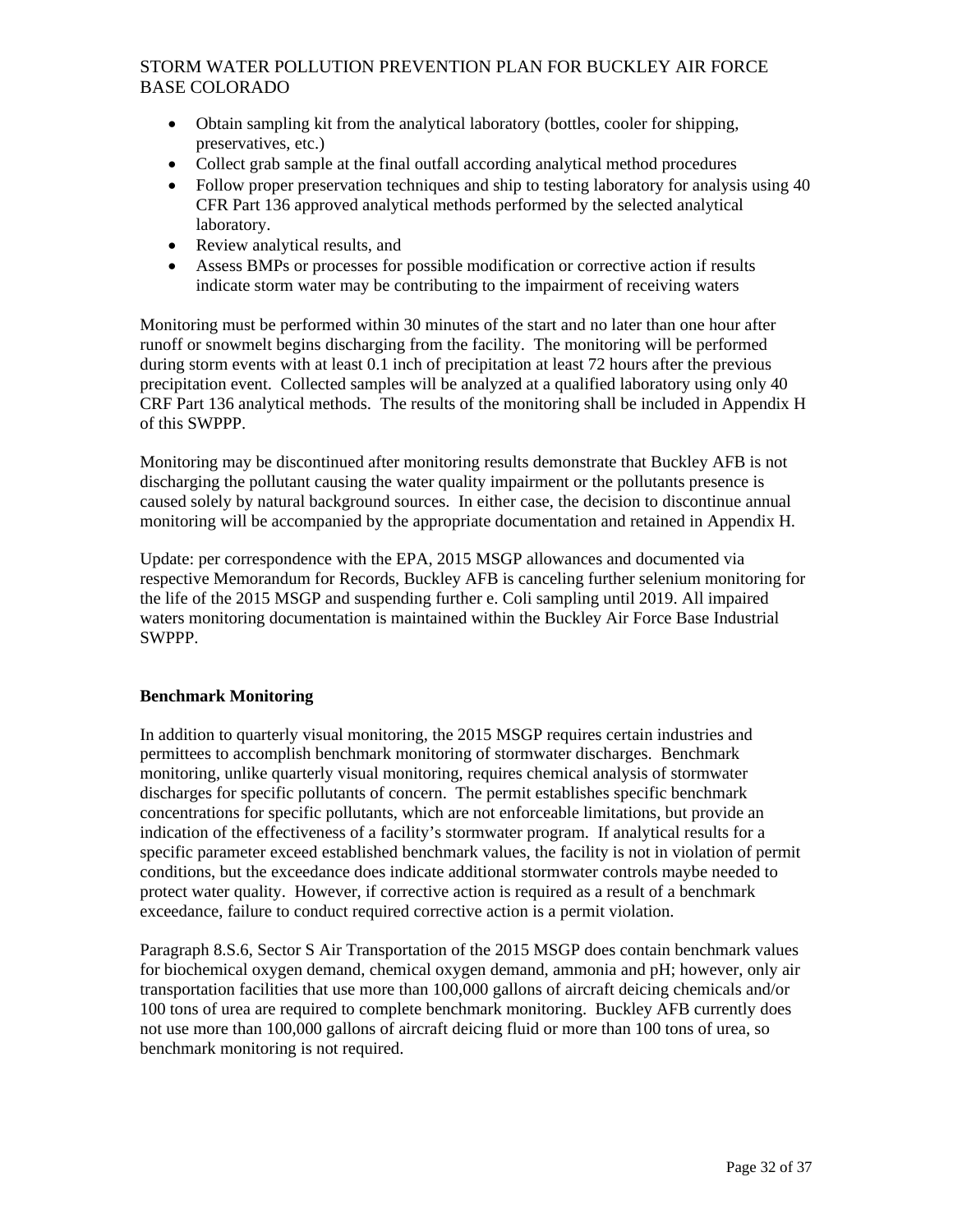#### **Monitoring Schedules and Logistics**

The schedule and logistics, including laboratory, SWPPT Member participant, and/or contractor support selection, for each type of monitoring discussed in this section will be established by the SWPPT throughout the course of the year and as weather dictates. All monitoring required on a quarterly basis will be performed according to the following basic schedule, provided adequate storm events occur:

- Quarter 1: 1 January through 31 March
- Quarter 2: 1 April through 30 June
- Quarter 3: 1 July through 30 September
- Ouarter 4: 1 October through 31 December

All analytical monitoring results must be reported to EPA using their electronic NetDMR tool no later than 30 days after receiving the complete laboratory results for all monitored outfalls for the reporting period.

#### <span id="page-34-0"></span>*7.4 Inspections*

The installation implements procedures for conducting the following types of inspections, as necessary:

- Routine facility inspections
- Quarterly visual assessment of storm water discharges
- Comprehensive site inspections

At a minimum, procedures include:

- Person(s) or position(s) responsible for inspection
- Schedules for conducting inspections
- Specific items to be covered by the inspection

All other inspections are conducted IAW AFI 90-201, *Air Force Inspection System* and the Commander's Self Inspection Program. Inspection procedures are documented in the Installation Supplement below.

#### *Installation Supplement – Inspections*

#### **Routine Facility Inspections**

In accordance with the 2015 MSGP, Buckley AFB must conduct quarterly routine facility inspections during normal operating hours. The quarterly facility inspections must be completed by qualified personnel from Buckley AFB or by a consultant hired by Buckley AFB, with at least one member of the inspection team comprised of a member of the SWPPT. Quarterly facility inspections will consider the results of visual and analytical monitoring for the previous year when planning and conducting inspections. Furthermore, at least one of the quarterly inspections must be accomplished during a period when stormwater discharge is occurring. Quarterly facility inspections will be accomplished based on a calendar year quarter.

The routine facility inspection team will assess the conditions at the facility to determine if any operational changes have occurred that may require implementation of storm water controls;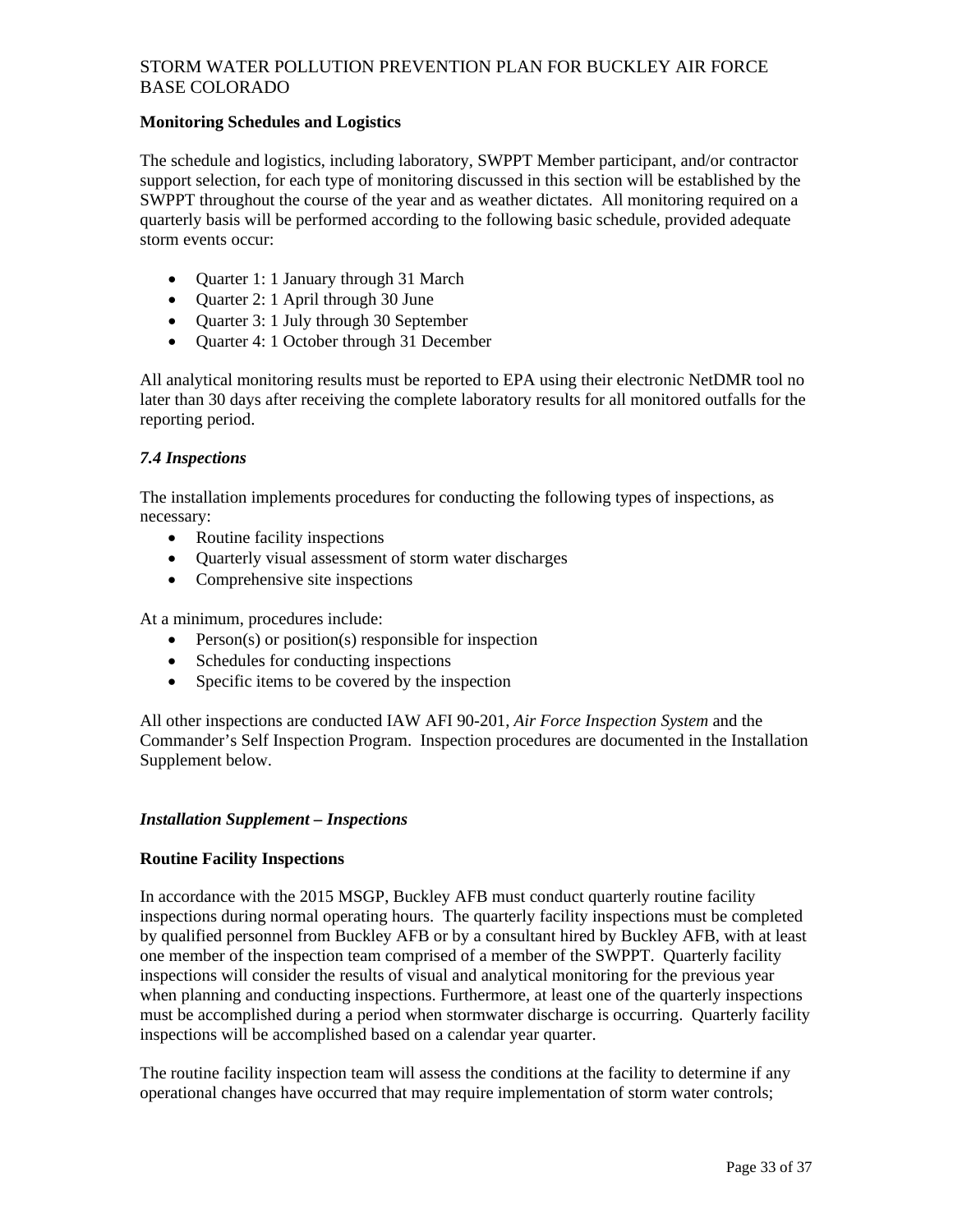assess the effectiveness of existing storm water controls; and identify maintenance requirements for established storm water controls. In accordance with the 2015 MSGP, the inspections must include all of the following areas:

- Areas where industrial materials are exposed to storm water;
- Areas identified in this SWPPP and potential pollutant sources;
- Areas where spills and leaks have occurred within the past 3 years;
- Control measures, and
- Discharge points.

During the inspection the team will examine or look out for the following:

- Industrial materials, residue or trash that may have or could come into contact with stormwater;
- Leaks or spills from industrial equipment, drums, tanks and other containers;
- Offsite tracking of industrial or waste materials, or sediment where vehicles enter or exit the site;
- Tracking or blowing of raw, final or waste materials from areas of no exposure to exposed areas; and
- Control measures needing replacement, maintenance or repair.

During those facility inspections taking place during a stormwater discharge, control measures will be observed to ensure they are functioning correctly. Discharge points will also be visually inspected. If discharge locations are inaccessible due to stormwater discharge, nearby downstream locations will be inspected instead.

Each routine facility inspection will be documented. Inspection summaries will contain all findings, including but not limited to, the following information:

- The inspection date and time;
- The name(s) and signature(s) of the inspector(s);
- Weather information:
- All observations relating to the implementation of control measures, including:
	- o A description of any discharges occurring at the time of the inspection;<br>o Any previously unidentified discharges and/or pollutants from the site;
	- Any previously unidentified discharges and/or pollutants from the site;
	- o Any evidence of, or the potential for, pollutants entering the drainage system;
	- o Observations regarding the physical condition of and around all outfalls including any flow dissipation devices, and evidence of pollutants in discharges and/or the receiving water; and
	- o Any control measures needing maintenance, repairs, or replacement.
- Any additional control measures needed to comply with the permit requirements; and
- Any incidents of noncompliance observed.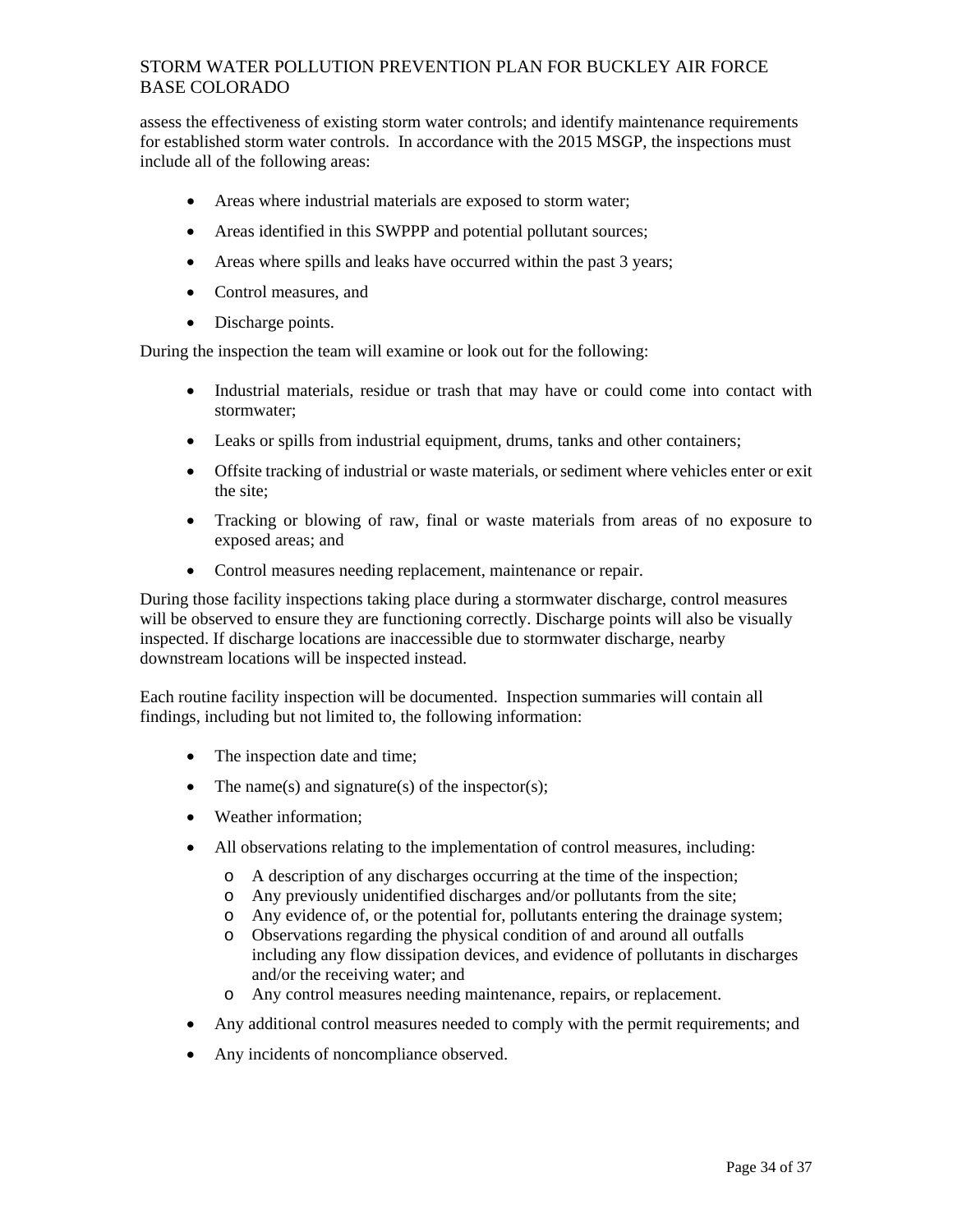At the completion of each routine facility inspection, housekeeping or maintenance issues identified will be provided to the Buckley AFB Water Quality Program Manager for corrective action. The results of the routine facility inspection shall be included in Appendix J of this SWPPP.

Based on the results of the routine facility inspections, Buckley AFB must implement corrective actions and potentially modify this SWPPP as described in Section 7.3. If the inspection identifies BMPs that need to be modified or if additional BMPs are necessary, implementation must be completed before the next anticipated storm event (if practicable), but not more than 45 days after completion of the inspection.

#### **Monthly Facility Inspections During Deicing Season**

In according with the 2015 MSGP, Paragraph 8.S.6, routine facility inspections will be performed monthly during deicing season. Deicing season is defined as October through April for Buckley AFB.

#### **Quarterly Visual Assessment of Stormwater Discharge**

The 2015 MSGP requires all permitted facilities to perform quarterly visual monitoring of stormwater discharges associated with industrial activity from each outfall, or from a representative outfall for substantially similar outfalls. There are eight stormwater outfalls associated with industrial activities on Buckley AFB that must comply with quarterly visual monitoring requirements. Outfalls 1A, 1B, 1C, and 1D are considered substantially similar and quarterly visual monitoring will be accomplished at one of these outfalls on a rotating basis. Buckley AFB will rotate the monitored representative outfall on an annual basis.

The visual monitoring of industrial stormwater outfalls must be accomplished during day light hours, during normal facility working hours. The visual monitoring will include an examination for color, odor, clarity, presence of floating, suspended or settled solids, foam, oil sheen and other obvious indications of stormwater pollution. Appendix H contains the visual monitoring report form that will be used to document the results of quarterly visual monitoring at Buckley AFB.

Each quarterly monitoring event must be performed within 30 minutes of the start of and no later than one hour after runoff or snowmelt begins discharging from the facility. The monitoring will be performed during storm events with at least 0.1 inch of precipitation at least 72 hours after the previous precipitation event. If no qualifying storm events occur within a given quarter, a statement that no events occurred will be certified and maintained in Appendix H and the monitoring will be performed during the next qualifying storm event. All efforts will be made to collect the requisite four sets of samples annually from the designated outfalls.

#### **Corrective Actions**

As required by the 2015 MSGP, the following conditions require implementation of Corrective Actions:

- An unauthorized release or discharge (e.g., spill, leak, or discharge of nonstormwater not authorized by this or another NPDES permit to a water of the U.S.)
- A discharge violates a numeric effluent limit.
- Control measures are not stringent enough for the discharge to meet applicable water quality standards or the non-numeric effluent limits in this permit.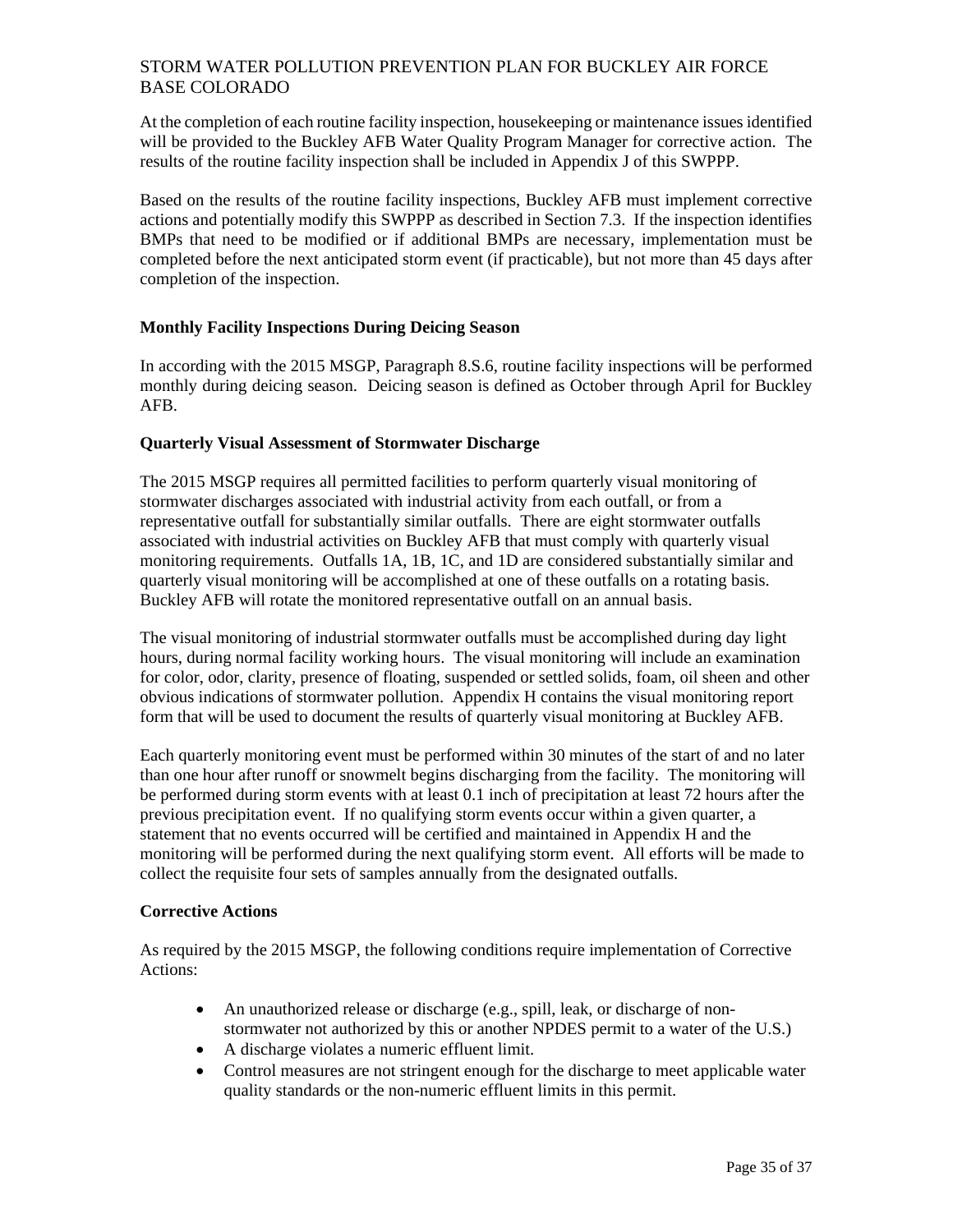- A required control measure was never installed, was installed incorrectly, or not in accordance with Parts 2 and/or 8 of the MSGP, or is not being properly operated or maintained.
- A visual assessment shows evidence of stormwater pollution (e.g., color, odor, floating solids, settled solids, suspended solids, foam).

Any corrective actions, as identified during any facility investigation or monitoring activity, shall be immediately implemented to minimize or prevent the discharge of pollutants from Buckley AFB. Once a corrective action is identified, Buckley AFB shall take all reasonable steps to minimize or prevent the discharge of pollutants until a permanent solution is installed and made operational. In terms of the MSGP, immediately is defined as the same day the problem is identified. If a problem is identified at a time in the work day when it is too late to initiate corrective action, the initiation of corrective action shall begin on the following work day.

If additional changes are needed beyond those that can be immediately implemented, Buckley AFB will attempt to install a new or modified control and make it operational, or complete the repair, before the next storm event if possible, and within 14 calendar days from the time of discovery. If it is not feasible to complete the installation or repair within 14 calendar days, documentation will be generated to detail why the installation or repair could not be completed within the 14-day timeframe. The schedule for completing the work will be identified, and all work should be done as soon as practicable but no longer than 45 days after discovery. If implementation of the Corrective Action will exceed 45 days, Buckley AFB personnel must notify EPA Region 8 of the intention to exceed 45-days.

All corrective actions will be documented within 24 hours of discovering the issue. Records of all corrective actions will be retained in Appendix K. Corrective action records will include the following, at a minimum: identification and description of the condition triggering the need for corrective action: date, the immediate and subsequent corrective actions taken, and the dates when each corrective action was initiated and completed. Corrective action reports must be certified by a duly authorized individual. When corrective actions result in changes to any of the controls or procedures, this SWPPP will be updated within 14 calendar days.

### <span id="page-37-0"></span>*7.5 Documentation to Support Eligibility Considerations Under Other Laws*

Where applicable, the installation maintains documentation supporting determination of eligibility under other federal laws (Endangered and Threatened Species and Critical Habitat Protection, Historic Properties Preservation and/or NEPA) or host nation laws separately from this SWPPP. Such documentation is available through the References section or as appendices below.

#### *Installation Supplement – Documentation to Support Eligibility*

#### **Documentation of Permit Eligibility Related to Endangered Species**

Paragraph 1.1.4.5 of the 2015 MSGP provides five possible criteria related to eligibility for coverage under the MSGP with respect to endangered species and critical habitat protection. Buckley AFB has selected Criterion A as the appropriate criteria in accordance with Paragraph 1.1.4.5 and procedures outlined in Appendix E of the 2015 MSGP. Appendix O contains additional documentation of permit eligibility related to endangered species and selection of Criterion A.

#### **Documentation of Permit Eligibility Related to Historic Places**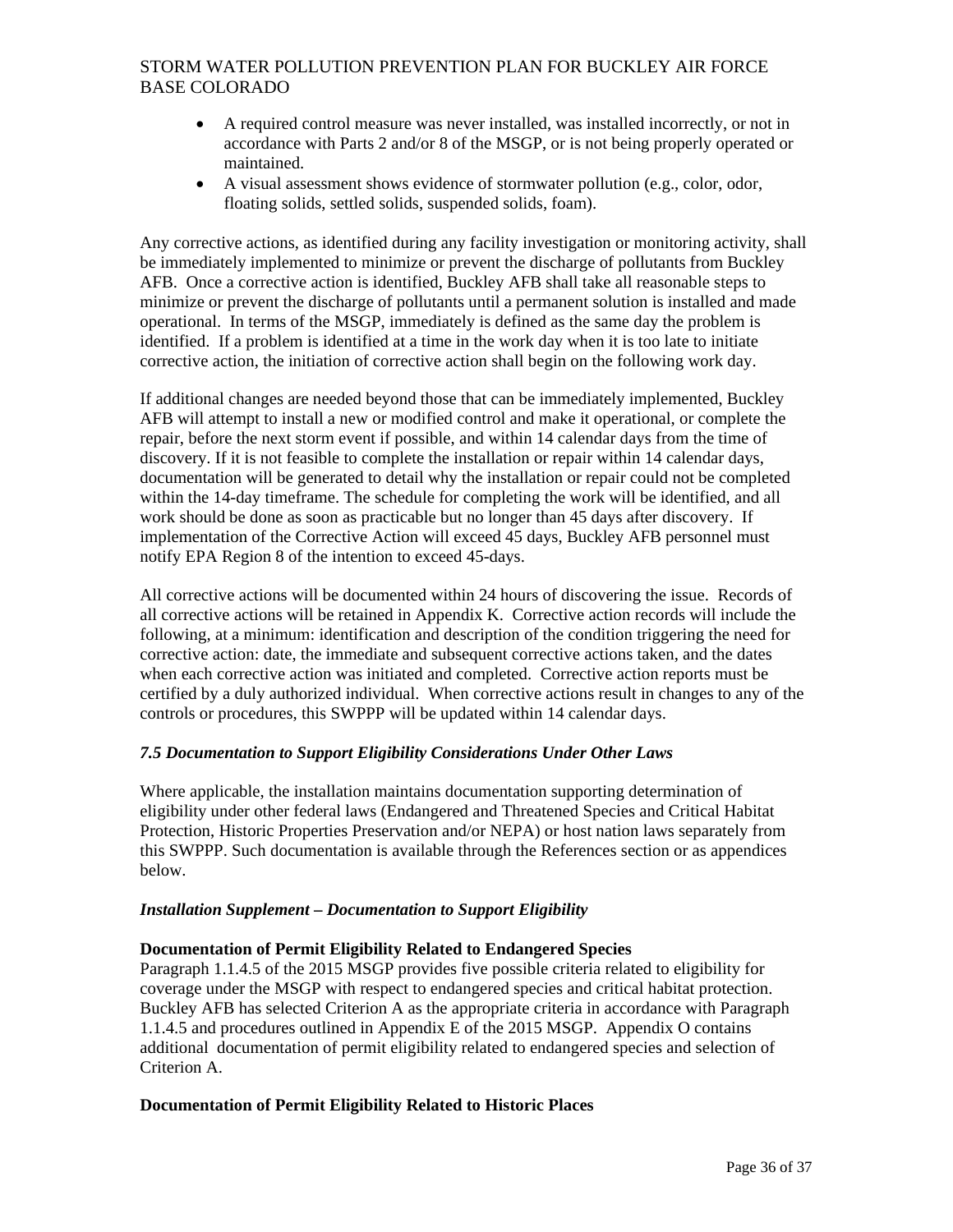Paragraph 1.1.4.6 of the 2015 MSGP provides four possible criteria related to eligibility for coverage under the MSGP with respect to historic property protection. No facilities on Buckley AFB are listed on the National Register Information System. However, six buildings are considered eligible for the list and treated as if they were listed. None of these facilities will be impacted by industrial stormwater discharges. Additionally, Buckley AFB does not plan to construct new stormwater controls to meet the effluent limitations required by the MSGP. Buckley AFB has an established Integrated Cultural Resources Management Plan (ICRMP) and future development activities on the installation will comply with this plan as well as historic property review requirements of the Construction General Permit for projects greater than 1 acre in size or part of a common plan of development that will cumulatively disturb more than 1 acre.

### <span id="page-38-0"></span>**8.0 REFERENCES**

#### *Standard References*

*(Applicable to all AF Installations)*

- [Federal Water Pollution Control Act \(Clean Water Act\)](http://www.epw.senate.gov/water.pdf)
- AFMAN 32-1067, *[Water and Fuel Systems](http://static.e-publishing.af.mil/production/1/af_a4_7/publication/afi32-1067/afi32-1067.pdf)*
- AFI 32-1002, *[Snow and Ice Control](http://static.e-publishing.af.mil/production/1/af_a4_7/publication/afi32-1002/afi32-1002.pdf)*
- AFI 32-7001, *[Environmental Management](http://static.e-publishing.af.mil/production/1/af_a4_7/publication/afi32-7001/afi32-7001.pdf)*
- AFI 90-201, *[Air force Inspections System](http://static.e-publishing.af.mil/production/1/saf_ig/publication/afi90-201/afi90-201.pdf)*
- [Water Quality Program Management Playbook](https://app.eis.af.mil/a7cportal/CEPlaybooks/IM/ENV/WQPM/Pages/default.aspx)
- AFLOA Water Quality [Legal and Other Requirements](https://cs1.eis.af.mil/sites/edash/Lists/AFLOA%20Legal%20and%20Other%20Requirements/AllItems.aspx?View=%7B5B4DE9A5-F96C-46E3-8540-00FA5C26D797%7D&FilterField1=Program%5Fx0020%5FArea&FilterValue1=Water%20Quality)
- [eDASH Water Quality Program Page](https://cs1.eis.af.mil/sites/edash/Web%20Part%20Pages%20%20Program%20Pages/Environmental/Water%20Quality.aspx)
- [eDASH Training Matrix](https://cs1.eis.af.mil/sites/edash/Lists/TrainingMatrix/AllItems.aspx?View=%7BE0A63FAD-C6AB-4C87-8566-375B19E06BD4%7D&FilterField1=Program%5Fx0020%5FArea&FilterValue1=Water%20Quality)
- [ADLS](https://www.google.com/url?sa=t&rct=j&q=&esrc=s&source=web&cd=1&cad=rja&uact=8&ved=0CCAQFjAA&url=https%3A%2F%2Fgolearn.csd.disa.mil%2Fkc%2Flogin%2Flogin.asp&ei=Wm-QVPibMcHZggSXk4PABA&usg=AFQjCNGtvAZMWN_HyBzOxCqWEFdK72fGKw&sig2=JpKwR425eK2WWyHN3hdCmw&bvm=bv.81828268,d.eXY)
- EASI
- Water Enterprise Tracker

#### *Installation References*

- 2015 Multi-Sector General Permit for Stormwater Discharges Associated with Industrial Activity (MSGP), 4 June 2015
- Buckley AFB eDASH site and associated support, current plans (SPCC Plan, INRMP, etc.)

## <span id="page-38-1"></span>**9.0 ACRONYMS**

#### *Standard Acronyms*

- [eDASH Acronym Library](https://cs1.eis.af.mil/sites/edash/Lists/Acronym%20Library/AllItems.aspx)
- [Water Quality Playbook Acronym Section](https://app.eis.af.mil/a7cportal/CEPlaybooks/IM/ENV/WQPM/Pages/PlaybookProcesses.aspx?PrintOrder=28)
- <span id="page-38-2"></span>• [U.S. EPA Terms and Acronyms](http://ofmpub.epa.gov/sor_internet/registry/termreg/searchandretrieve/termsandacronyms/search.do)

#### **10.0 DEFINITIONS**

#### *Standard Definitions*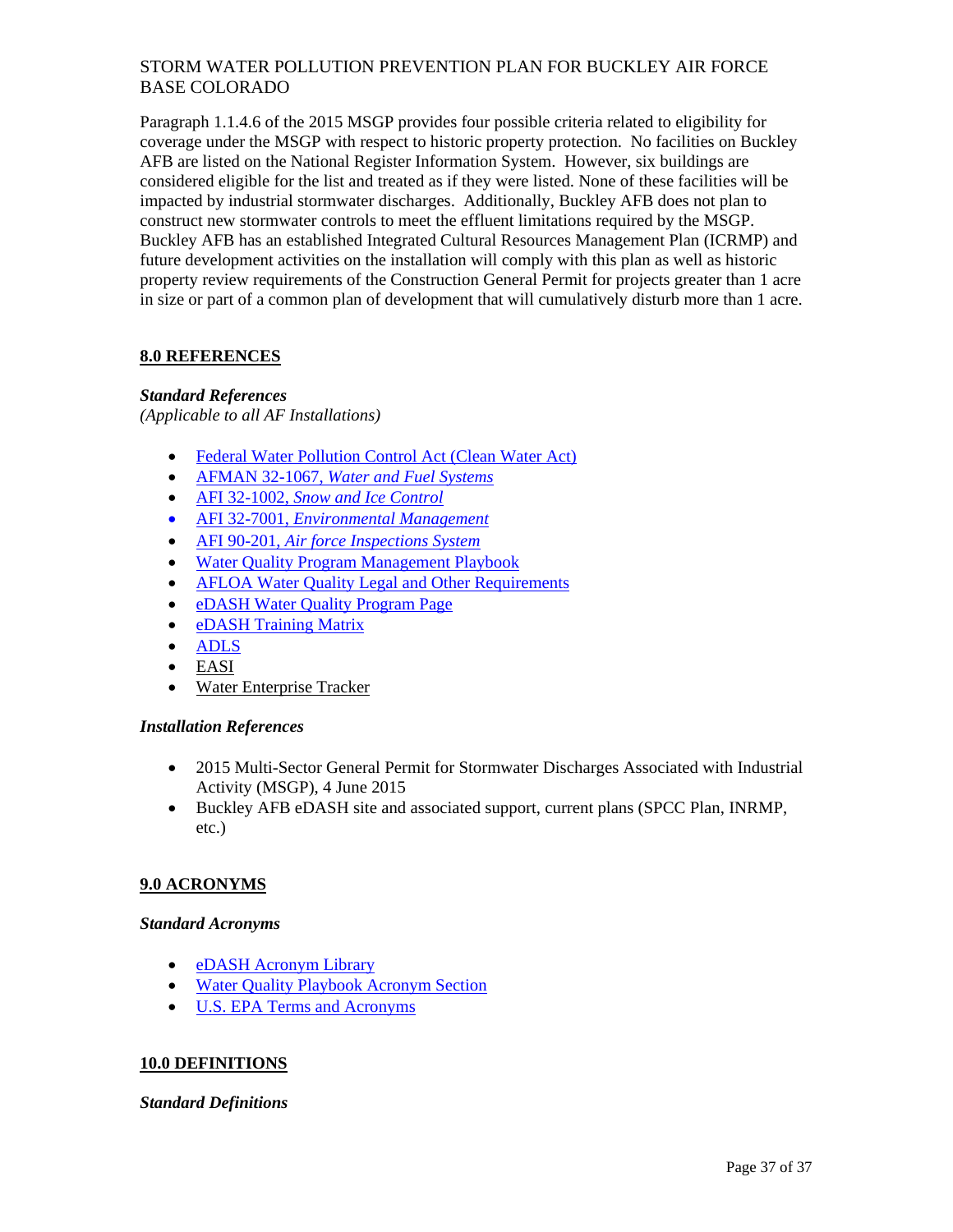<span id="page-39-0"></span>• [Water Quality Playbook Definition Section](https://app.eis.af.mil/a7cportal/CEPlaybooks/IM/ENV/WQPM/Pages/PlaybookProcesses.aspx?PrintOrder=29)

# **APPENDICES:**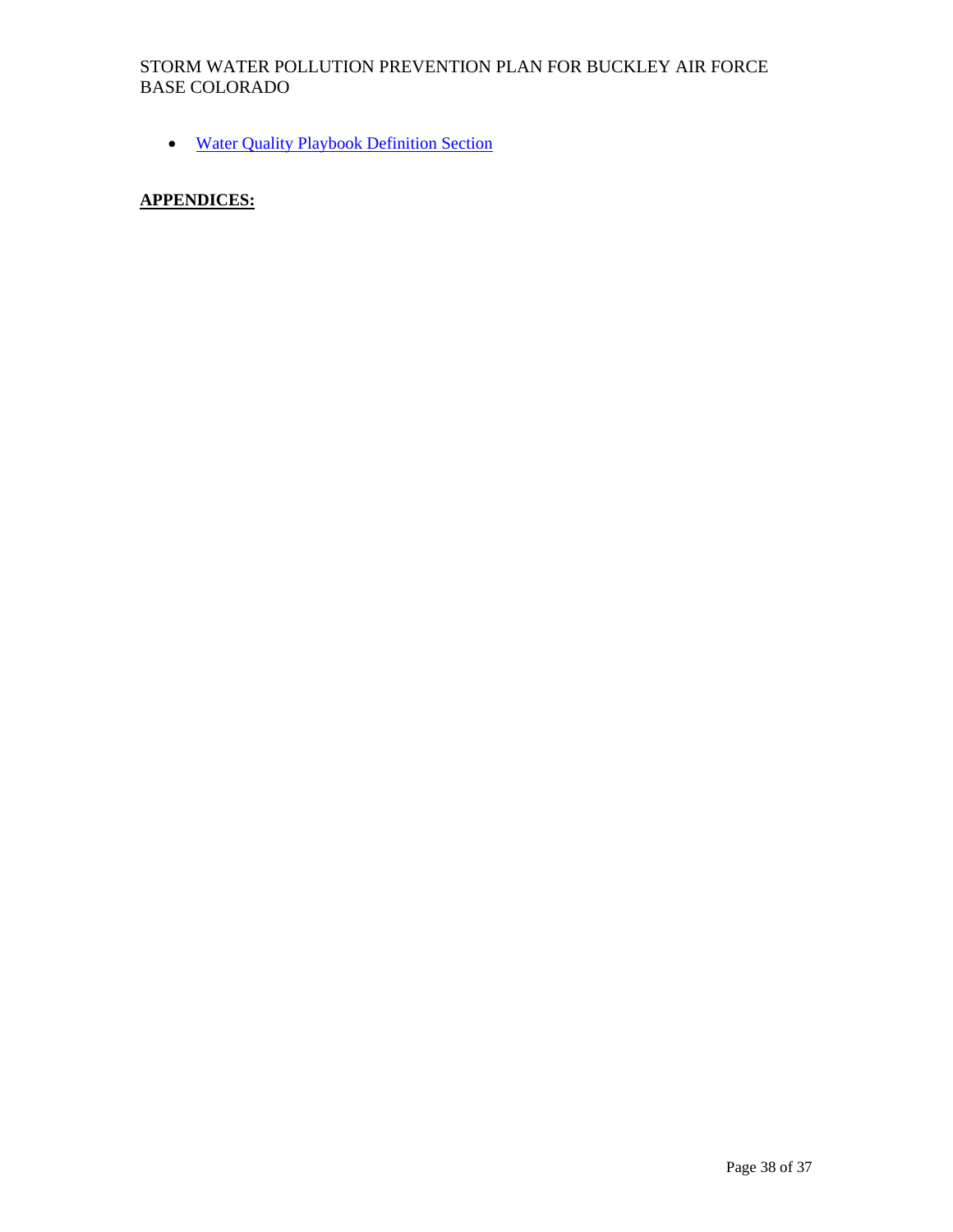<span id="page-40-0"></span>**Appendices Note: Missing appendices can be found on the BAFB 460th CES/CEIE Shared Drive, with the physical copy of the SWPPP located in the Buckley 460th CES Environmental office, or can be requested from the BAFB Water Quality Program Manager or Water Quality Program Support Contractor listed in Appendix A.**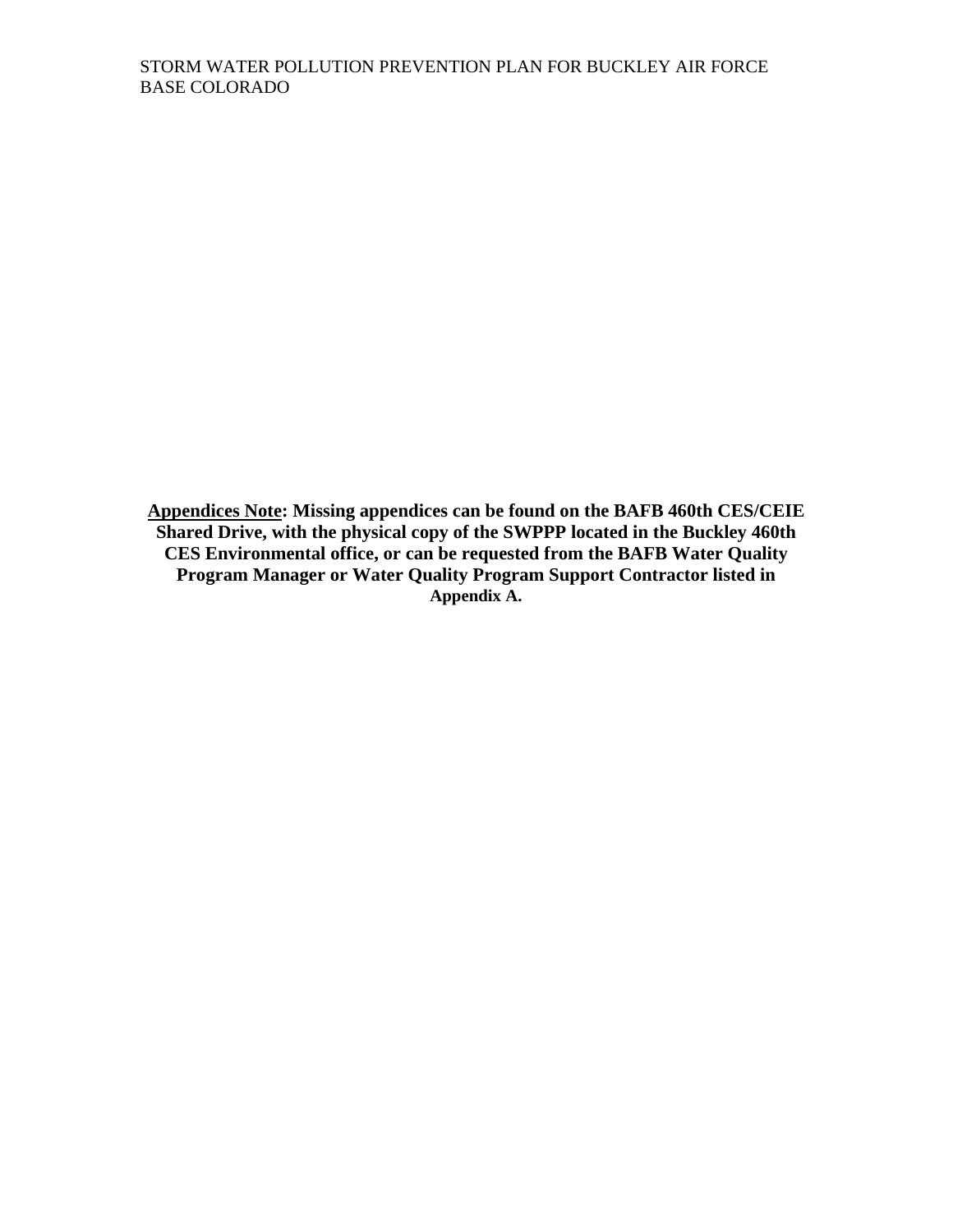# *Appendix A: Storm Water Pollution Prevention Team*

| <b>Job Title</b>     | Organization     | <b>Responsibilities</b>          | <b>Contact Information</b>        |
|----------------------|------------------|----------------------------------|-----------------------------------|
| <b>Water Quality</b> | 460              | Serve as the SWPP Leader.        | Kimberly Bowman                   |
| Program              | <b>CES/CEIEQ</b> | Has the primary responsibility   | 720-847-4655                      |
| Manager              |                  | for maintenance and              | kimberly.bowman.5@spaceforce.com  |
|                      |                  | administration of the SWPPP.     |                                   |
|                      |                  | Perform visual inspections       |                                   |
|                      |                  | and participate in routine       |                                   |
|                      |                  | facility inspections             |                                   |
| <b>Water Quality</b> | 460              | Serve as the SWPP Leader.        | <b>Charles Beebe</b>              |
| Program              | <b>CES/CEIEQ</b> | Has the primary responsibility   | 720-847-6308                      |
| Support              |                  | for maintenance and              | charles.beebe@spaceforce.com      |
| Contractor           |                  | administration of the SWPPP.     |                                   |
|                      |                  | Perform visual inspections       |                                   |
|                      |                  | and participate in routine       |                                   |
|                      |                  | facility inspections             |                                   |
| Chief,               | 460              | Advocates for and approves       | <b>Matt Rodgers</b>               |
| Environmental        | <b>CES/CEIEQ</b> | environmental                    | 720-847-7245                      |
| Element              |                  | projects/activities required to  | matthew.rodgers.7@spaceforce.com  |
|                      |                  | implement this SWPPP             |                                   |
| Heavy                | 460              | Advise the SWPPT of changes      | <b>Steve Falls</b>                |
| Equipment            | <b>CES/CEO</b>   | to industrial operations         | 720-847-6780                      |
|                      |                  | including stormwater             | ralph.falls.1@spaceforce.com      |
|                      |                  | conveyance system                |                                   |
|                      |                  | maintenance projects and         |                                   |
|                      |                  | maintain non-airfield structural |                                   |
|                      |                  | BMPs on the installation.        |                                   |
| Program              | 460              | Represent planning and           | Michael Hammond                   |
| Development          | <b>CES/CEPD</b>  | development organization on      | 720-847-9833                      |
|                      |                  | base in regards to SWPPP         | michael.hammond.20@spaceforce.com |
|                      |                  | development and                  |                                   |
|                      |                  | implementation. Advise the       |                                   |
|                      |                  | SWPPT of upcoming facility       |                                   |
|                      |                  | and infrastructure projects that |                                   |
|                      |                  | may include potential            |                                   |
|                      |                  | stormwater pollutants and        |                                   |
|                      |                  | identify planned structural      |                                   |
|                      |                  | stormwater BMPs for future       |                                   |
|                      |                  | development.                     |                                   |
| Transportation       | 460LRS/LVS       | Represent fuel management,       | Joshua Cardwell                   |
| Environmental        |                  | vehicle maintenance and          | 720-847-5295                      |
| Manager              |                  | vehicle operation                | joshua.cardwell@spaceforce.com    |
|                      |                  | organizations in regards to      |                                   |
|                      |                  | SWPPP development and            |                                   |
|                      |                  | implementation. Advise the       |                                   |

# **Storm Water Pollution Prevention Team Membership**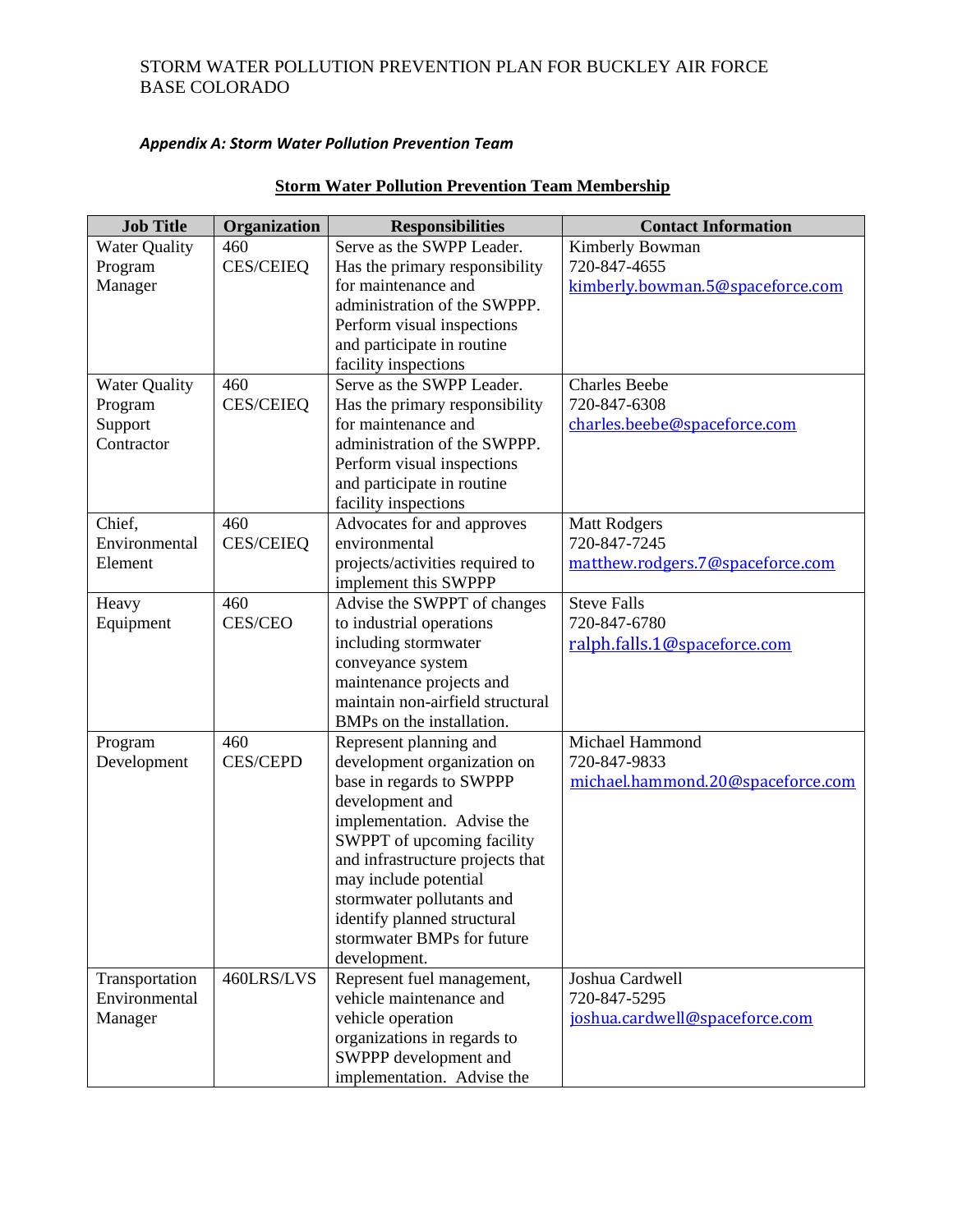|  | 'PP.<br>venicle<br>changes<br>W<br>ОI |  |
|--|---------------------------------------|--|
|  | operations<br>maintenance and         |  |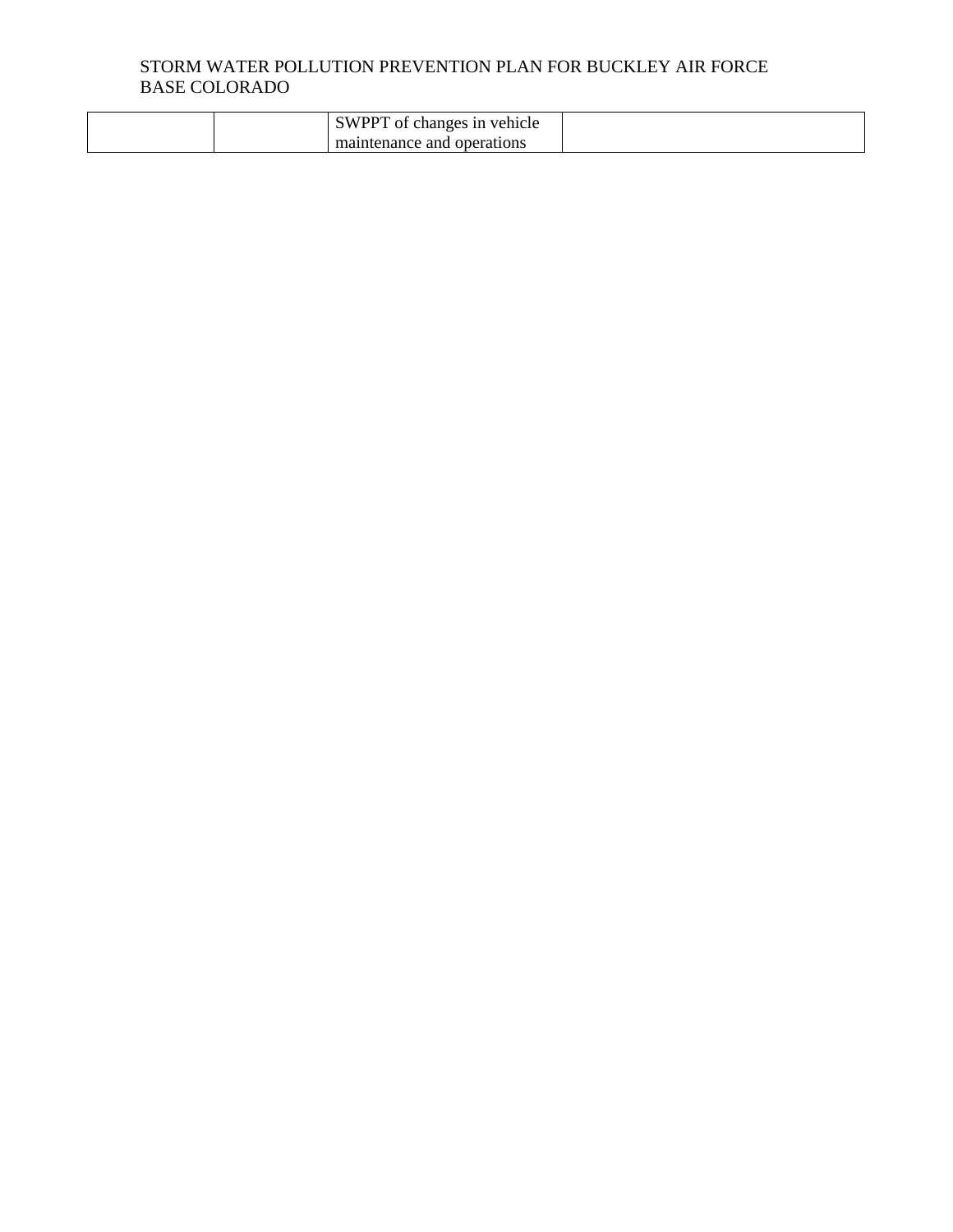| <b>Job Title</b>      | Organization     | <b>Responsibilities</b>   | <b>Contact Information</b>    |
|-----------------------|------------------|---------------------------|-------------------------------|
| 140 Wing              | 140 WG           | Represent Colorado Air    | Lt Col Hope Shrader           |
| Environmental         | <b>COANG</b>     | National Guard units      | 720-250-1505                  |
| Manager               |                  | operating on Buckley      | hope.shrader@us.af.mil        |
|                       |                  | AFB including aircraft    |                               |
|                       |                  | maintenance, vehicle      |                               |
|                       |                  | maintenance, and airfield |                               |
|                       |                  | snow and ice control      |                               |
|                       |                  | organizations in regards  |                               |
|                       |                  | to SWPPP development      |                               |
|                       |                  | and implementation.       |                               |
|                       |                  | Advise the SWPPT of       |                               |
|                       |                  | changes to industrial     |                               |
|                       |                  | operations related to     |                               |
|                       |                  | aircraft maintenance and  |                               |
|                       |                  | operations, including     |                               |
|                       |                  | deicing operations and    |                               |
|                       |                  | aircraft/equipment        |                               |
|                       |                  | washing                   |                               |
| Army                  | <b>COARNG</b>    | <b>Represents Army</b>    | CPT Ben Hogan                 |
| Aviation              |                  | helicopter maintenance    | 720-250-1391                  |
| Support               |                  | organizations in regards  | benjamin.s.hogan.mil@mail.mil |
| Facility              |                  | to SWPPP development      |                               |
| (AASF)                |                  | and implementation.       |                               |
| Environmental         |                  | Advise the SWPPT of       |                               |
| Manager               |                  | changes to industrial     |                               |
|                       |                  | operations related to     |                               |
|                       |                  | helicopter maintenance    |                               |
|                       |                  | and operations, including |                               |
|                       |                  | washing                   |                               |
| Judge                 | 460 SW/JA        | Provide as-needed legal   | <b>Keith Tart</b>             |
| Advocate              |                  | support to the SWPPT      | 720-847-6982                  |
| Office                |                  |                           | james.tart.5@us.af.mil        |
| <b>Public Affairs</b> | <b>460 SW/PA</b> | Provide as-needed public  | Lt William Gomez              |
| Office                |                  | outreach support to the   | 720-847-9226                  |
|                       |                  | SWPPT.                    | william.gomez.7@us.af.mil     |
|                       |                  |                           |                               |

.

# STORM WATER POLLUTION PREVENTION PLAN FOR BUCKLEY AIR FORCE BASE COLORADO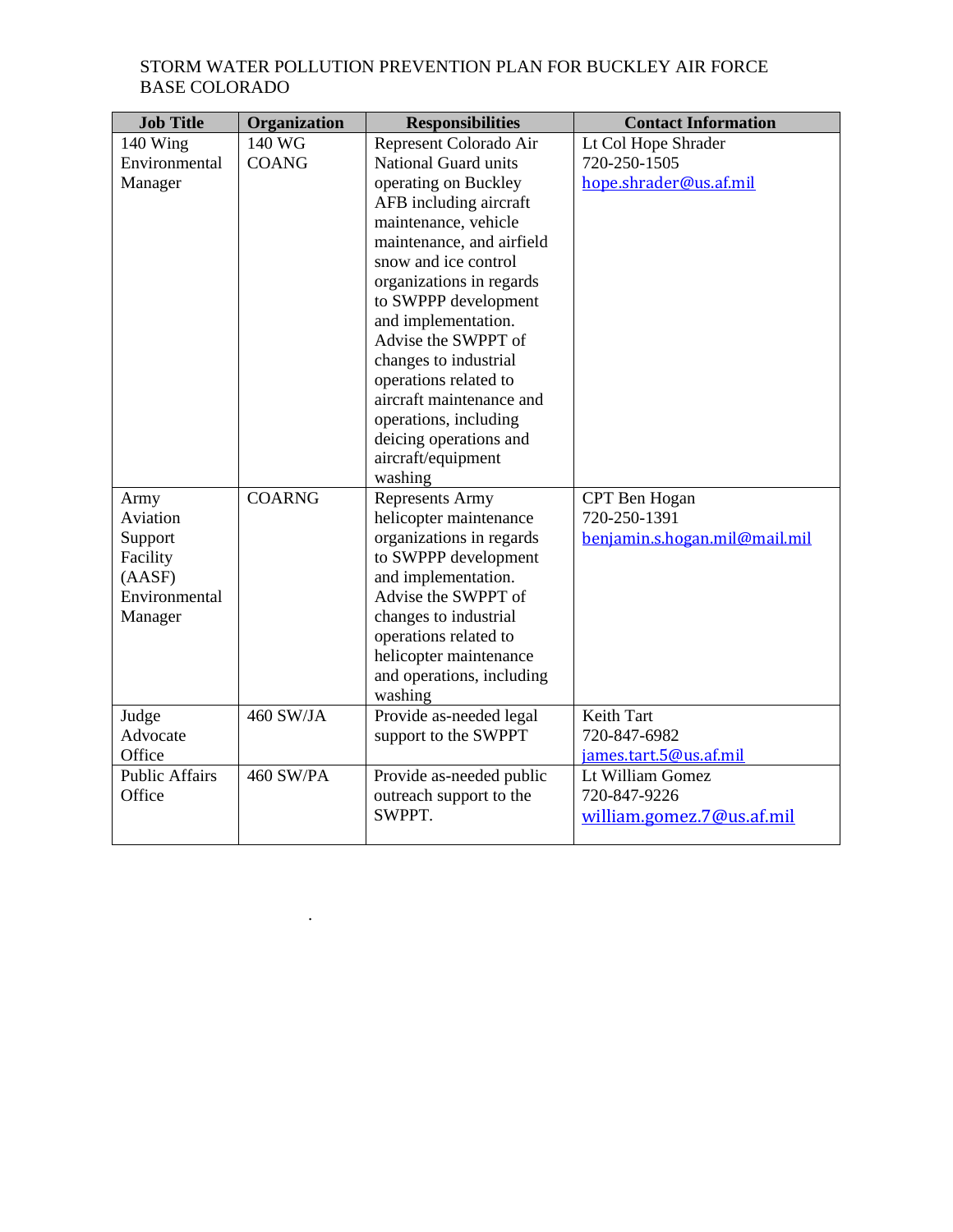## <span id="page-44-0"></span>*Appendix B: Significant Spills*

This appendix will include significant spills that have occurred on Buckley AFB. Significant spills are defined as spills that exceed a Reportable Quantity established by Federal and State of Colorado regulations which require regulatory notification. As required by the MSGP, all significant spill sites must be included in routine facility inspections.

There have been no significant spills reported on Buckley AFB for the three years prior to submittal of the NOI.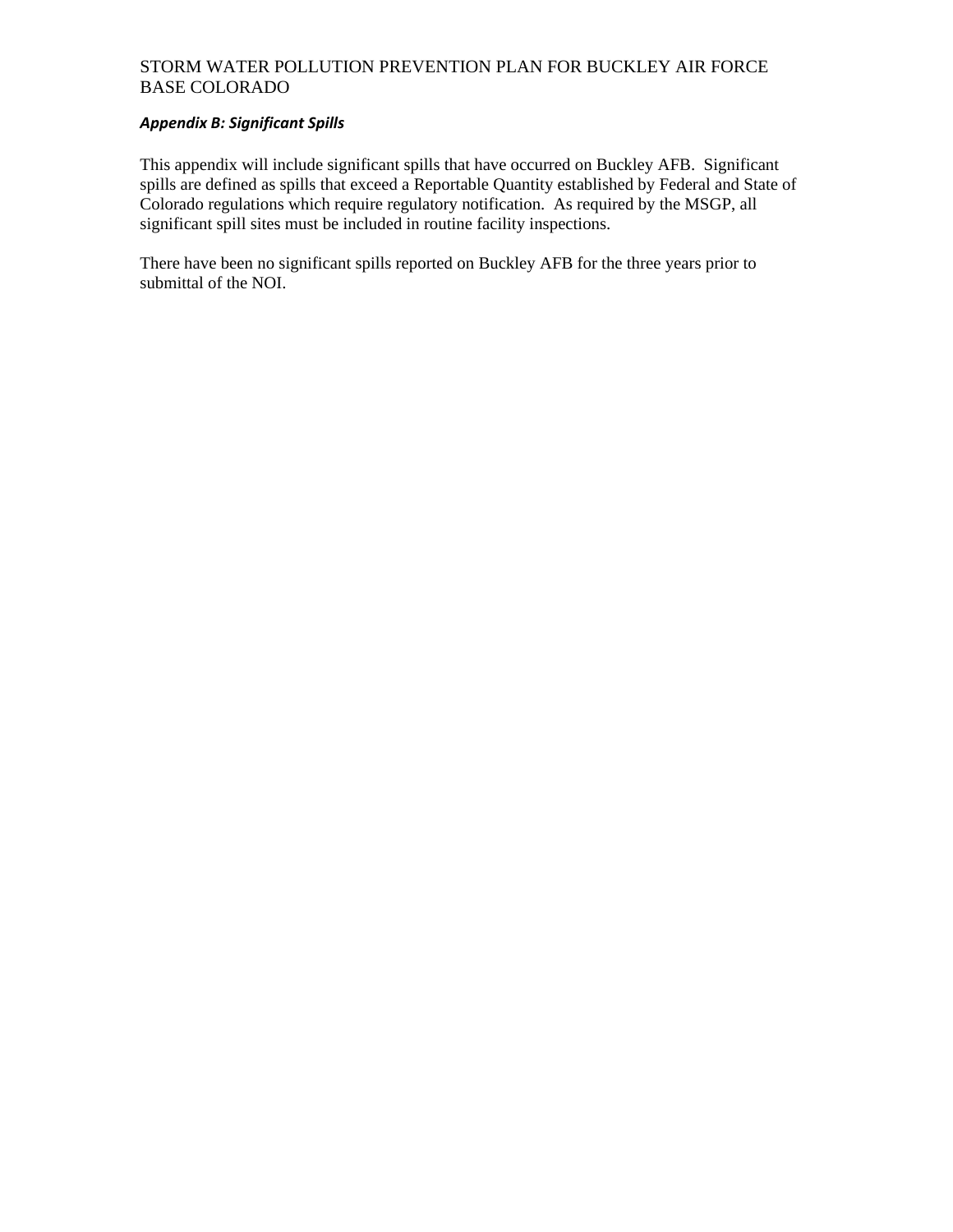<span id="page-45-0"></span>*Appendix C: Site Specific Industrial Activity, Site Maps, and Control Measures*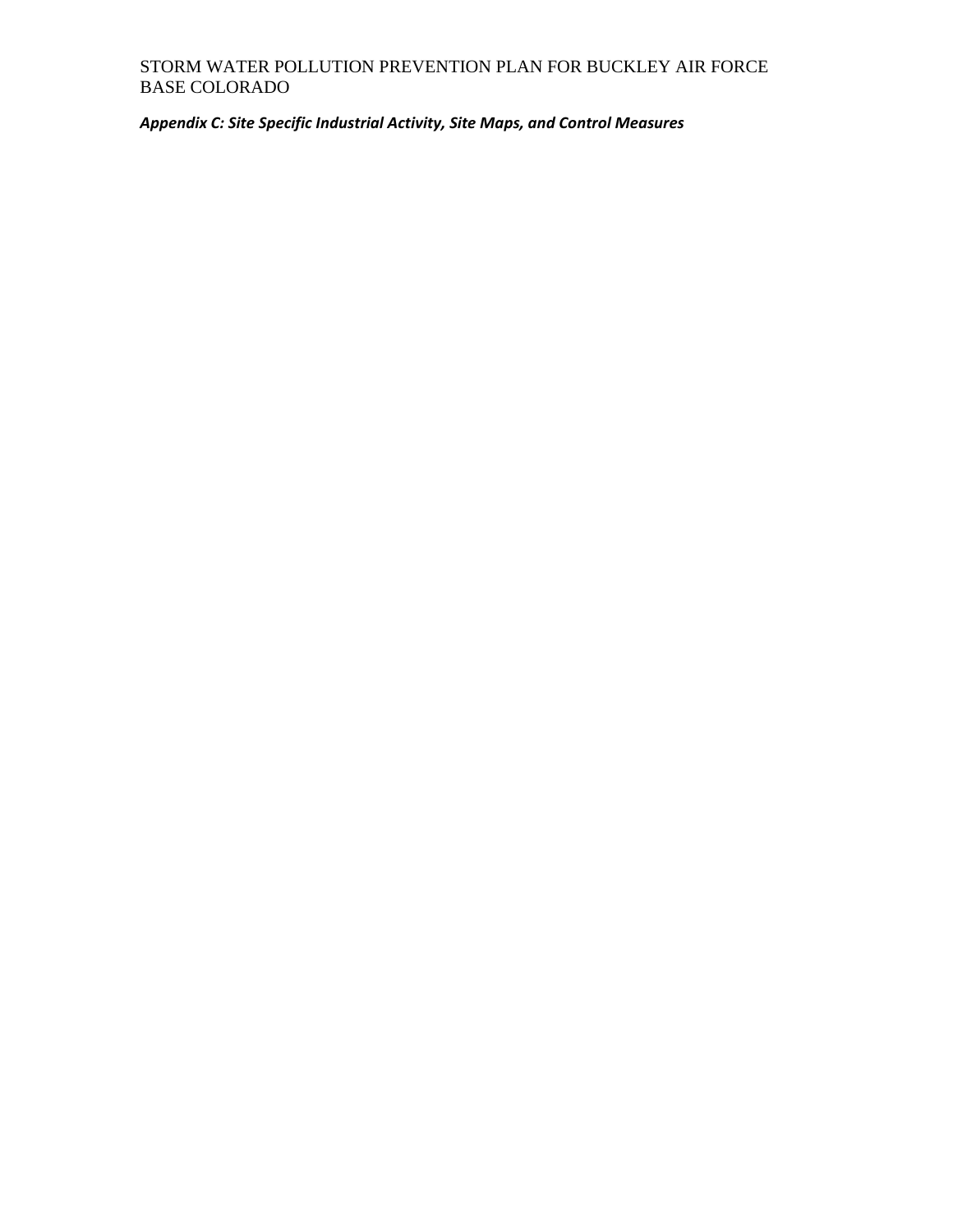<span id="page-46-0"></span>*Appendix D: Multi-Sector General Permits for Stormwater Discharges Associated with Industrial Activities, 4 June 2015*

The 2015 MSGP is provided electronically on a compact disc with the Buckley AFB SWPPP. Additionally, the MSGP can be accessed at the following web site: [http://water.epa.gov/polwaste/npdes/stormwater/upload/msgp2015\\_finalpermit.pdf](http://water.epa.gov/polwaste/npdes/stormwater/upload/msgp2015_finalpermit.pdf)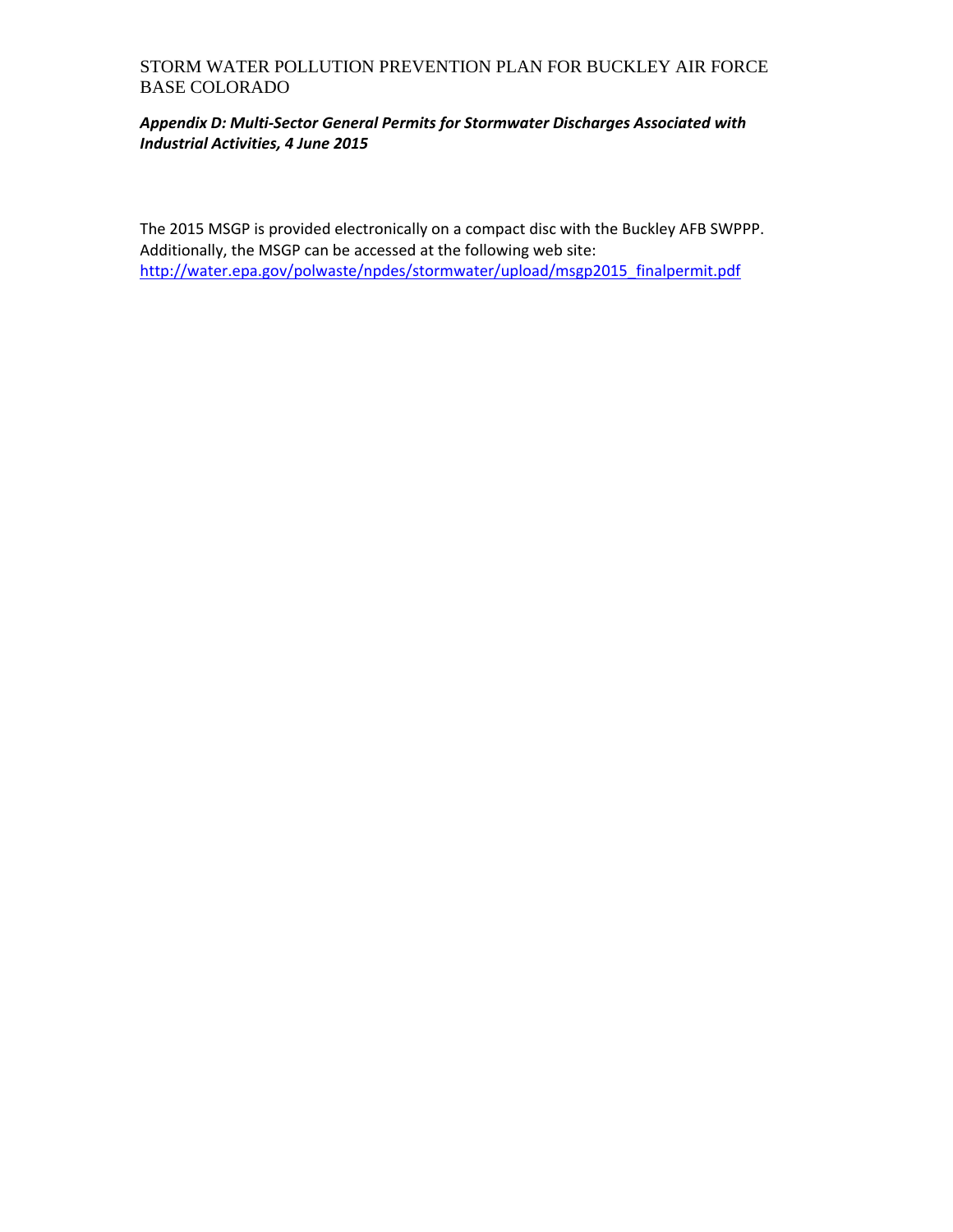<span id="page-47-0"></span>*Appendix E: Notice of Intent, Acknowledgement Receipt, and Delegation Letters*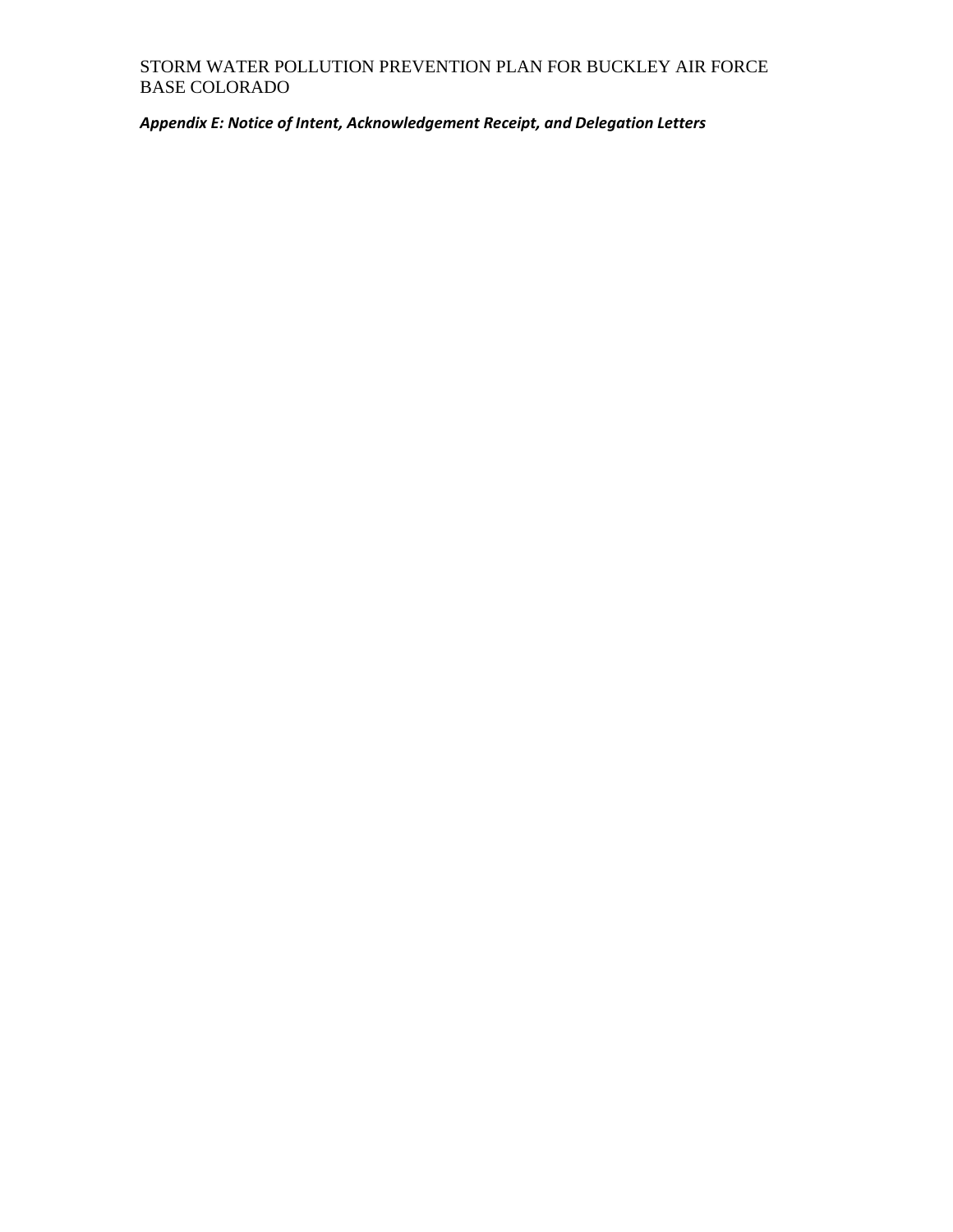<span id="page-48-0"></span>*Appendix F: Industrial Stormwater Training Materials and Attendance Roster*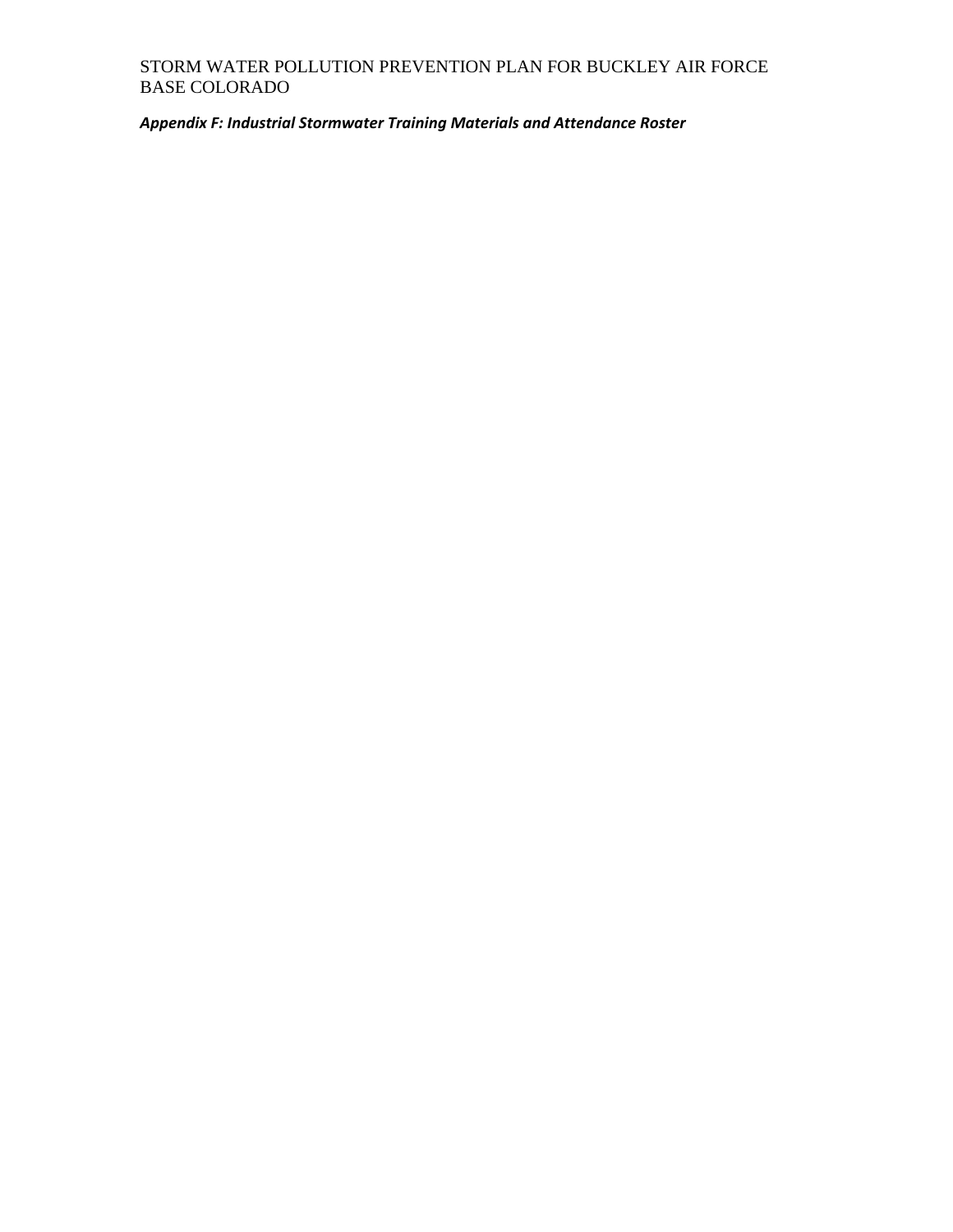<span id="page-49-0"></span>*Appendix G: Aircraft Deicing Records*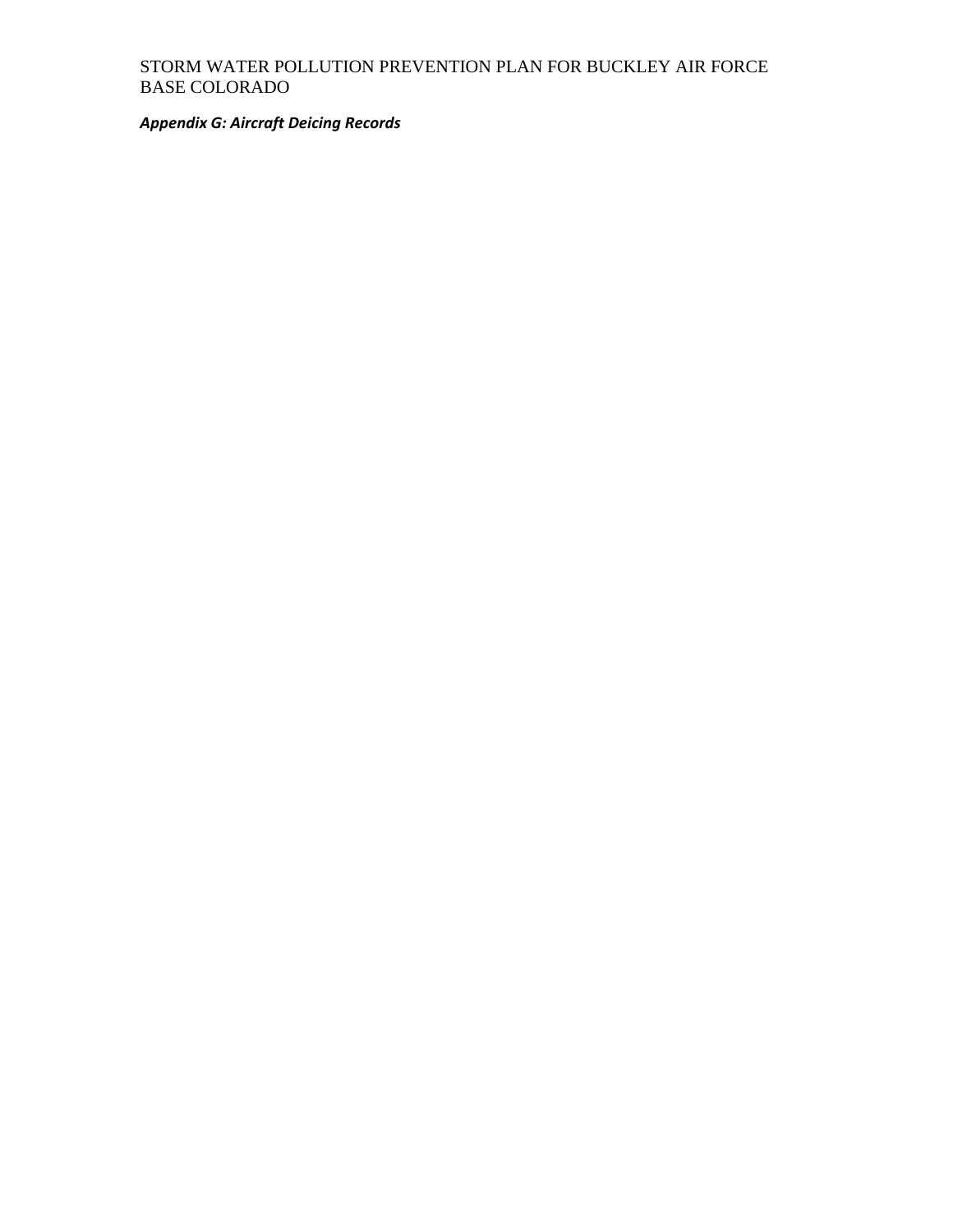<span id="page-50-0"></span>*Appendix H: Storm Water Sampling Results and Quarterly Visual Monitoring Reports*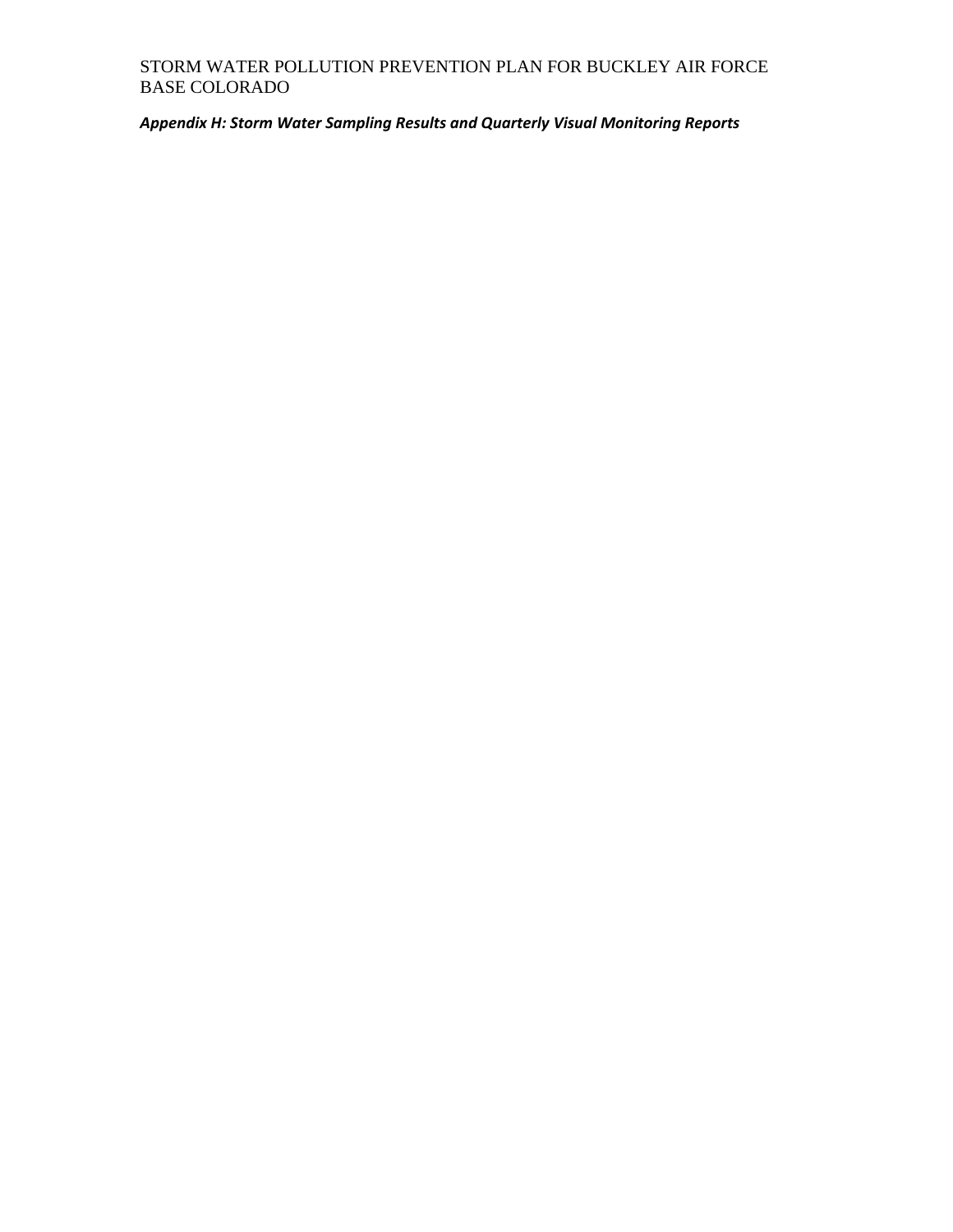<span id="page-51-0"></span>*Appendix I: Copies of Submitted Discharge Monitoring Reports*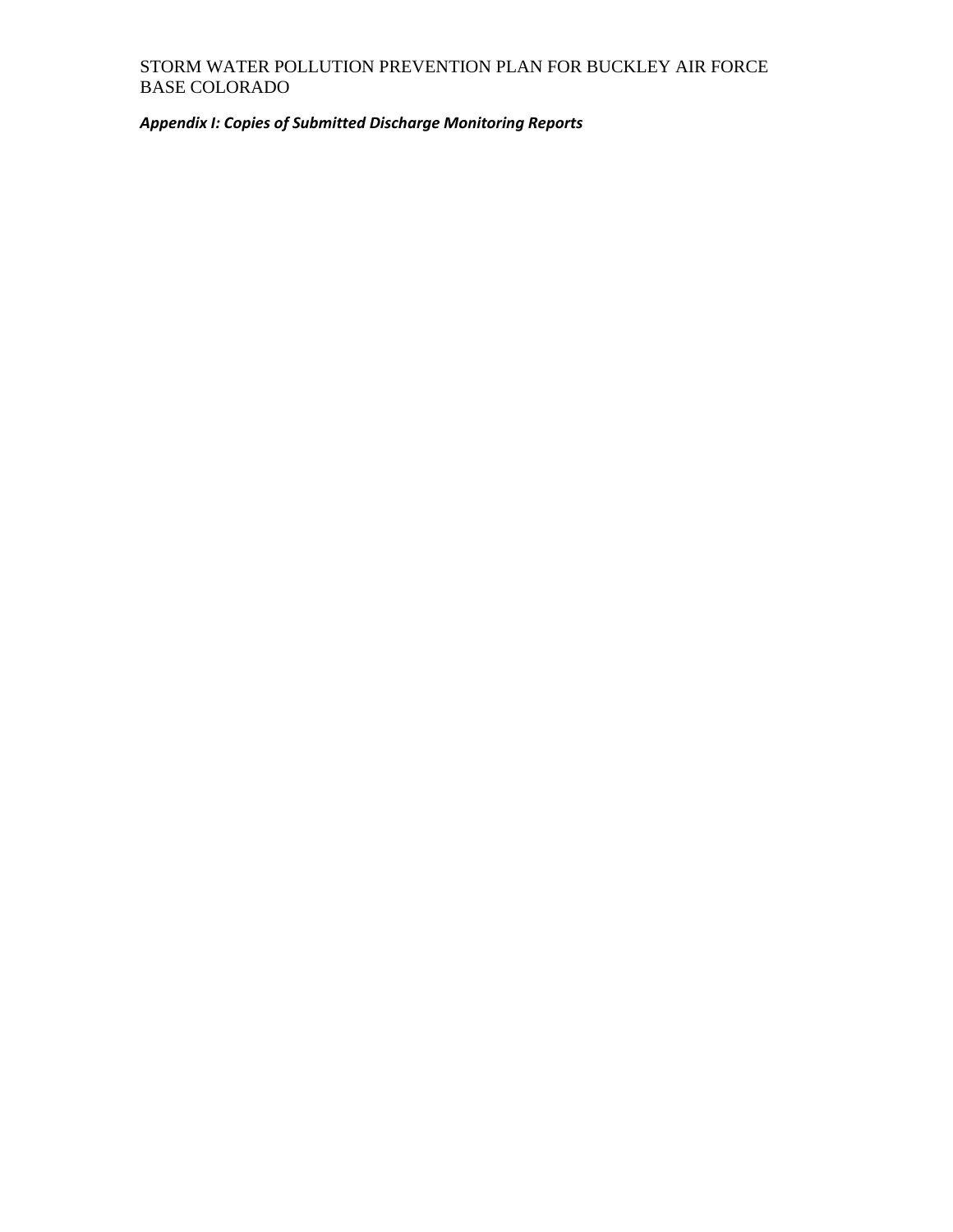<span id="page-52-0"></span>*Appendix J: Facility Inspection Reports*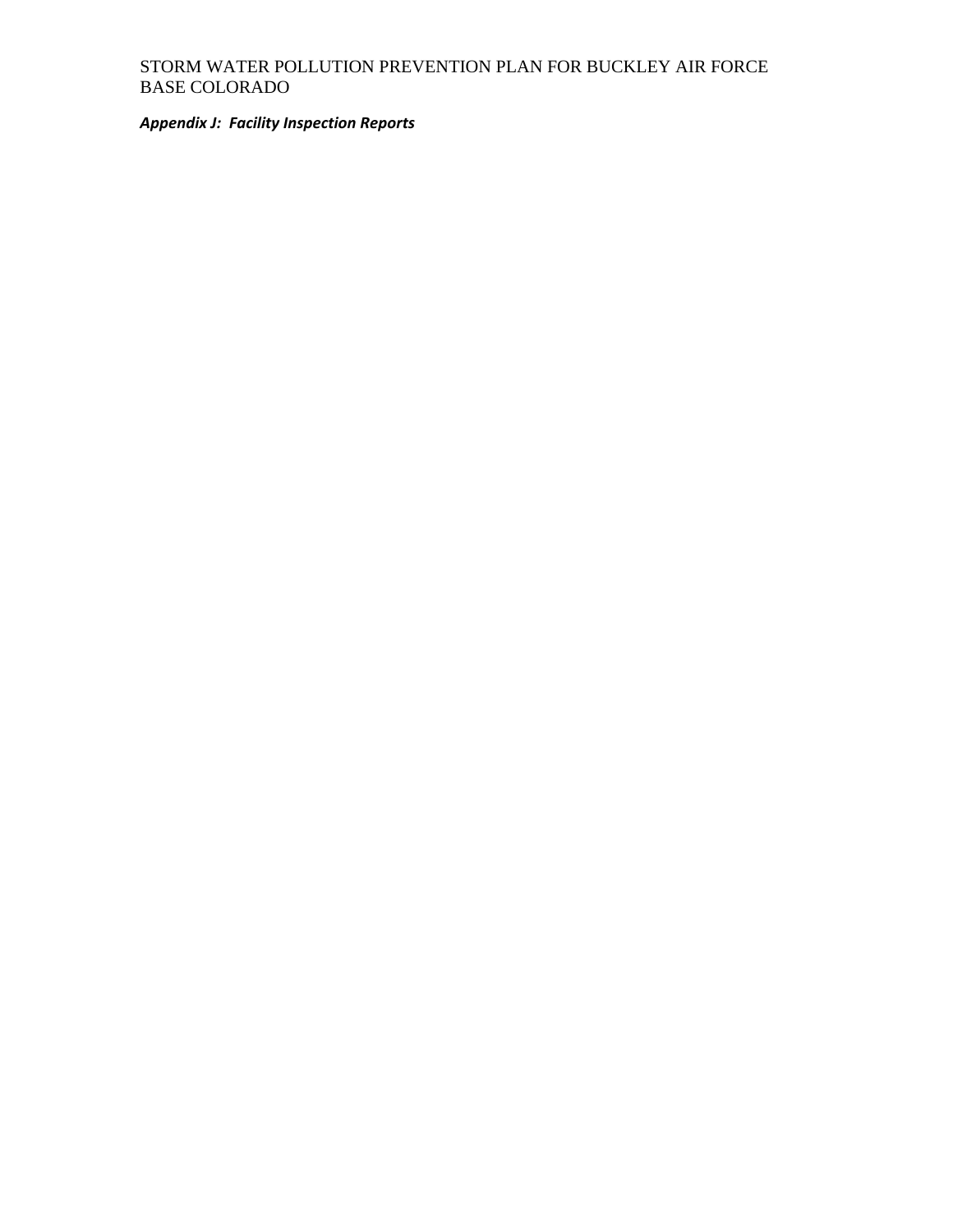<span id="page-53-0"></span>*Appendix K: Corrective Action Reports*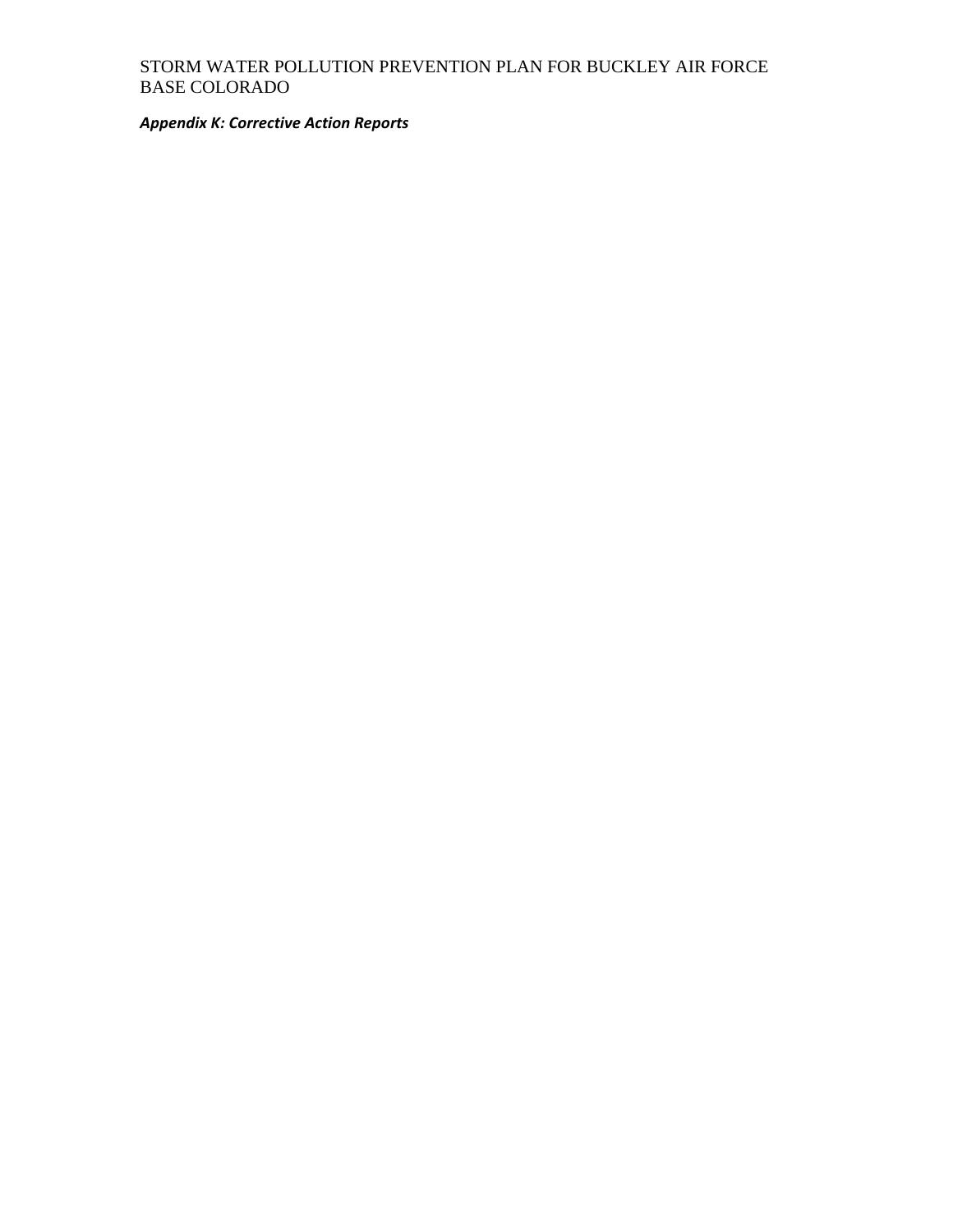<span id="page-54-0"></span>*Appendix L: Annual Reports*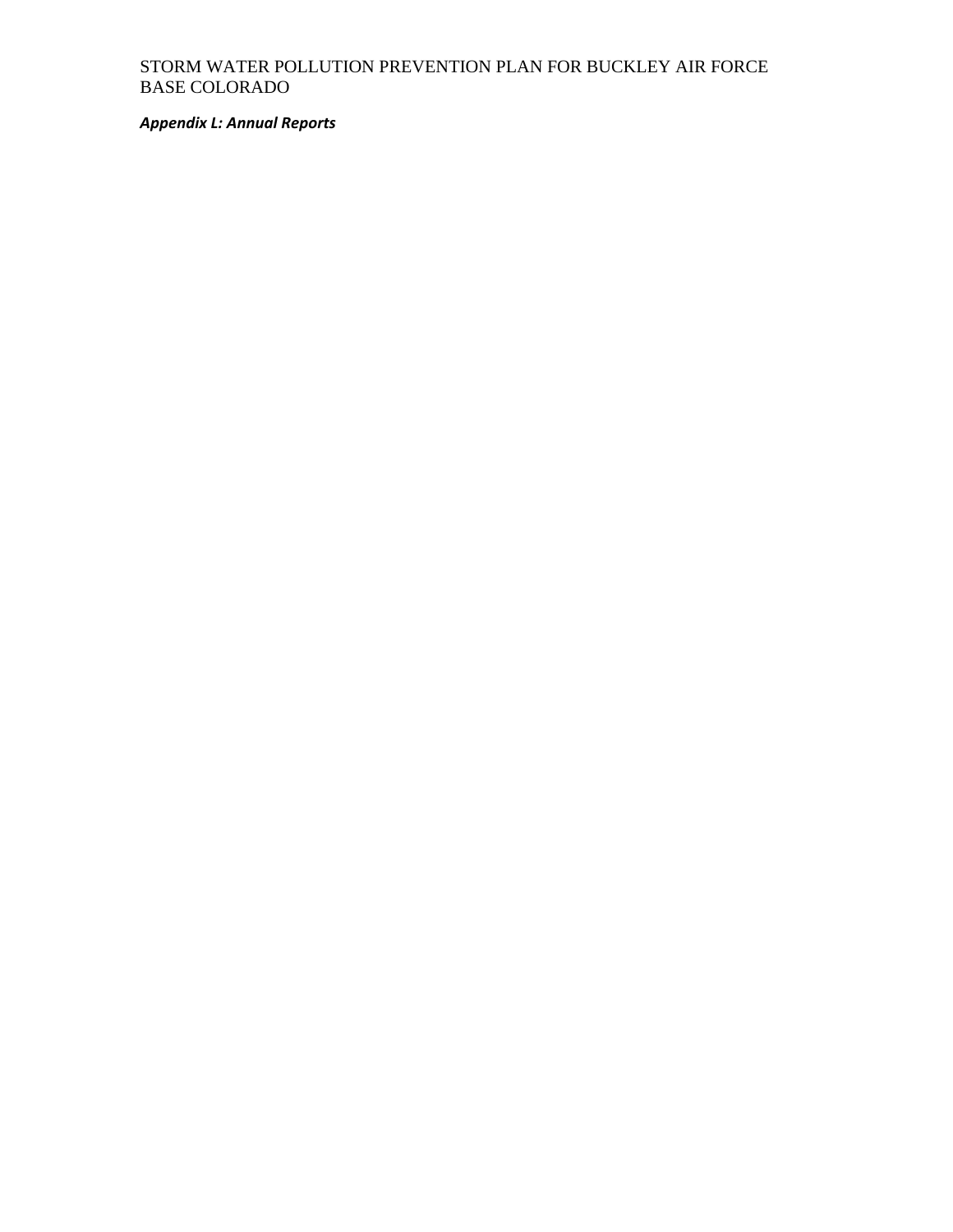<span id="page-55-0"></span>*Appendix M: Non-stormwater Discharge Certification and Documentation*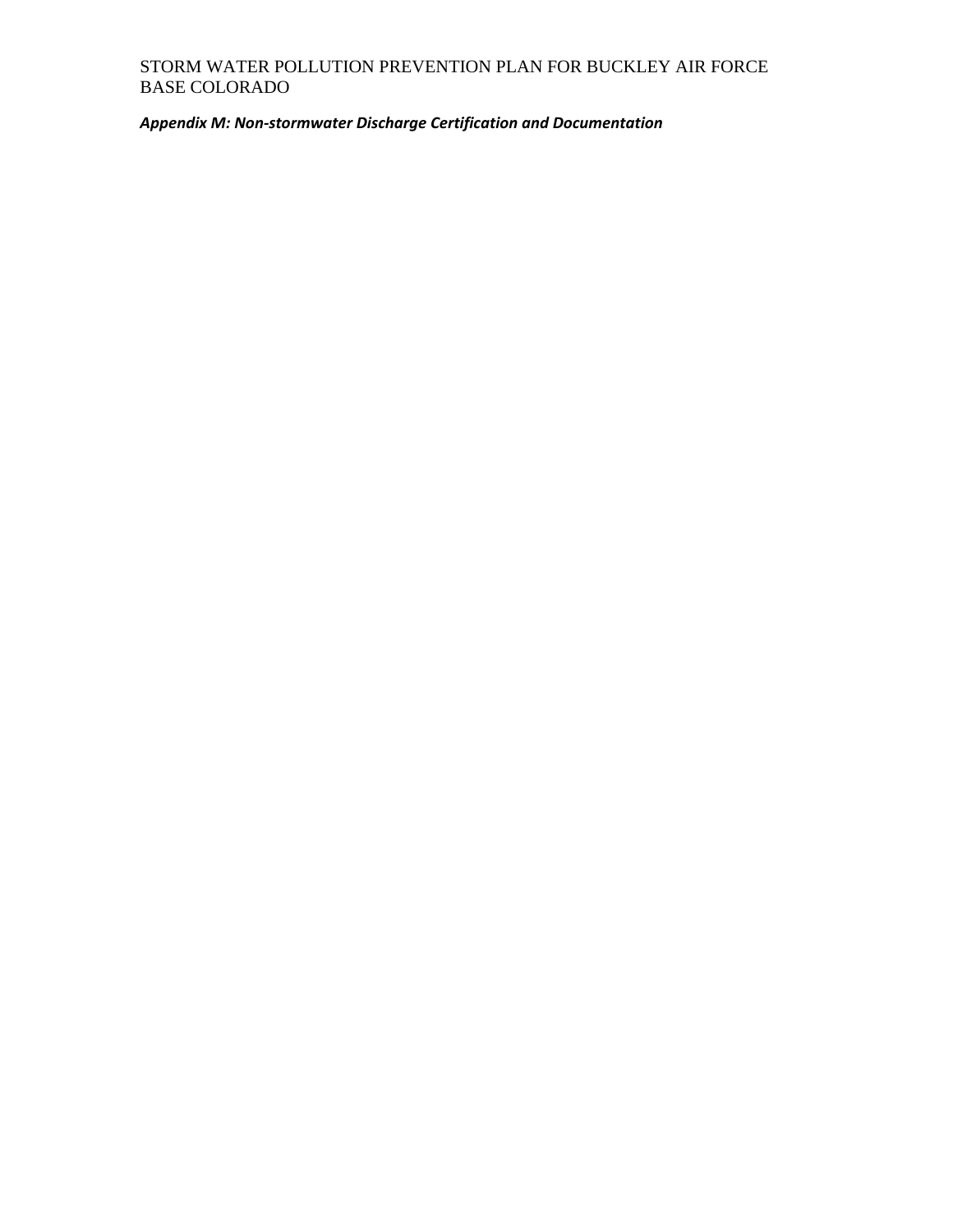<span id="page-56-0"></span>*Appendix N: Stormwater Pollution Prevention Team Meetings*